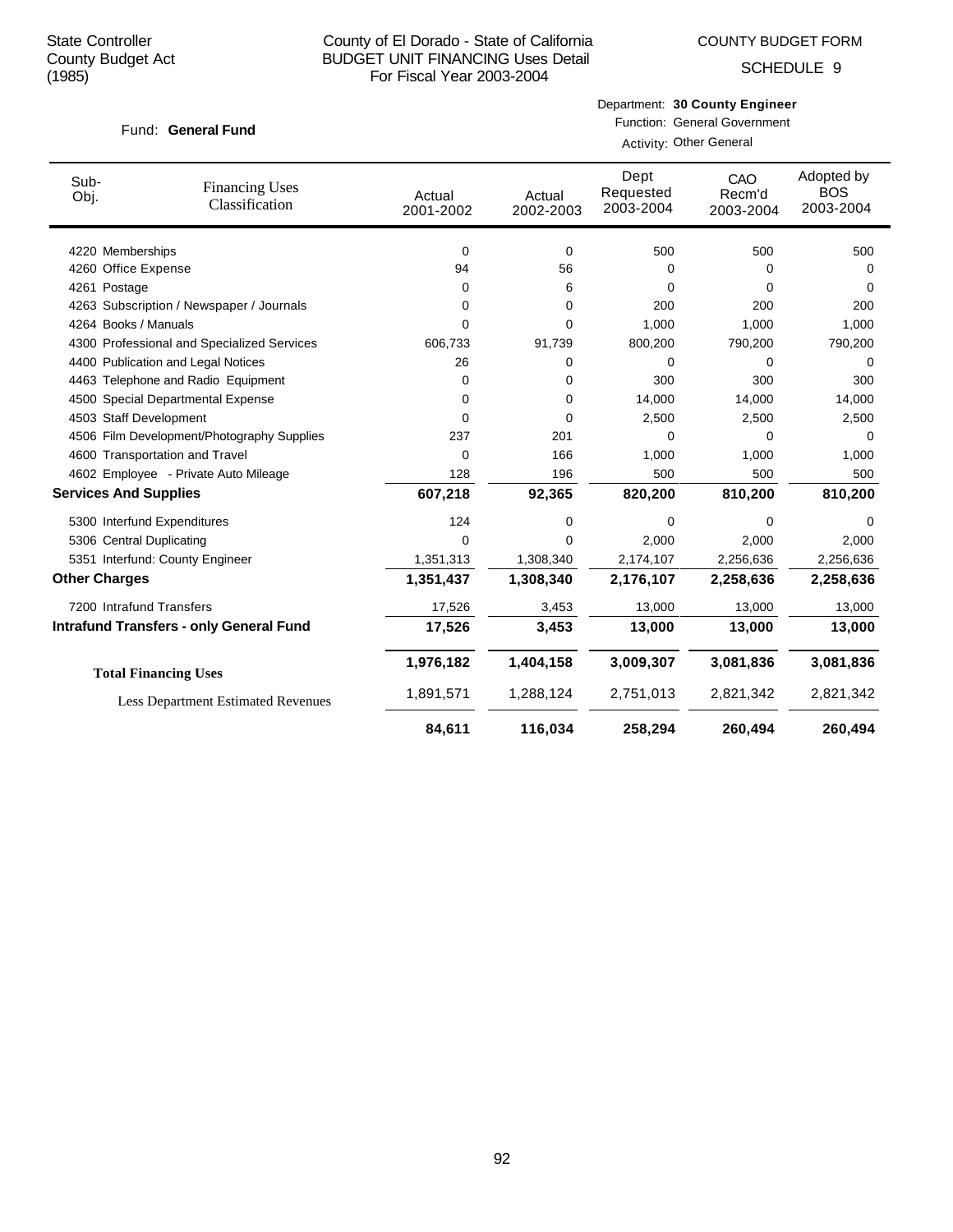# County of El Dorado - State of California BUDGET UNIT FINANCING Uses Detail For Fiscal Year 2003-2004

COUNTY BUDGET FORM

SCHEDULE 9

# **Erosion Control** Fund:

Department: **30 Erosion Control**

Function: Public Protection Activity: Flood Contr. & Soil/Water Conserv.

| Sub-<br>Obj.                 | <b>Financing Uses</b><br>Classification                          | Actual<br>2001-2002 | Actual<br>2002-2003 | Dept<br>Requested<br>2003-2004 | CAO<br>Recm'd<br>2003-2004 | Adopted by<br><b>BOS</b><br>2003-2004 |
|------------------------------|------------------------------------------------------------------|---------------------|---------------------|--------------------------------|----------------------------|---------------------------------------|
|                              | 4040 Telephone Company Vendor Payments                           | 255                 | 28                  | 0                              | 0                          | 0                                     |
| 4080 Household Expense       |                                                                  | 0                   | 5                   | 0                              | 0                          | 0                                     |
|                              | 4140 Maintenance - Equipment                                     | 753                 | 100                 | 0                              | 0                          | 0                                     |
| 4260 Office Expense          |                                                                  | 225                 | 2,098               | 0                              | 0                          | 0                                     |
| 4261 Postage                 |                                                                  | 0                   | 552                 | 0                              | 0                          | 0                                     |
| 4266 Printing / Duplicating  |                                                                  | 1,749               | 0                   | 0                              | 0                          | 0                                     |
|                              | 4300 Professional and Specialized Services                       | 284,116             | 627,756             | 178,485                        | 178,485                    | 178,485                               |
|                              | 4301 Engineer Design and Architectural Serv                      | 0                   | 0                   | 197,910                        | 197,910                    | 197,910                               |
|                              | 4302 Construction and Engineering Contracts                      | 1,382,546           | 840,044             | 1,304,417                      | 1,304,417                  | 1,304,417                             |
|                              | 4337 Other Governmental Agencies                                 | 60,859              | 123,987             | 88,000                         | 88,000                     | 88,000                                |
|                              | 4400 Publication and Legal Notices                               | 742                 | 272                 | 7,456                          | 7,456                      | 7,456                                 |
|                              | 4420 Rents and Leases - Equipment                                | 5,272               | 469                 | 0                              | 0                          | 0                                     |
|                              | 4440 Rents and Leases- Building/Improvements                     | 0                   | 90                  | 0                              | 0                          | 0                                     |
|                              | 4460 Small Tools and Instruments                                 | 26                  | 93                  | 0                              | 0                          | 0                                     |
| 4461 Minor Equipment         |                                                                  | 177                 | 5,520               | 0                              | 0                          | 0                                     |
| 4462 Computer Equipment      |                                                                  | 187                 | 107                 | 0                              | 0                          | 0                                     |
|                              | 4500 Special Departmental Expense                                | 38,610              | 26,888              | 19,899                         | 19,899                     | 19,899                                |
| 4503 Staff Development       |                                                                  | 535                 | 0                   | 0                              | 0                          | 0                                     |
|                              | 4506 Film Development/Photography Supplies                       | 172                 | 84                  | 0                              | 0                          | 0                                     |
| 4571 Signs                   |                                                                  | 0                   | 0                   | 1,600                          | 1,600                      | 1,600                                 |
| 4573 Paint                   |                                                                  | 502                 | 0                   | 0                              | 0                          | 0                                     |
|                              | 4600 Transportation and Travel                                   | 193                 | 0                   | 0                              | 0                          | 0                                     |
|                              | 4602 Employee - Private Auto Mileage                             | 178                 | 933                 | 0                              | 0                          | 0                                     |
| <b>Services And Supplies</b> |                                                                  | 1,777,098           | 1,629,025           | 1,797,767                      | 1,797,767                  | 1,797,767                             |
| 5160 Rights of Way           |                                                                  | 67,060              | 13,460              | 286,900                        | 286,900                    | 286,900                               |
|                              | 5300 Interfund Expenditures                                      | 0                   | 60                  | 0                              | 0                          | 0                                     |
| 5306 Central Duplicating     |                                                                  | 407                 | 496                 | 1,000                          | 1,000                      | 1,000                                 |
| 5310 County Counsel          |                                                                  | 14,673              | 5,794               | 13,715                         | 13,715                     | 13,715                                |
| <b>Other Charges</b>         |                                                                  | 82,139              | 19,810              | 301,615                        | 301,615                    | 301,615                               |
|                              | 6040 Fixed Assets - Equipment                                    | 37,732              | 40,028              | 0                              | 0                          | 0                                     |
| <b>Fixed Assets</b>          |                                                                  | 37,732              | 40,028              | 0                              | $\bf{0}$                   | $\bf{0}$                              |
|                              | 7253 Intrafund Transfer: Erosion Control                         | 917,161             | 1,172,835           | 1,789,720                      | 1,789,720                  | 1,789,720                             |
|                              | <b>Intrafund Transfers - only General Fund</b>                   | 917,161             | 1,172,835           | 1,789,720                      | 1,789,720                  | 1,789,720                             |
|                              | <b>Total Financing Uses</b>                                      | 2,814,130           | 2,861,698           | 3,889,102                      | 3,889,102                  | 3,889,102                             |
|                              | <b>Less Department Estimated Revenues</b>                        | 3,355,656           | 2,951,485           | 3,889,102                      | 3,889,102                  | 3,889,102                             |
|                              | <b>Department Increase to Erosion</b><br><b>Control Reserves</b> | $-541,526$          | -89,786             | $\bf{0}$                       | 0                          | 0                                     |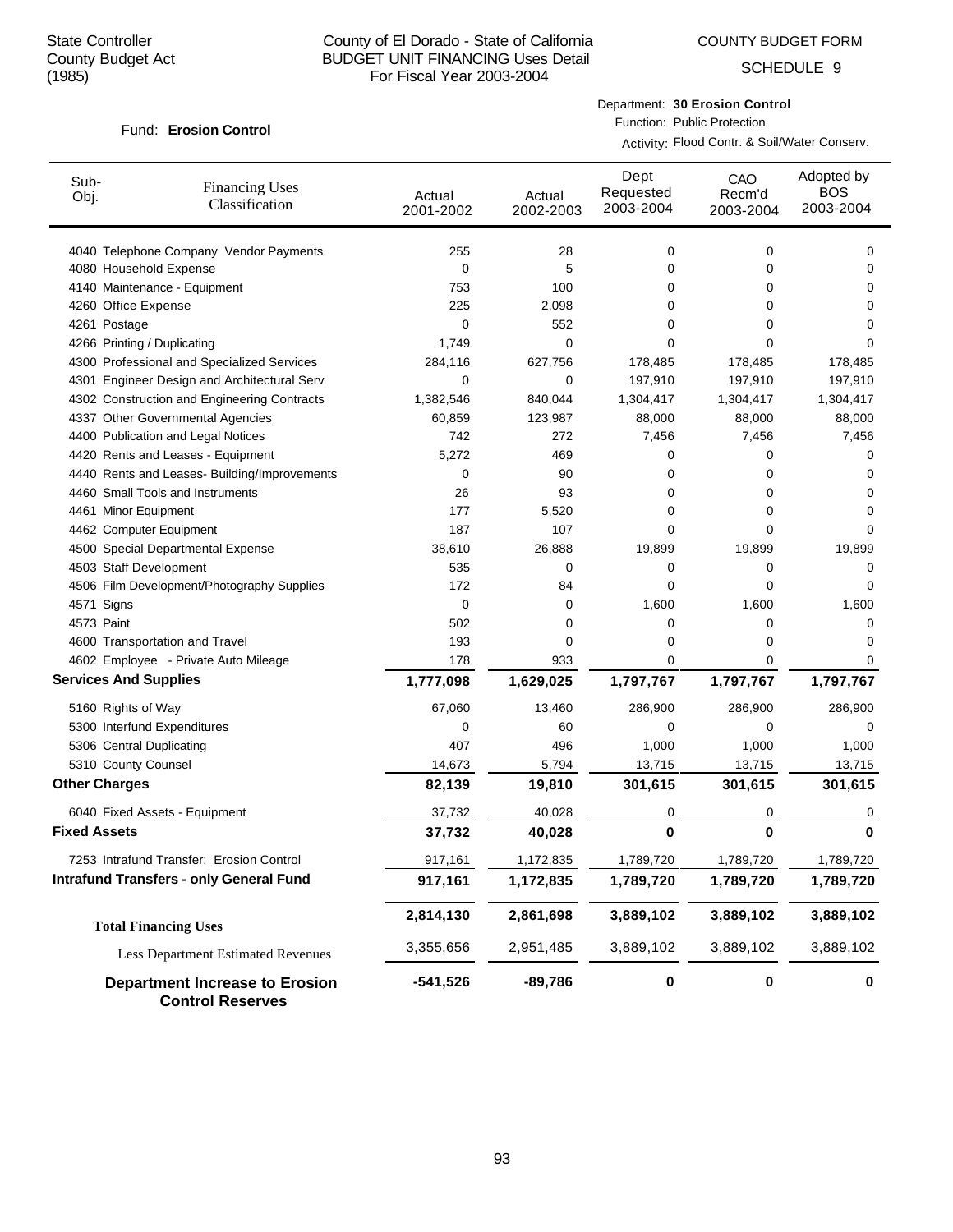Fund: **Road Fund** 

# County of El Dorado - State of California BUDGET UNIT FINANCING Uses Detail For Fiscal Year 2003-2004

COUNTY BUDGET FORM

SCHEDULE 9

Department: **30 Department of Transportation**

# Function: Public Ways and Facilities

Activity: Public Ways

| Sub-<br>Obj. | <b>Financing Uses</b><br>Classification         | Actual<br>2001-2002 | Actual<br>2002-2003 | Dept<br>Requested<br>2003-2004 | CAO<br>Recm'd<br>2003-2004 | Adopted by<br><b>BOS</b><br>2003-2004 |
|--------------|-------------------------------------------------|---------------------|---------------------|--------------------------------|----------------------------|---------------------------------------|
|              | 3000 Permanent Employees / Elected Officials    | 7,151,863           | 7,834,349           | 9,505,989                      | 9,789,914                  | 9,789,914                             |
|              | 3001 Temporary Employees                        | 297,349             | 303,093             | 335,606                        | 330,480                    | 330,480                               |
|              | 3002 Overtime                                   | 322,738             | 345,669             | 357,620                        | 357,620                    | 357,620                               |
|              | 3004 Other Compensation                         | 17,262              | 48,773              | 20,685                         | 21,884                     | 21,884                                |
|              | 3005 Tahoe Differentail                         | 56,187              | 73,688              | 98,400                         | 96,000                     | 96,000                                |
|              | 3007 Hazard Pay                                 | 394                 | 772                 | 0                              | 0                          | 0                                     |
|              | 3020 Employer Share - Employee Retirement       | 424,243             | 467,550             | 786,136                        | 793,742                    | 793,742                               |
|              | 3022 Employer Share - Medi Care                 | 88,989              | 101,680             | 118,917                        | 122,991                    | 122,991                               |
|              | 3040 Employer Share - Health Insurance          | 1,019,348           | 1,373,333           | 1,906,850                      | 1,971,724                  | 1,971,724                             |
|              | 3041 Employer Share - Unemployment Insurance    | 7,173               | 28,761              | 23,625                         | 24,304                     | 24,304                                |
|              | 3042 Employer Share - Long Term Disab Insurance | 50,326              | 52,694              | 52,173                         | 53,674                     | 53,674                                |
|              | 3043 Employer Share - Deferred Compensation     | 4,400               | 13,895              | 31,784                         | 31,784                     | 31,784                                |
|              | 3045 Operating Engineer's - Retiree Health Prem | $-1,261$            | 605                 | 0                              | 0                          | 0                                     |
|              | 3046 Retiree Health: Defined Contributions      | 0                   | 0                   | 206,236                        | 206,236                    | 206,236                               |
|              | 3060 Employer Share - Workers' Compensation     | 451,156             | 532,491             | 532,714                        | 532,714                    | 532,714                               |
|              | 3080 Flexible Benefits                          | 30,352              | 18,867              | 28,350                         | 28,350                     | 28,350                                |
|              | <b>Salaries And Employee Benefits</b>           | 9,920,521           | 11,196,221          | 14,005,083                     | 14,361,417                 | 14,361,417                            |
|              | 4020 Clothing and Personal Supplies             | 16,824              | 19,381              | 22,240                         | 22,240                     | 22,240                                |
|              | 4040 Telephone Company Vendor Payments          | 13,964              | 9,790               | 13,100                         | 13,100                     | 13,100                                |
|              | 4041 Cnty Pass thru Telephone Chrges to Depts   | 60,233              | 32,007              | 32,760                         | 32,760                     | 32,760                                |
|              | 4060 Food and Food Products                     | 182                 | 2,292               | 1,200                          | 1,200                      | 1,200                                 |
|              | 4080 Household Expense                          | 4,860               | 5,177               | 3,650                          | 3,650                      | 3,650                                 |
|              | 4082 Household Expense - Other                  | 0                   | 767                 | 100                            | 0                          | 0                                     |
|              | 4083 Household Expense - Laundry                | 9,514               | 10,124              | 10,000                         | 10,000                     | 10,000                                |
|              | 4085 Household Expense - Refuse Disposal        | 10,318              | 32,779              | 24,300                         | 24,300                     | 24,300                                |
|              | 4086 Household Expense - Janitorial/Custodial   | 18,123              | 22,981              | 26,400                         | 26,380                     | 26,380                                |
|              | 4087 Household Expense - Exterm/Fumigation Serv | 0                   | 170                 | 0                              | 0                          | 0                                     |
|              | 4100 Insurance - Premium                        | 152,275             | 174,322             | 295,990                        | 295,990                    | 295,990                               |
|              | 4140 Maintenance - Equipment                    | 16,232              | 19,768              | 15,600                         | 15,600                     | 15,600                                |
|              | 4141 Maintenance - Office Equipment             | 131                 | 1,007               | 6,395                          | 6,395                      | 6,395                                 |
|              | 4142 Maintenance - Telephone / Radio            | 130                 | 0                   | 0                              | 0                          | 0                                     |
|              | 4160 Maintenance Vehicles - Service Contract    | 113,440             | 80,920              | 61,000                         | 61,000                     | 61,000                                |
|              | 4161 Maintenance Vehicles - Parts/Direct Chrg   | 1,901               | 15,501              | 5,010                          | 5,010                      | 5,010                                 |
|              | 4162 Maintenance Vehicles - Supplies            | 66,869              | 57,851              | 65,200                         | 81,200                     | 81,200                                |
|              | 4163 Maintenance Vehicles - Inventory           | 247,999             | 273,672             | 240,000                        | 240,000                    | 240,000                               |
|              | 4164 Maintenance Vehicles - Tires and Tubes     | 74,626              | 64,235              | 87,000                         | 87,000                     | 87,000                                |
|              | 4180 Maintenance - Building and Improvements    | 11,520              | 17,395              | 16,100                         | 16,100                     | 16,100                                |
|              | 4200 Medical, Dental and Laboratory Supplies    | 80                  | 40                  | 0                              | 0                          | 0                                     |
|              | 4220 Memberships                                | 6,915               | 11,730              | 10,050                         | 10,050                     | 10,050                                |
|              | 4240 Miscellaneous Expense                      | 0                   | 20                  | 0                              | 0                          | 0                                     |
|              | 4260 Office Expense                             | 51,866              | 56,575              | 58,100                         | 58,100                     | 58,100                                |
|              | 4261 Postage                                    | 8,823               | 6,530               | 6,500                          | 6,500                      | 6,500                                 |
|              | 4262 Software                                   | 21,287              | 92,565              | 19,000                         | 68,100                     | 68,100                                |
|              | 4263 Subscription / Newspaper / Journals        | 4,614               | 2,250               | 4,850                          | 4,850                      | 4,850                                 |
|              | 4264 Books / Manuals                            | 3,874               | 7,246               | 6,500                          | 6,500                      | 6,500                                 |
|              | 4266 Printing / Duplicating                     | 5,159               | 7,605               | 0                              | 0                          | 0                                     |
|              | 4300 Professional and Specialized Services      | 1,514,971           | 1,447,424           | 1,674,886                      | 1,591,723                  | 1,591,723                             |
|              | 4301 Engineer Design and Architectural Serv     | 1,120,457           | 155,933             | 1,216,000                      | 1,113,663                  | 1,113,663                             |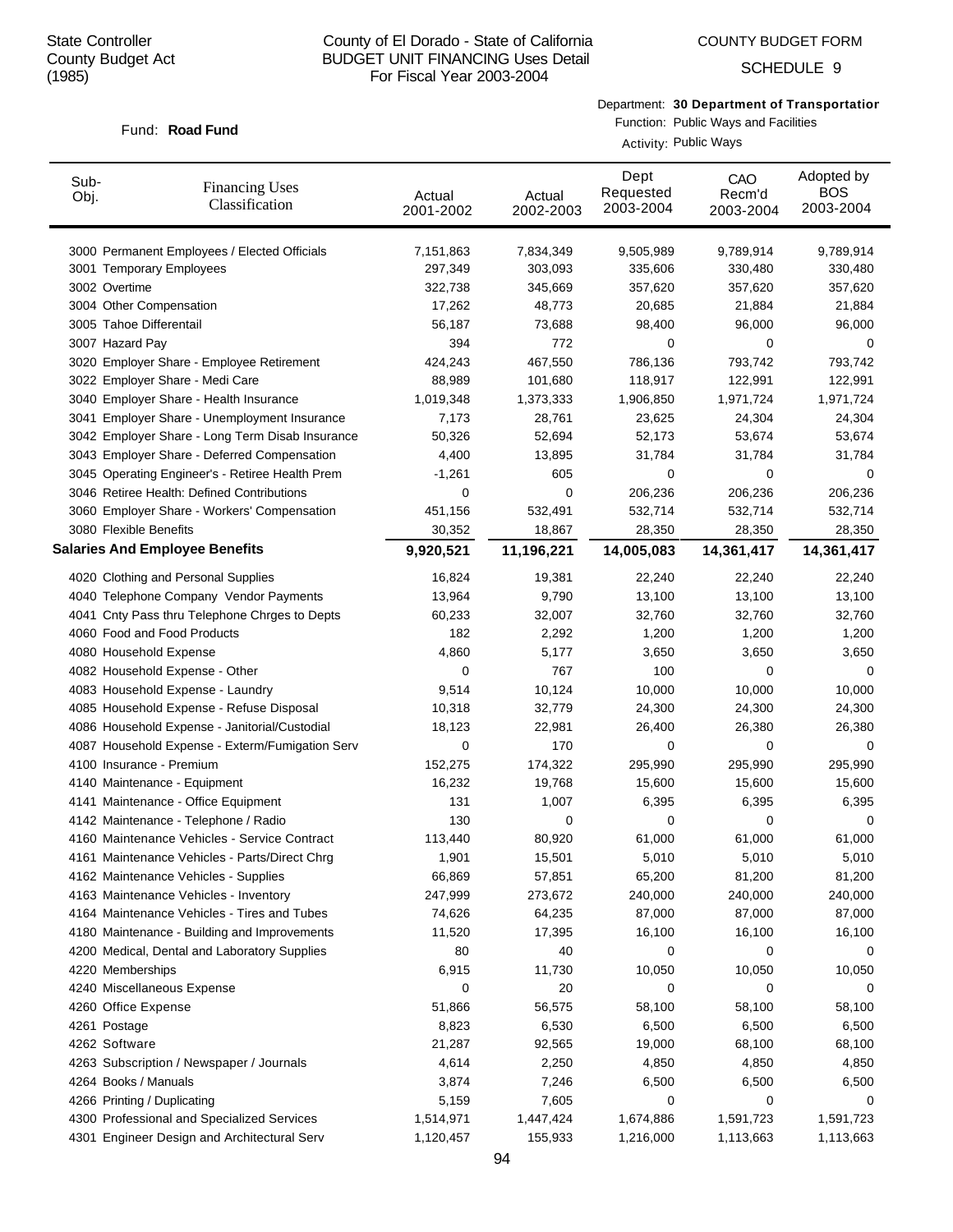## County of El Dorado - State of California BUDGET UNIT FINANCING Uses Detail For Fiscal Year 2003-2004

COUNTY BUDGET FORM

SCHEDULE 9

Department: **30 Department of Transportation**

### Fund: **Road Fund**

Function: Public Ways and Facilities Activity: Public Ways

| Sub-<br>Obj.             | <b>Financing Uses</b><br>Classification      | Actual<br>2001-2002 | Actual<br>2002-2003 | Dept<br>Requested<br>2003-2004 | CAO<br>Recm'd<br>2003-2004 | Adopted by<br><b>BOS</b><br>2003-2004 |
|--------------------------|----------------------------------------------|---------------------|---------------------|--------------------------------|----------------------------|---------------------------------------|
|                          | 4302 Construction and Engineering Contracts  | 10,808,108          | 5,894,808           | 11,027,644                     | 11,275,842                 | 11,275,842                            |
|                          | 4303 Road Maintenance and Construction       | 3,550               | 0                   | 0                              | 0                          | 0                                     |
| 4313 Legal Services      |                                              | 0                   | 13,830              | 0                              | 0                          | 0                                     |
|                          | 4315 Contract Legal Attorney                 | 0                   | 32,949              | 0                              | 0                          | 0                                     |
|                          | 4324 Medical, Dental and Lab Services        | 9,626               | 14,612              | 18,360                         | 18,360                     | 18,360                                |
|                          | 4334 Fire Prevention and Inspection          | 671                 | 1,165               | 2,000                          | 2,000                      | 2,000                                 |
|                          | 4335 El Dorado County (EDC) Dept or Agency   | 11                  | 0                   | 0                              | 0                          | 0                                     |
|                          | 4337 Other Governmental Agencies             | 829                 | 2,854               | 7,400                          | 7,400                      | 7,400                                 |
|                          | 4341 Service Connect Expense                 | 0                   | 30,918              | 0                              | 0                          | 0                                     |
|                          | 4400 Publication and Legal Notices           | 13,817              | 16,816              | 15,500                         | 15,500                     | 15,500                                |
|                          | 4420 Rents and Leases - Equipment            | 108,354             | 83,259              | 79,715                         | 81,719                     | 81,719                                |
|                          | 4440 Rents and Leases- Building/Improvements | 44,031              | 184,263             | 226,000                        | 226,000                    | 226,000                               |
|                          | 4460 Small Tools and Instruments             | 10,513              | 20,345              | 19,835                         | 19,835                     | 19,835                                |
| 4461 Minor Equipment     |                                              | 109,813             | 42,671              | 54,347                         | 57,647                     | 57,647                                |
| 4462 Computer Equipment  |                                              | 23,514              | 17,500              | 3,400                          | 50,300                     | 50,300                                |
|                          | 4463 Telephone and Radio Equipment           | 13,957              | 10,487              | 10,850                         | 8,144                      | 8,144                                 |
| 4465 Vehicle Equipment   |                                              | 0                   | 0                   | 4,155                          | 1,455                      | 1,455                                 |
|                          | 4500 Special Departmental Expense            | 164,643             | 92,176              | 93,510                         | 94,760                     | 94,760                                |
| 4501 Special Projects    |                                              | 1,186               | 826                 | 3,577,194                      | 2,049,252                  | 2,049,252                             |
|                          | 4502 Educational Materials                   | 0                   | 770                 | 0                              | 0                          | 0                                     |
| 4503 Staff Development   |                                              | 21,969              | 36,944              | 71,100                         | 71,700                     | 71,700                                |
|                          | 4506 Film Development/Photography Supplies   | 318                 | 320                 | 400                            | 400                        | 400                                   |
|                          | 4507 Fire and Safety Supplies                | 89                  | 2,190               | 0                              | $\mathbf 0$                | 0                                     |
| 4508 Snow Removal        |                                              | 0                   | 56,098              | 70,000                         | 70,000                     | 70,000                                |
| 4529 Software License    |                                              | 5,022               | 5,529               | 73,000                         | 73,000                     | 73,000                                |
|                          | 4560 Bridge Material Inventory               | 32,816              | 17,950              | 30,000                         | 30,000                     | 30,000                                |
| 4561 Guardrail Inventory |                                              | 10,230              | 10,489              | 15,000                         | 15,000                     | 15,000                                |
| 4562 Marking Supplies    |                                              | 16,069              | 13,084              | 15,000                         | 15,000                     | 15,000                                |
| 4563 Materials Testing   |                                              | 0                   | 0                   | 5,000                          | 5,000                      | 5,000                                 |
| 4564 Herbicide           |                                              | 16,018              | 47,550              | 21,000                         | 21,000                     | 21,000                                |
| 4565 Chips               |                                              | 216,262             | 469,140             | 550,000                        | 550,000                    | 550,000                               |
| 4566 Plant Mix           |                                              | 601,408             | 709,275             | 775,000                        | 775,000                    | 775,000                               |
| 4567 Ab Rock             |                                              | 74,697              | 65,571              | 115,000                        | 115,000                    | 115,000                               |
| 4568 Crack Filler        |                                              | 10,714              | 18,324              | 30,000                         | 30,000                     | 30,000                                |
| 4569 Culverts            |                                              | 6,497               | 762                 | 13,000                         | 13,000                     | 13,000                                |
| 4570 Emulsion            |                                              | 395,883             | 494,898             | 630,000                        | 630,000                    | 630,000                               |
| 4571 Signs               |                                              | 40,247              | 24,547              | 35,000                         | 35,000                     | 35,000                                |
| 4572 Beads               |                                              | 24,469              | 26,890              | 32,500                         | 32,500                     | 32,500                                |
| 4573 Paint               |                                              | 70,754              | 73,403              | 117,000                        | 117,000                    | 117,000                               |
|                          | 4574 Salt and Sand - Snow Removal            | 33,214              | 22,699              | 41,000                         | 41,000                     | 41,000                                |
|                          | 4575 Road: Signal Materials                  | 592                 | 127,083             | 15,000                         | 91,945                     | 91,945                                |
| 4590 Hauling - Plant Mix |                                              | 54,695              | 86,155              | 128,000                        | 128,000                    | 128,000                               |
|                          | 4600 Transportation and Travel               | 9,882               | 17,899              | 30,230                         | 30,250                     | 30,250                                |
|                          | 4602 Employee - Private Auto Mileage         | 12,074              | 9,154               | 10,900                         | 10,900                     | 10,900                                |
|                          | 4605 Vehicle - Rent Or Lease                 | 220,282             | 221,529             | 261,504                        | 274,208                    | 274,208                               |
| 4606 Fuel Purchases      |                                              | 232,637             | 252,120             | 255,000                        | 255,000                    | 255,000                               |
|                          | 4607 Rent or Lease: Mileage Rate Rebate      | 0                   | 0                   | 0                              | 0                          | $-49,200$                             |
| 4620 Utilities           |                                              | 150,009             | 154,298             | 94,200                         | 94,200                     | 94,200                                |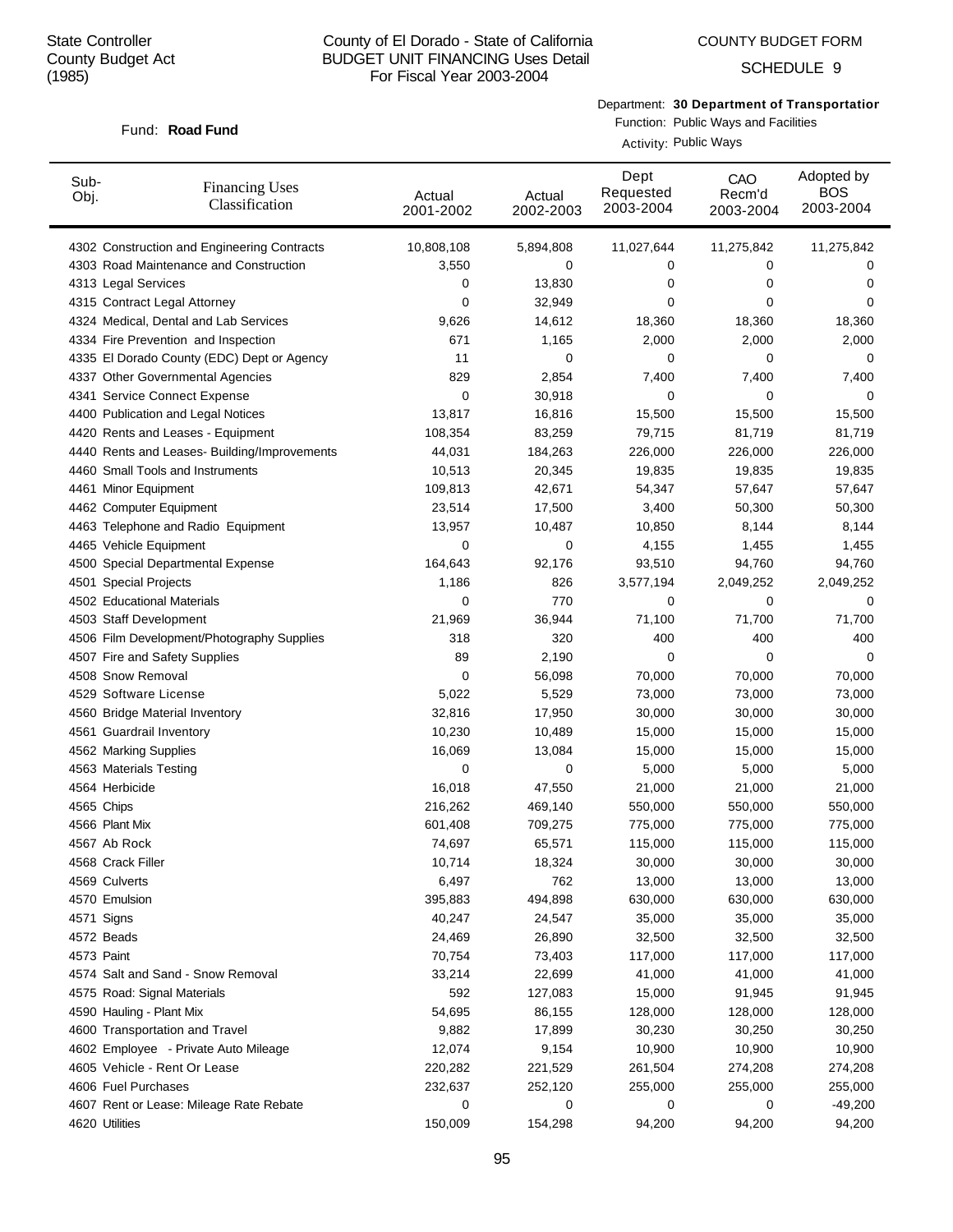Fund: **Road Fund** 

### County of El Dorado - State of California BUDGET UNIT FINANCING Uses Detail For Fiscal Year 2003-2004

SCHEDULE 9

## Department: **30 Department of Transportation**

# Function: Public Ways and Facilities

Activity: Public Ways

| Sub-<br>Obj.                 | <b>Financing Uses</b><br>Classification                   | Actual<br>2001-2002 | Actual<br>2002-2003 | Dept<br>Requested<br>2003-2004 | CAO<br>Recm'd<br>2003-2004 | Adopted by<br><b>BOS</b><br>2003-2004 |
|------------------------------|-----------------------------------------------------------|---------------------|---------------------|--------------------------------|----------------------------|---------------------------------------|
| <b>Services And Supplies</b> |                                                           | 17,126,655          | 12,052,208          | 22,495,675                     | 21,233,728                 | 21,184,528                            |
|                              | 5060 Retirement of Other Long Term Debt                   | 128,251             | 57,187              | 193,077                        | 182,151                    | 182,151                               |
|                              | 5062 Retirement Of Advances                               | 1,531,673           | 1,688,942           | 183,000                        | 0                          | 0                                     |
|                              | 5100 Interest On Other Long Term Debt                     | 13,994              | 9,426               | 47,069                         | 39,094                     | 39,094                                |
|                              | 5120 Interest On Notes and Warrants                       | 0                   | 4,071               | 0                              | 5,000                      | 5,000                                 |
| 5160 Rights of Way           |                                                           | 995,593             | 265,594             | 5,544,000                      | 9,315,000                  | 9,315,000                             |
|                              | 5180 Taxes and Assessments                                | 10                  | 11                  | 11                             | 11                         | 11                                    |
|                              | 5240 Contribution To Non-county Governmental              | 21,301              | 9,927               | 58,000                         | 168,772                    | 168,772                               |
|                              | 5300 Interfund Expenditures                               | 902,273             | 672,870             | 595,478                        | 594,944                    | 594,944                               |
|                              | 5301 Telephone Equipment and Support                      | 39,963              | 51,302              | 50,400                         | 50,400                     | 50,400                                |
|                              | 5302 Radio Equipment and Support                          | 14,263              | 15,462              | 15,600                         | 15,600                     | 15,600                                |
| 5304 Mail Service            |                                                           | 2,624               | 2,414               | 2,757                          | 2,757                      | 2,757                                 |
| 5305 Stores Support          |                                                           | 13,686              | 13,463              | 4,724                          | 4,724                      | 4,724                                 |
| 5306 Central Duplicating     |                                                           | 9,007               | 12,494              | 6,616                          | 6,596                      | 6,596                                 |
|                              | 5307 Lease Administration Fee - (GS)                      | 1,268               | 5,213               | 5,607                          | 5,607                      | 5,607                                 |
|                              | 5308 Internal Data Processing - (IS)                      | 169,138             | 134,102             | 98,925                         | 98,925                     | 98,925                                |
| 5310 County Counsel          |                                                           | 74,363              | 92,350              | 150,285                        | 150,285                    | 150,285                               |
|                              | 5312 Internet Connect Charges - (IS)                      | 8,390               | 10,630              | 0                              | 0                          | 0                                     |
|                              | 5314 Interfund: PC Support<br>5315 Interfund: IS Software | 1,284<br>5,495      | 495<br>1,625        | 5,000                          | 5,000<br>12,475            | 5,000<br>12,475                       |
|                              | 5316 Interfund: IS Software Training                      | 9,135               | 23,040              | 12,475<br>0                    | 0                          | 0                                     |
|                              | 5318 InterFnd: Maint Buildg & Imprvmnts                   | 80,943              | 99,480              | 96,189                         | 96,189                     | 96,189                                |
|                              | 5320 Interfnd: Network Support                            | 0                   | 0                   | 65,120                         | 65,120                     | 65,120                                |
|                              | 5350 Interfund: IS Programming Support                    | 9,470               | 0                   | 0                              | 0                          | 0                                     |
| <b>Other Charges</b>         |                                                           | 4,032,127           | 3,170,098           | 7,134,333                      | 10,818,650                 | 10,818,650                            |
|                              |                                                           |                     |                     |                                |                            |                                       |
|                              | 6000 Fixed Assets - Land                                  | 0                   | 0                   | 0                              | 100,000                    | 100,000                               |
|                              | 6020 Fixed Assets - Building and Improvement              | 66,957              | 77,490              | 93,000                         | 343,305                    | 343,305                               |
|                              | 6024 Fixed Assets - Utilities                             | 837                 | 0                   | 0                              | 0                          | 0                                     |
|                              | 6027 Infrastructer Acquisition                            | 0                   | 462,636             | $\mathbf 0$                    | 270,461                    | 270,461                               |
|                              | 6040 Fixed Assets - Equipment                             | 695,481             | 968,402             | 375,003                        | 535,902                    | 535,902                               |
|                              | 6042 Fixed Assets - Computer Sys Equipment                | 40,182              | 9,757               | 58,000                         | 43,600                     | 43,600                                |
|                              | 6043 Fixed Assets - Equipment Capital Leased              | 0                   | 0                   | 1,030,500                      | 945,500                    | 945,500                               |
| <b>Fixed Assets</b>          |                                                           | 803,458             | 1,518,285           | 1,556,503                      | 2,238,768                  | 2,238,768                             |
|                              | 7000 Operating Transfers Out                              | 0                   | 0                   | 32,500                         | 41,335                     | 41,335                                |
|                              | 7001 Operating Transfers Out: Fleet                       | 148,175             | $\mathbf 0$         | 9,500                          | 17,500                     | 17,500                                |
| <b>Other Financing Uses</b>  |                                                           | 148,175             | 0                   | 42,000                         | 58,835                     | 58,835                                |
|                              | 7250 Intrafund Transfer: Non General Fund Types           | 3,318               | 1,694               | 0                              | 0                          | 0                                     |
|                              | 7253 Intrafund Transfer: Erosion Control                  | $-917,161$          | $-1,172,835$        | $-1,789,720$                   | $-1,789,720$               | $-1,789,720$                          |
|                              | <b>Intrafund Transfers - only General Fund</b>            | $-913,843$          | $-1,171,141$        | $-1,789,720$                   | $-1,789,720$               | $-1,789,720$                          |
|                              | <b>Total Financing Uses</b>                               | 31,117,094          | 26,765,670          | 43,443,874                     | 46,921,678                 | 46,872,478                            |
|                              | Less Department Estimated Revenues                        | 31,904,876          | 25,505,917          | 41,622,964                     | 43,246,733                 | 43,197,533                            |
|                              | Department Use of Road Fund Fund<br><b>Balance</b>        | -787,782            | 1,259,753           | 1,820,910                      | 3,674,945                  | 3,674,945                             |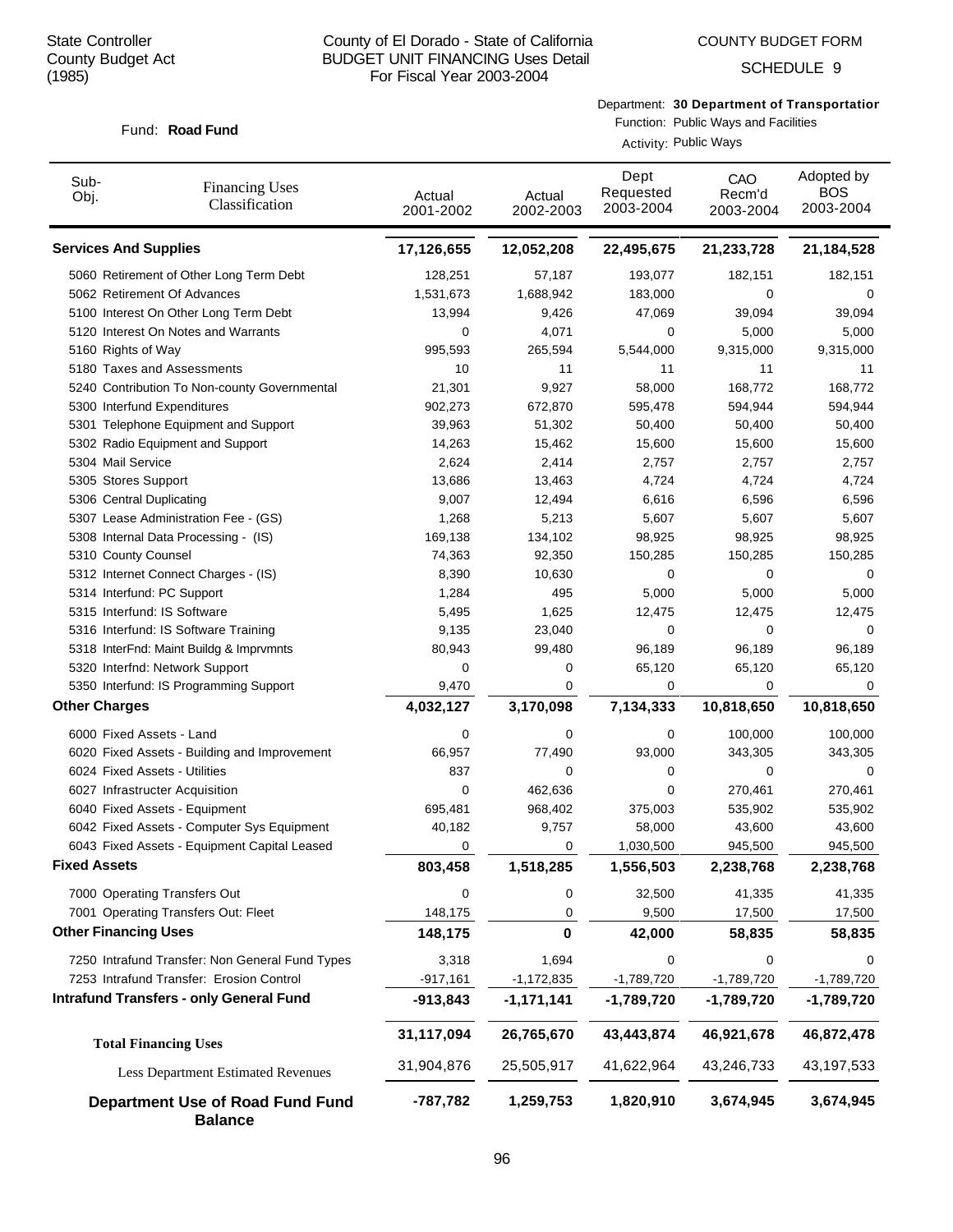| COSTCENTER 306              | DOI - ROADS                                                |                       |                                         |                         | EL DORADO COUNTY                             |                         |                     |                                      |                          | 10/21/2003                   |                             |
|-----------------------------|------------------------------------------------------------|-----------------------|-----------------------------------------|-------------------------|----------------------------------------------|-------------------------|---------------------|--------------------------------------|--------------------------|------------------------------|-----------------------------|
|                             |                                                            |                       |                                         |                         | 2003-2004 BUDGET YEAR<br><b>JORK PROGRAM</b> |                         |                     |                                      |                          |                              |                             |
| <b>NORK</b><br><b>ORDER</b> | DESCRIPTION                                                | LABOR                 | SERVICES<br>& SUPPLIES                  | CHARGES<br><b>OTHER</b> | ASSETS<br>FIXED                              | VEHICLE<br><b>USAGE</b> | OVERHEAD<br>CHARGES | <b>INTRAFUND</b><br><b>TRANSFERS</b> | TOTAL                    | REVENUE<br><b>SOURCE</b>     | REVENUE<br>AMOUNT           |
|                             | VEHICLE & SHOP OPERATION COSTS                             |                       |                                         |                         |                                              |                         |                     |                                      |                          |                              |                             |
| 13000                       | Shop - Direct Vehicle Repair                               | 666,074               | 868,018                                 | 31,763                  | $\circ$                                      | 14,699                  | 590,714             | $\bullet$                            | 2, 171, 268              | DEPARTMENT DISCRETIONARY     | 2, 171, 268                 |
| CATEGORY TOTAL              | ALLOCATED TO PROJECTS AS VEHICLE USAGE                     | $-666,126$<br>666,074 | <b>B.018</b><br>1,086<br>868<br>$-8.58$ | 31763<br>31.765         | $\bullet$<br>$\blacksquare$                  | 14,699<br>14,700        | 590,714<br>590,760  | $\circ$<br>$\circ$                   | 2, 171, 268<br>2,171,437 |                              | 2,171,268<br>$-2, 171, 437$ |
| ADJUSTED CATEGORY TOTAL     |                                                            | $\sim$                | Ş                                       | Ņ                       | $\circ$                                      | $\mathbf{r}$            | $\frac{1}{2}$       | $\circ$                              | -169                     |                              | $-169$                      |
| <b>OVERHEAD COSTS</b>       |                                                            |                       |                                         |                         |                                              |                         |                     |                                      |                          |                              |                             |
| 20000                       | Directors Office - Administration                          | 188,808               | 34,500                                  | $\overline{50}$         | ۰                                            | ۰                       | 0                   | ۰                                    | 225,558                  | DEPARTMENT DISCRETIONARY     | 223,558                     |
| 20001                       | Administration - Chief Deputy Director                     | 130,169               | 2,100                                   | 250                     | 0                                            | 0                       | 0                   | ۰                                    | 132,519                  | DEPARTMENT DISCRETIONARY     | 132,519                     |
| 21000                       | Administration                                             | 967,781               | ë.<br>Þ                                 | 2,500                   | 0                                            | 0                       | ۰                   | $\circ$                              | 988,056                  | DEPARTMENT DISCRETIONARY     | 988,056                     |
| 97<br>22000                 | Maintenance - Indirect Charges                             | 343, 173              | <sup>220</sup><br>Ş                     | $\bullet$               | $\circ$                                      | 7,000                   | ٥                   | $\circ$                              | 399,198                  | DEPARTMENT DISCRETIONARY     | 399, 198                    |
| 22200                       | Maintenance - West Slope Administration Indirect Charges   | 95,760                | 20,761                                  | $\bullet$               | 0                                            | 6,500                   | ۰                   | $\ddot{\phantom{1}}$                 | 123,021                  | DEPARTMENT DISCRETIONARY     | 123,021                     |
| 22220                       | Maintenance - West Slope Road Maintenance Indirect Charges | $\circ$               | 200<br>S                                | 6,001                   | ٥                                            | 0                       | 0                   | $\circ$                              | 54,201                   | DEPARTMENT DISCRETIONARY     | 54,201                      |
| 22300                       | Maintenance - Tahoe Administration Indirect Charges        | 148,915               | , 240<br>پ                              | $\bullet$               | $\mathbf{\Omega}$                            | 11,000                  | 0                   | ō                                    | 172, 155                 | DEPARTMENT DISCRETIONARY     | 172, 155                    |
| 22320                       | Maintenance - Tahoe Road Maintenance Indirect Charges      | $\circ$               | 48,300                                  | $\circ$                 | ۰                                            | $\mathbf{\circ}$        | o                   | $\circ$                              | 48,300                   | DEPARTMENT DISCRETIONARY     | 48,300                      |
| 22400                       | Maintenance - Traffic Indirect Charges                     | 131,329               | 31,150                                  | 0                       | ۰                                            | 2,100                   | O                   | 0                                    | 164,579                  | DEPARTMENT DISCRETIONARY     | 164, 579                    |
| 22410                       | Maintenance - Traffic Indirect - Signals                   | $\circ$               | 550                                     | $\bullet$               | $\bullet$                                    | 0                       | ۰                   | $\circ$                              | 4,550                    | DEPARTMENT DISCRETIONARY     | 4,550                       |
| 2500                        | Maintenance - Shop/Fleet Operations Support                | 95,319                | $\frac{5}{2}$                           | $\bullet$               | 0                                            | 5,000                   | 0                   | $\circ$                              | 102,189                  | SALE OF FIXED ASSETS - ROADS | 95,000                      |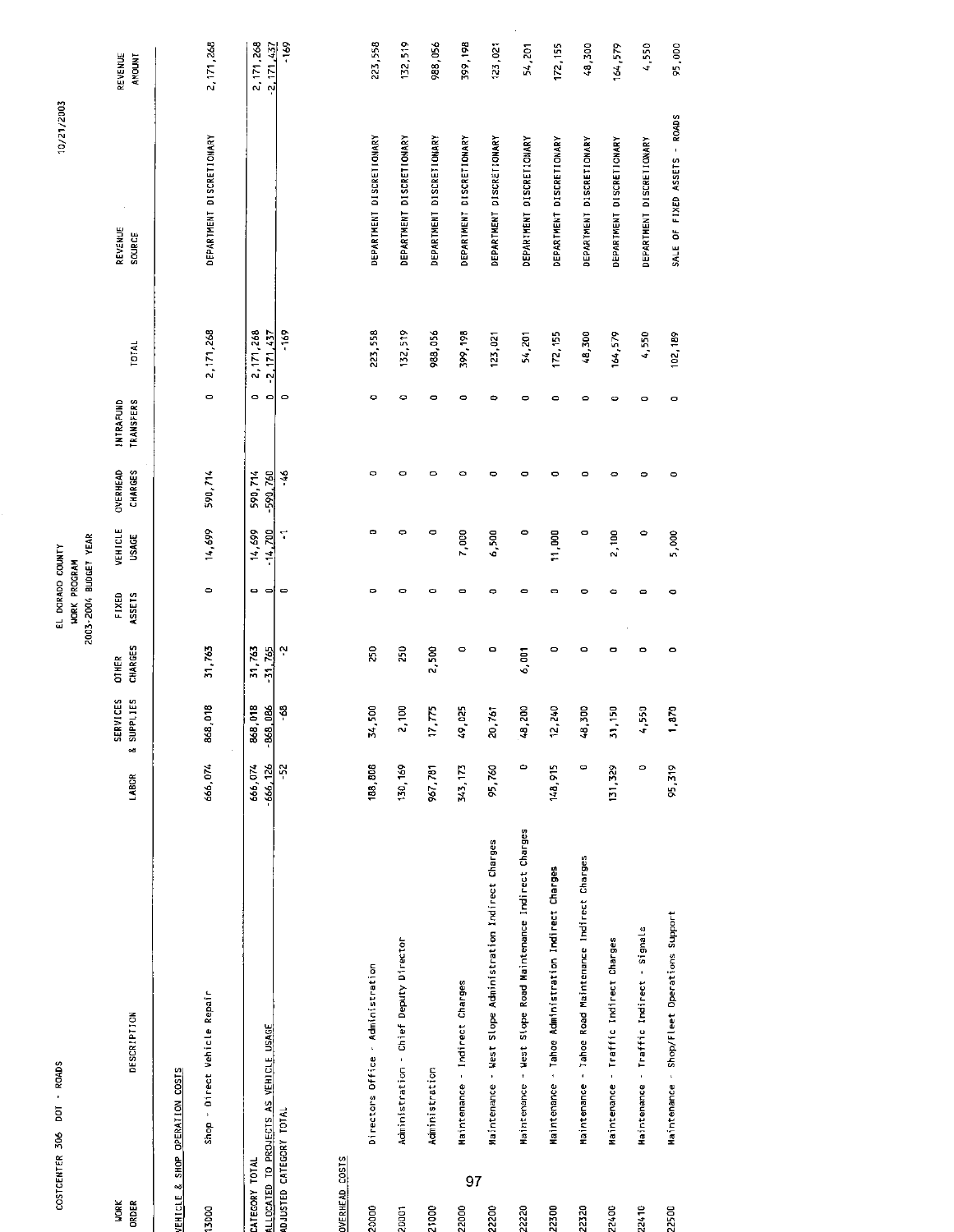| COSTCENTER 306       | DOT - ROADS                                               |            |                               |                         | EL DORADO COUNTY                             |                  |                            |                               |              | 10/21/2003                                                          |                                  |
|----------------------|-----------------------------------------------------------|------------|-------------------------------|-------------------------|----------------------------------------------|------------------|----------------------------|-------------------------------|--------------|---------------------------------------------------------------------|----------------------------------|
|                      |                                                           |            |                               |                         | 2003-2004 BUDGET YEAR<br><b>WORK PROGRAM</b> |                  |                            |                               |              |                                                                     |                                  |
| <b>WORK</b><br>ORDER | <b>DESCRIPTION</b>                                        | LABOR      | <b>SERVICES</b><br>& SUPPLIES | CHARGES<br><b>OTHER</b> | FIXED<br>ASSETS                              | VEHICLE<br>USAGE | <b>OVERHEAD</b><br>CHARGES | <b>TRANSFERS</b><br>INTRAFUND | <b>TOTAL</b> | REVENUE<br>SOURCE                                                   | REVENUE<br><b>AMOUNT</b>         |
|                      |                                                           |            |                               |                         |                                              |                  |                            |                               |              |                                                                     |                                  |
|                      |                                                           |            |                               |                         |                                              |                  |                            |                               |              | DEPARTMENT DISCRETIONARY                                            | 7.189                            |
| 22510                | Maintenance - Shop/Fleet Operations West Slope            | 222,666    | 87,550                        | Sol                     | ۰                                            | 420              | $\circ$                    | $\circ$                       | 310,736      | DEPARTMENT DISCRETIONARY                                            | 710.776                          |
| 22520                | Maintenance - Shop/Fleet Operations Tahoe Basin           | 78,603     | 92,100                        | 0                       | $\circ$                                      | 1,400            | $\circ$                    | $\circ$                       | 172, 107     | DEPARTMENT DISCRETIONARY                                            | 172,103                          |
| 23000                | Engineering - Indirect Charges                            | 319,828    | 20,625                        | 1,375                   | ۰                                            | $\bullet$        | $\circ$                    | $\circ$                       | 341,828      | DEPARTMENT DISCRETIONARY                                            | 341,828                          |
| 23300                | Tahoe Engineering - Indirect Charges                      | 397,216    | 218,507                       | 8,552                   | ۰                                            | $\bullet$        | 0                          | $\circ$                       | 624, 275     | DEPARTMENT DISCRETIONARY                                            | 624,275                          |
| 23410                | Construction - Indirect Charges                           | 406,615    | 45,949                        | 2,830                   | ۰                                            | ۰                | 0                          | 0                             | 455,394      | DEPARTMENT DISCRETIONARY                                            | 455,394                          |
| 23500                | Design/CADD/Survey Administration - Indirect Charges      | 223,517    | 9,400                         | 1,500                   | ۰                                            | ۰                | 0                          | 0                             | 234,417      | DEPARTMENT DISCRETIONARY                                            | 234,417                          |
| 23510                | CADD - Indirect Charges                                   | 35,272     | 13,500                        | $\overline{50}$         | ۰                                            | $\bullet$        | $\bullet$                  | $\circ$                       | 49,022       | DEPARTMENT DISCRETIONARY                                            | 49,022                           |
| 23520                | Design - Indirect Charges                                 | 106,992    | 21,975                        | $\rm ^{50}$             | $\circ$                                      | ۰                | $\circ$                    | $\circ$                       | 129,467      | DEPARTMENT DISCRETIONARY                                            | 129,467                          |
| 23530                | Survey - Indirect Charges                                 | 25,526     | 13,480                        | 500                     | ۰                                            | $\bullet$        | ۰                          | $\circ$                       | 39,506       | DEPARTMENT DISCRETIONARY                                            | 39,506                           |
| 98<br>24100          | Transportation Planning - Administration/Indirect Charges | 160,977    | 6,150                         | 700                     | ۰                                            | $\bullet$        | $\bullet$                  | $\circ$                       | 167.827      | DEPARIMENT DISCRETIONARY                                            | 167,827                          |
| 24200                | Planning - Indirect Charges                               | 192,642    | 6,400                         | ន្ត                     | ٥                                            | $\circ$          | ۰                          | O                             | 199.542      | DEPARTMENT DISCRETIONARY                                            | 199,542                          |
| 24400                | Development Services - Engineering Indirect Charges       | 283,605    | 0.59 <sub>1</sub>             | 2,100                   | ۰                                            | $\bullet$        | ۰                          | $\bullet$                     | 295,325      | DEPARTMENT DISCRETIONARY                                            | 295,325                          |
| 24410                | Development Services - Permits Indirect Charges           | 42,456     | 0                             | ۰                       | $\mathbf{\Omega}$                            | $\circ$          | $\bullet$                  | 0                             | 42,456       | DEPARTMENT DISCRETIONARY                                            | 42,456                           |
| 24500                | Right Of Way - Indirect Charges                           | 65,510     | 5,140                         | 503                     | $\mathbf{C}$                                 | ۰                | ۰                          | 0                             | 71,150       | DEPARTMENT DISCRETIONARY                                            | 71,150                           |
| 25000                | General Department                                        | $-105,895$ | 512,958                       | 869,290                 | $\blacksquare$                               | $\bullet$        | $\blacksquare$             | $\circ$                       | 1,276,352    | FUND BALANCE - UNRESTRICTED<br>TRANSPORTATION TAX TDA<br>TIMBER TAX | 3, 162, 298<br>342,855<br>19,000 |

 $\hat{\mathcal{A}}$ 

 $\hat{\boldsymbol{\beta}}$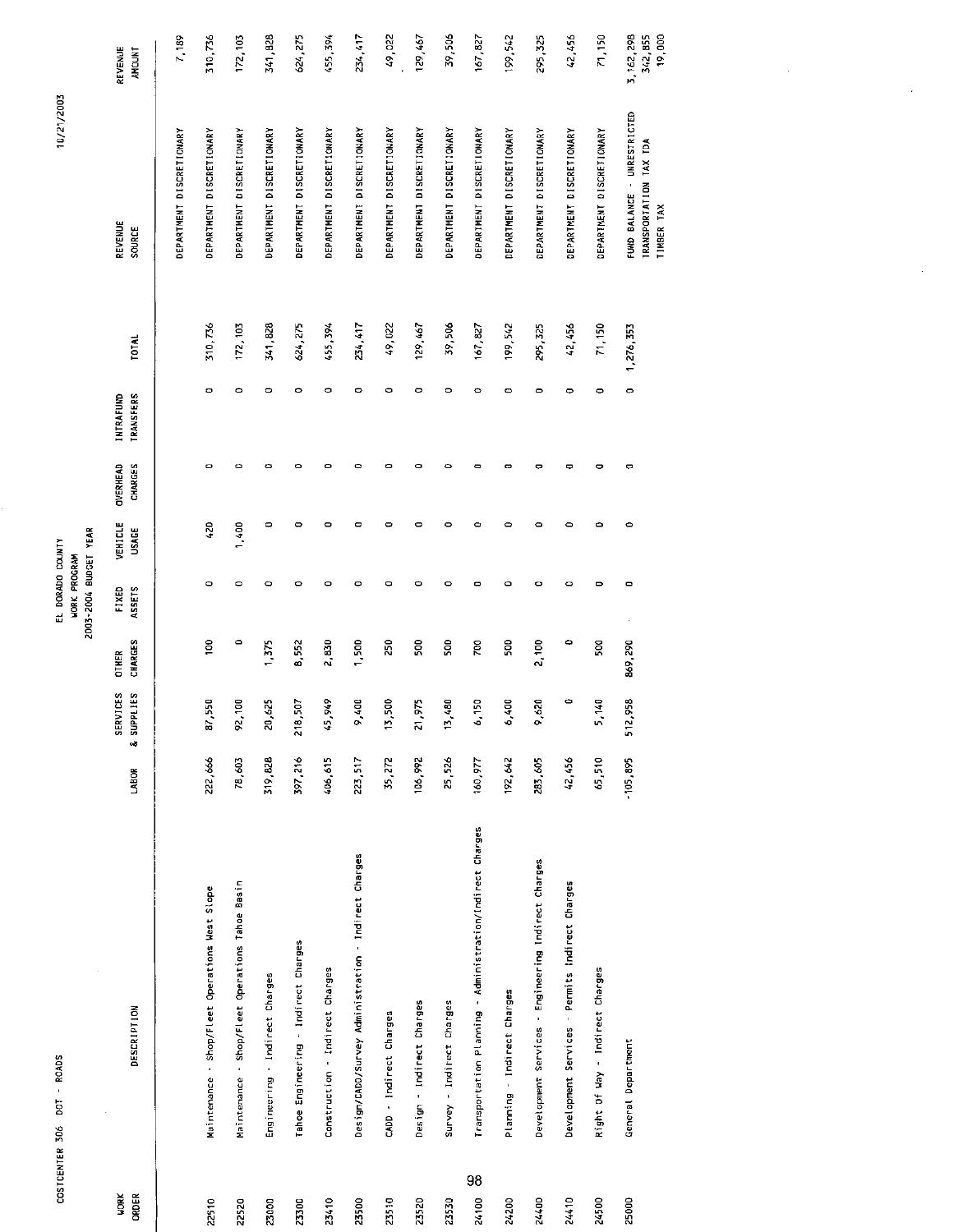|                                         |                       | REVENUE<br>AMOUNT                    | 100,000<br>1,697,252<br>958,650<br>781,354<br>37,255<br>$3,159,552$<br>$-13,597,635$<br>37,000<br>069'7<br>20,004<br>2, 253, 286<br>1,780,685<br>520,107                                                                                                                                                                                  | 8,739                                         | 2,200                                | 4,000                            | 1,000                        | 1,000                    | 445,645                       | 1,958,805<br>7,284,311<br>5, 325, 306          |
|-----------------------------------------|-----------------------|--------------------------------------|-------------------------------------------------------------------------------------------------------------------------------------------------------------------------------------------------------------------------------------------------------------------------------------------------------------------------------------------|-----------------------------------------------|--------------------------------------|----------------------------------|------------------------------|--------------------------|-------------------------------|------------------------------------------------|
| 10/21/2003                              |                       | REVENUE<br><b>SOURCE</b>             | STATE HWY TAX 2104B SNOW REMOV<br>FRANCHISES + PUBLIC UTILITIES<br>STATE HWY TAX 2104A ADM/ENG<br>DEPARTMENT DISCRETIONARY<br>STATE HWY TAX 21040, E.F<br>INTERFUND REVENUE - RDT<br>FEDERAL FOREST RESERVE<br>RSTP STATE EXCHANGE<br>RENT - LAND & BLDS<br>STATE INY TAX 2106<br>GAS TAX PROP 111<br>STATE-RSTP 182.9<br><b>INTEREST</b> | DEPARTMENT DISCRETIONARY                      | DEPARTMENT DISCRETIONARY             | DEPARTMENT DISCRETIONARY         | DEPARTMENT DISCRETIONARY     | DEPARTMENT DISCRETIONARY | DEPARTMENT DISCRETIONARY      | $\bar{z}$<br>ROAD FUND                         |
|                                         |                       | TOTAL                                |                                                                                                                                                                                                                                                                                                                                           | 8,739                                         | 2,200                                | 4,000                            | 1,000                        | 1,000                    | 445,645                       | 5,325,506<br>1,958,805<br>7,284,311            |
|                                         |                       | <b>TRANSFERS</b><br><b>INTRAFUND</b> |                                                                                                                                                                                                                                                                                                                                           | $\circ$                                       | $\circ$                              | $\circ$                          | $\circ$                      | $\circ$                  | $\circ$                       | $\circ$<br>$\circ$<br>$\circ$                  |
|                                         |                       | <b>OVERHEAD</b><br><b>CHARGES</b>    |                                                                                                                                                                                                                                                                                                                                           | $\bullet$                                     | $\circ$                              | $\circ$                          | $\circ$                      | $\mathbf{\circ}$         | $\bullet$                     | $\hbox{ }$<br>$\circ$<br>- ol                  |
|                                         |                       | VEHICLE<br>USAGE                     |                                                                                                                                                                                                                                                                                                                                           | $\circ$                                       | $\bullet$                            | $\circ$                          | $\bullet$                    | o                        | ۰                             | 33,420<br>24.433<br>8,987                      |
| EL DORADO COUNTY<br><b>WORK PROGRAM</b> | 2003-2004 BUDGET YEAR | ASSETS<br>FIXED                      |                                                                                                                                                                                                                                                                                                                                           | ۰                                             | ۰                                    | $\circ$                          | $\circ$                      | ۰                        | $\bullet$                     | $\bullet$<br>$\circ$<br>-⇔¦                    |
|                                         |                       | CHARGES<br><b>DTHER</b>              |                                                                                                                                                                                                                                                                                                                                           | $\circ$                                       | $\circ$                              | $\circ$                          | $\circ$                      | o                        | 5,000                         | 902,698<br>$-659,956$<br>242,742               |
|                                         |                       | SERVICES<br><b>&amp; SUPPLIES</b>    |                                                                                                                                                                                                                                                                                                                                           | $\circ$                                       | 30<br>$\ddot{ }$                     | g<br>÷                           | $\rm g$<br>÷                 | go<br>÷                  | 597<br>206,                   | 416,436<br>62<br>3,508,931 1,132,186<br>1,548, |
|                                         |                       | LABOR                                |                                                                                                                                                                                                                                                                                                                                           | 8,739                                         | $\bullet$                            | $\circ$                          | $\circ$                      | $\circ$                  | 234,048                       | 4,799,571<br>1,290,640                         |
| COSTCENTER 306 DOT - ROADS              |                       | <b>DESCRIPTION</b>                   |                                                                                                                                                                                                                                                                                                                                           | Union Activities - Meet and Confer/Grievances | Drug and Alcohol Testing/Maintenance | Administration - Human Resources | Employee Recognition Program | Public Outreach Program  | Computer Services and Support | ALLOCATED TO PROJECTS AS OVERHEAD CHARGES      |
|                                         |                       | <b>WORK</b><br>ORDER                 |                                                                                                                                                                                                                                                                                                                                           | 25004                                         | 25009                                | 25011                            | 99<br>25012                  | 25013                    | 26000                         | ADJUSTED CATEGORY TOTAL<br>CATEGORY TOTAL      |

 $\mathbb{R}^2$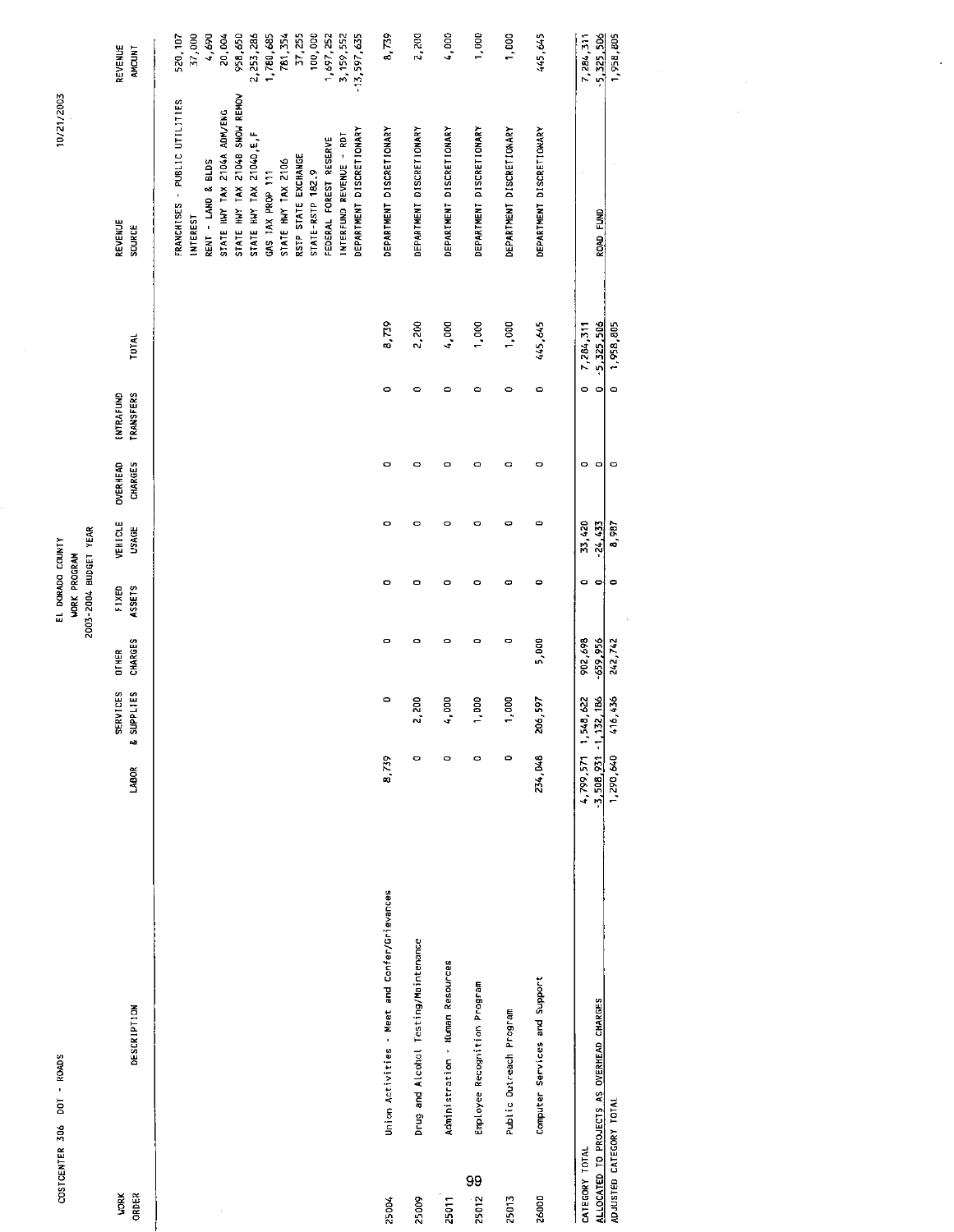| COSTCENTER 306          | <b>ROADS</b><br>$\mathbf{r}$<br><b>DO</b>                    |         |                            |                                | 2003-2004 BUDGET YEAR<br>EL DORADO COUNTY<br><b>WORK PROGRAM</b> |                         |                            |                                      |              | 10/21/2003                                               |                          |
|-------------------------|--------------------------------------------------------------|---------|----------------------------|--------------------------------|------------------------------------------------------------------|-------------------------|----------------------------|--------------------------------------|--------------|----------------------------------------------------------|--------------------------|
| ORDER<br><b>NORK</b>    | <b>DESCRIPTION</b>                                           | LABOR   | SERVICES<br>& SUPPLIES     | <b>CHARGES</b><br><b>OTHER</b> | <b>ASSETS</b><br><b>FIXED</b>                                    | VEHICLE<br><b>USAGE</b> | <b>OVERHEAD</b><br>CHARGES | <b>TRANSFERS</b><br><b>INTRAFUND</b> | <b>TOTAL</b> | REVENUE<br>SOURCE                                        | REVENUE<br><b>AMOUNT</b> |
| GENERAL OPERATION COSTS |                                                              |         |                            |                                |                                                                  |                         |                            |                                      |              |                                                          |                          |
| 31107                   | Mello Roos - Serrano Acquistion Reports                      | 3,291   | $\tilde{a}$<br><u>َء</u> ِ | $\circ$                        | ۰                                                                | $\bullet$               | 2.048                      | $\circ$                              | 15.339       | MISC CHARGES CURR SERVICES<br>DEPARTMENT DISCRETIONARY   | 16,000<br>$-661$         |
| 33300                   | Undistributed Engineering - South Lake Tahoe                 | 10,000  | 0                          | 0                              | 0                                                                | $\bullet$               | 10.179                     | ۰                                    | 20,179       | DEPARTMENT DISCRETIONARY                                 | 20,179                   |
| 33410                   | Undistributed Engineering - Construction                     | 37,610  | 0                          | ۰                              | 0                                                                | 1,695                   | 23,408                     | O                                    | 62,713       | DEPARTMENT DISCRETIONARY                                 | 62,713                   |
| 33510                   | Undistributed Engineering - CADD Unit                        | 46,713  | $\circ$                    | $\circ$                        | $\bullet$                                                        | ۰                       | 40,197                     | ٥                                    | 86,910       | DEPARTMENT DISCRETIONARY                                 | 86,910                   |
| 33520                   | Undistributed Engineering - Design Unit                      | 31,856  | $\blacksquare$             | ۰                              | 0                                                                | $\circ$                 | 28,014                     | $\circ$                              | 59,870       | DEPARTMENT DISCRETIONARY                                 | 59,870                   |
| 33530                   | Undistributed Engineering - Survey                           | 5,000   | $\blacksquare$             | $\circ$                        | $\circ$                                                          | $\circ$                 | 4,138                      | $\circ$                              | 9,136        | DEPARTMENT DISCRETIONARY                                 | 9,138                    |
| 34000                   | Planning Engineering - Operating                             | 191,432 | o                          | ۰                              | ۰                                                                | ۰                       | 140,932                    | 0                                    | 332, 364     | DEPARTMENT DISCRETIONARY                                 | 332, 364                 |
| 34002                   | Undistributed Engineering - CIP Developement and Coordinatio | 20,000  | 0                          | ۰                              | ۰                                                                | ۰                       | 14.724                     | $\circ$                              | 34,724       | DEPARTMENT DISCRETIONARY                                 | 34,724                   |
| 100<br>34003            | Undistributed Engineering - General Plan Update/Fees         | 30,000  | g<br>149,                  | $\circ$                        | $\circ$                                                          | $\circ$                 | 22,086                     | $\circ$                              | 201,286      | DEPARTMENT DISCRETIONARY                                 | 201,286                  |
| 34004                   | Undistributed Engineering - Traffic Modeling                 | 77.716  | g<br>45,                   | $\bullet$                      | ۰                                                                | $\circ$                 | 54,270                     | $\bullet$                            | 172,986      | DEPARTMENT DISCRETIONARY                                 | 172,986                  |
| 34115                   | Traffic Engineering - Average Annual Daily Traffic (ADT) Cou | 34,739  | ř.                         | $\bullet$                      | $\circ$                                                          | 3,982                   | 18,895                     | $\bullet$                            | 58,188       | DEPARTMENT DISCRETIONARY                                 | 58,188                   |
| 34400                   | Undistributed Engineering - Development Services             | 102,838 | g<br>S,                    | $\bullet$                      | ٠                                                                | ٥                       | 106,540                    | ٠                                    | 301,478      | DEPARTMENT DISCRETIONARY                                 | 301,478                  |
| 34500                   | Undistributed Engineering - Right Of Way                     | 15,289  | ۰                          | ۰                              | ۰                                                                | ۰                       | 14, 146                    | 0                                    | 29,435       | DEPARTMENT DISCRETIONARY                                 | 29,435                   |
| 36000                   | Encroachments - Operating                                    | 39,145  | 0                          | $\bullet$                      | $\circ$                                                          | 2,000                   | 39,421                     | 0                                    | 80,566       | ROADS PRIVILEGES AND PERMITS<br>DEPARTMENT DISCRETIONARY | 88,425<br>$-7,859$       |
| 36001                   | Encroachments - Tahoe                                        | 50,270  | 0                          | 0                              | $\bullet$                                                        | $\tilde{r}$             | 51,170                     | $\circ$                              | 102,159      | ROADS PRIVILEGES AND PERMITS                             | 50,000                   |
|                         |                                                              |         |                            |                                |                                                                  |                         |                            |                                      |              |                                                          |                          |

 $\sim$ 

 $\alpha$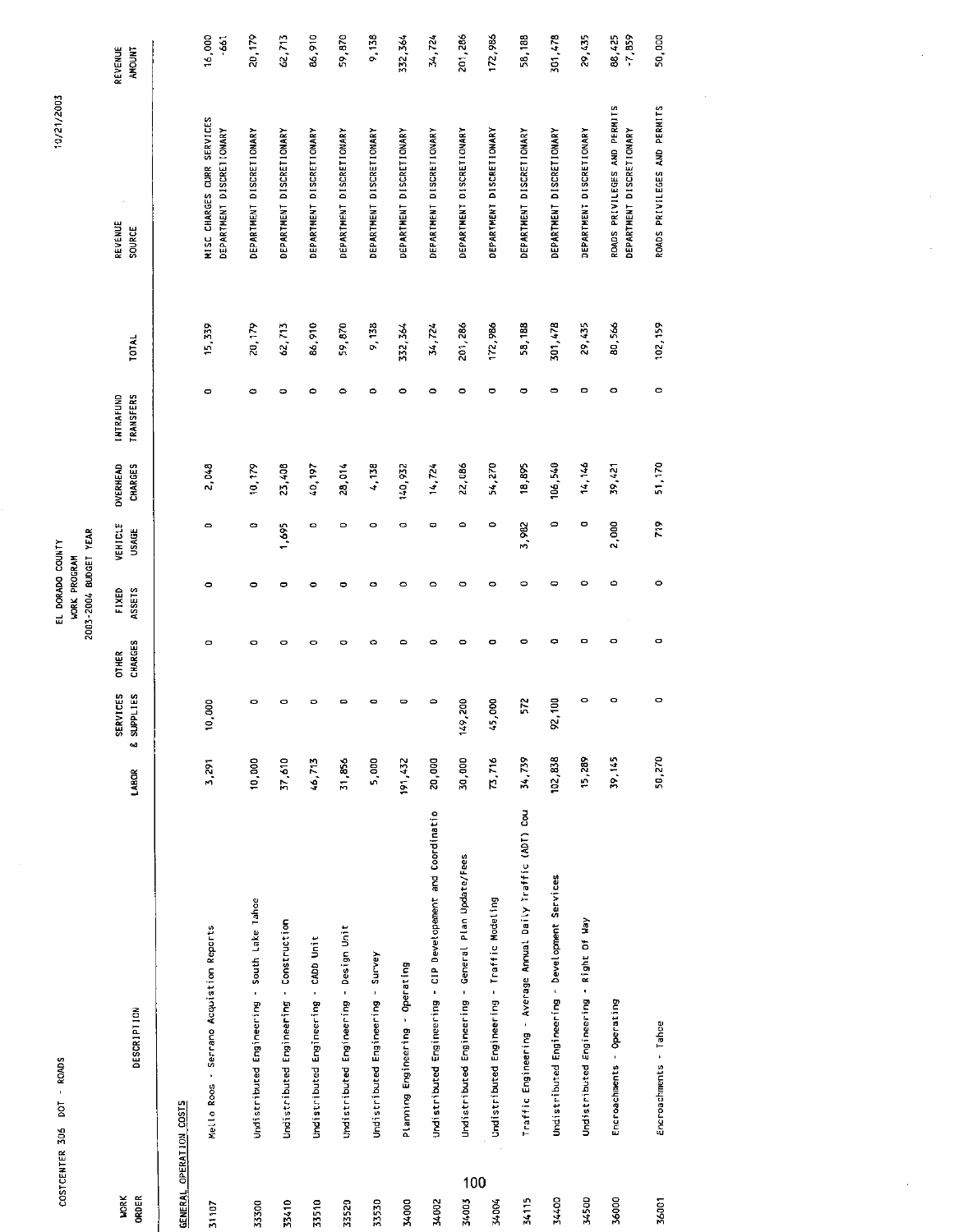| COSTCENTER 306           | DOT - ROADS                                                 |         |                                   |                         | 2003-2004 BUDGET YEAR<br>EL DORADO COUNTY<br><b>WORK PROGRAM</b> |                         |                            |                                      |              | 10/21/2003                                               |                          |
|--------------------------|-------------------------------------------------------------|---------|-----------------------------------|-------------------------|------------------------------------------------------------------|-------------------------|----------------------------|--------------------------------------|--------------|----------------------------------------------------------|--------------------------|
| <b>NORK</b><br>ORDER     | <b>DESCRIPTION</b>                                          | LABOR   | SERVICES<br><b>&amp; SUPPLIES</b> | CHARGES<br><b>OTHER</b> | FIXED<br>ASSETS                                                  | VEHICLE<br><b>USAGE</b> | <b>CHARGES</b><br>OVERHEAD | <b>TRANSFERS</b><br><b>INTRAFUND</b> | <b>FOTAL</b> | REVENUE<br>SOURCE                                        | REVENUE<br><b>AMOUNT</b> |
|                          |                                                             |         |                                   |                         |                                                                  |                         |                            |                                      |              | DEPARTMENT DISCRETIONARY                                 | 52,159                   |
| 36003                    | Encroachments - Road Closures/Parade Permits                | 3,348   | $\circ$                           | ٥                       | $\circ$                                                          | $\bullet$               | 3,469                      | $\mathbf{\circ}$                     | 6,817        | ROADS PRIVILEGES AND PERMITS<br>DEPARTMENT DISCRETIONARY | 7.488<br>$-671$          |
| 36190                    | Development Services - Oversize Load Permits/Cal-Permits    | 8,533   | 0                                 | 0                       | $\circ$                                                          | $\circ$                 | 8,840                      | ۰                                    | 17,377       | ROADS PRIVILEGES AND PERMITS<br>DEPARTMENT DISCRETIONARY | $-1.774$<br>19.087       |
| 38000                    | Traffic Engineering - Operating                             | 96,126  | 6.6                               | 0                       | 0                                                                | 3,149                   | 29,847                     | $\bullet$                            | 130,051      | DEPARTMENT DISCRETIONARY                                 | 130,051                  |
| CATEGORY TOTAL           |                                                             | 799,906 | 297,801                           | $\circ$                 | $\circ$                                                          | 11,545                  | 612,324                    | $\circ$                              | 1,721,576    |                                                          | 1,721,576                |
| ROAD MAINTENACE PROJECTS |                                                             |         |                                   |                         |                                                                  |                         |                            |                                      |              |                                                          |                          |
| 41100                    | Traffic Signal and Lighting Maintenance - West Slope        | 27,742  | 135,100                           | ۰                       | $\circ$                                                          | 7,078                   | 8,140                      | O                                    | 178,060      | DEPARTMENT DISCRETIONARY                                 | 178,060                  |
| 101<br>41101             | Traffic Signal Maintenance - Tahoe Basin                    | 0       | 9,600                             | 0                       | ۰                                                                | $\circ$                 | ۰                          | ۰                                    | 9,600        | DEPARTMENT DISCRETIONARY                                 | 9,600                    |
| 42297                    | Force Account/Roadside Litter Pickup                        | $\circ$ | $\circ$                           | 100,000                 | ۰                                                                | ۰                       | $\circ$                    | $\circ$                              | 100,000      | DEPARTMENT DISCRETIONARY                                 | 100,000                  |
| 43100                    | Install New Sign, Strip and Safety Development - West Slope | 80,174  | 1,750<br>m                        | ۰                       | $\circ$                                                          | 12,740                  | 24,420                     | $\circ$                              | 149,084      | DEPARTMENT DISCRETIONARY                                 | 149.084                  |
| 43101                    | Install New Sign, Strip and Safety Development/Cattle Guard | 8.79    | 8,500                             | $\bullet$               | $\bullet$                                                        | ۰                       | 2,713                      | $\circ$                              | 19,952       | DEPARTMENT DISCRETIONARY                                 | 19,952                   |
| 44100                    | Force Account/Overlay - West Slope                          | 80,004  | 5,000                             | 0                       | ¢                                                                | 30,684                  | 21,181                     | ۰                                    | 136,869      | DEPARTMENT DISCRETIONARY                                 | 136,869                  |
| 45140                    | County Road #2538 - Paving                                  | $\circ$ | 37,255                            | ۰                       | $\bullet$                                                        | $\circ$                 | $\circ$                    | 0                                    | 37,255       | DEPARTMENT DISCRETIONARY                                 | 37,255                   |
| 46100                    | Chip Seal - West Slope                                      | 805,200 | 496,282                           | $\circ$                 | $\circ$                                                          | 144,889                 | 202,294                    | $\circ$                              | 1,648,665    | DEPARTMENT DISCRETIONARY                                 | 1,648,665                |
| 46101                    | Chip Seal - Tahoe Basin                                     | 155,822 | 338,600                           | $\circ$                 | $\Rightarrow$                                                    | 105,152                 | 47,276                     | $\circ$                              | 646,850      | DEPARTMENT DISCRETIONARY                                 | 646,850                  |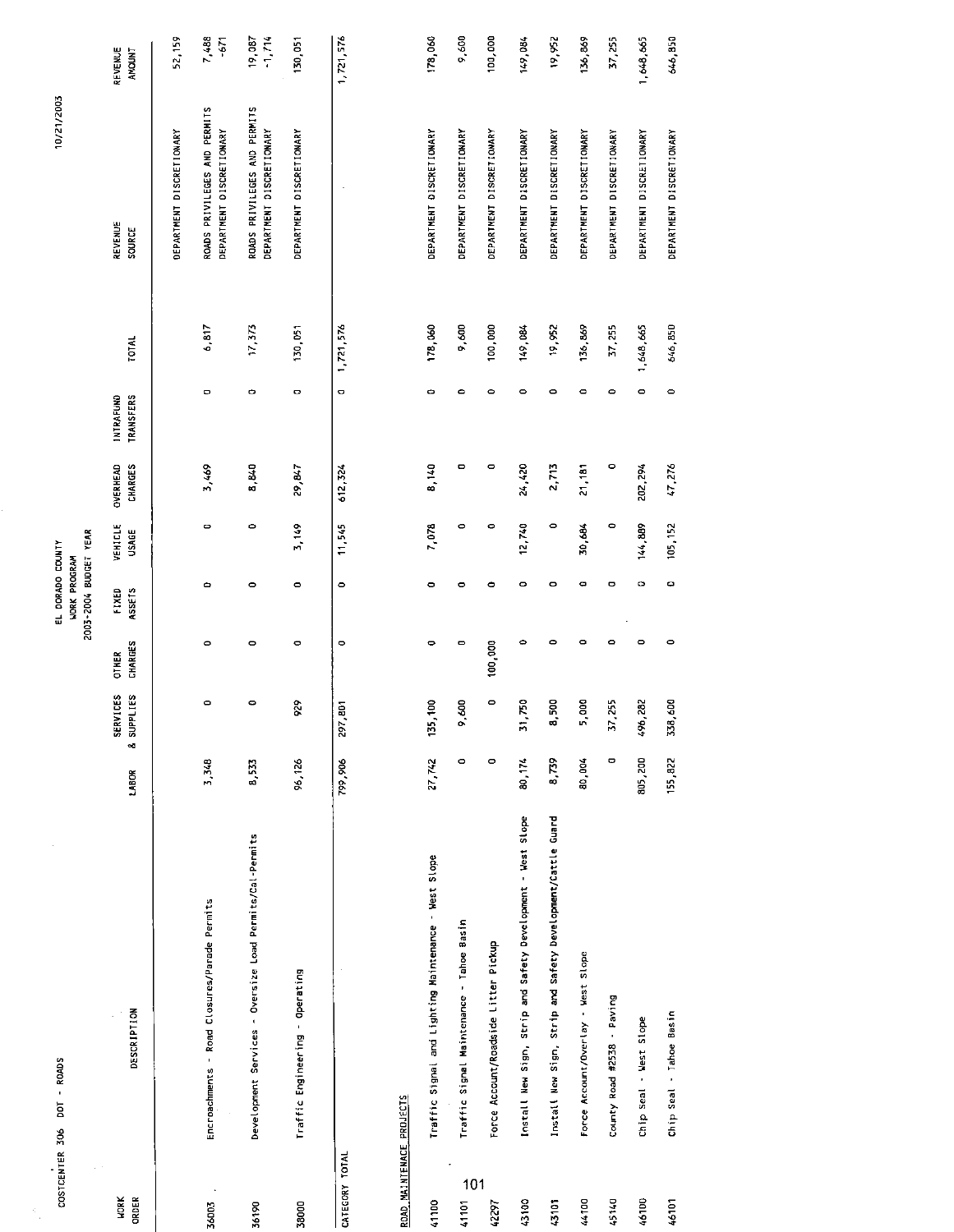| COSTCENTER 306   | - RDADS<br>DOT                             |                                                              |                   |                      |                | EL DORADO COUNTY                             |              |          |                  |              | 10/21/2003                                           |                  |
|------------------|--------------------------------------------|--------------------------------------------------------------|-------------------|----------------------|----------------|----------------------------------------------|--------------|----------|------------------|--------------|------------------------------------------------------|------------------|
|                  |                                            |                                                              |                   |                      |                | 2003-2004 BUDGET YEAR<br><b>WORK PROGRAM</b> |              |          |                  |              |                                                      |                  |
| <b>VORK</b>      |                                            |                                                              |                   | SERVICES             | <b>OTHER</b>   | FIXED                                        | VEHICLE      | OVERHEAD | <b>INTRAFUND</b> |              | <b>REVENUE</b>                                       | REVENUE          |
| <b>ORDER</b>     | DESCRIPTION                                |                                                              | LABOR             | & SUPPLIES           | <b>CHARGES</b> | ASSETS                                       | <b>USAGE</b> | CHARGES  | <b>TRANSFERS</b> | <b>TOTAL</b> | <b>SOURCE</b>                                        | <b>AMOUNT</b>    |
|                  |                                            |                                                              |                   |                      |                |                                              |              |          |                  |              |                                                      |                  |
| 8100             | Pavement Management System                 |                                                              | 166'17            | 3,800                | $\circ$        | $\bullet$                                    | 6,066        | 4,884    | ۰                | 62,747       | DEPARTMENT DISCRETIONARY                             | 62,747           |
| $\frac{8101}{2}$ | Maintained Mileage                         |                                                              | 15,099            | 0                    | $\bullet$      | 0                                            | ۰            | 1,628    | O                | 17,627       | DEPARTMENT DISCRETIONARY                             | 17,627           |
| 8102             | Routine Maintenance - Asphalt Patching     |                                                              | 413,504 1,035,400 |                      | ۰              | $\bullet$                                    | 303,349      | 111,138  | ۰                | 1,863,391    | DEPARTMENT DISCRETIONARY                             | 1.863,391        |
| 8103             | Routine Maintenance - AC Berms             |                                                              | 4,645             | 776<br>$\frac{1}{2}$ | $\bullet$      | $\circ$                                      | $\bullet$    | 1,219    | ۰                | 16,640       | DEPARTMENT DISCRETIONARY                             | 16,640           |
| 8104             | Routine Maintenance - Crack Seals          |                                                              | 31,869            | 30,000               | ۰              | $\circ$                                      | 17,552       | 8,852    | ۰                | 88,273       | DEPARTMENT DISCRETIONARY                             | 88,273           |
| 3105             | Routine Maintenance - Road Surface Grading |                                                              | 32,677            | 22,500               | ۰              | $\circ$                                      | 22,743       | 7,968    | o                | 85,888       | DEPARTMENT DISCRETIONARY                             | 85,888           |
| .8107            | Routine Maintenance - Brush and Weed       |                                                              | 593,374           | $\circ$              | $\circ$        | $\mathbf{\bullet}$                           | 161,739      | 152,533  | ۰                | 907,646      | DEPARTMENT DISCRETIONARY                             | 907,646          |
| -8108            | Routine Maintenance - Road Side Ditching   |                                                              | 157,988           | 37,500               | $\circ$        | $\circ$                                      | 90,972       | 39,339   | ۰                | 325,799      | DEPARTMENT DISCRETIONARY                             | <b>S25,799</b>   |
| \$018            | Routine Maintenance - Drainage Easement    |                                                              | 1,429             | ۰                    | $\bullet$      | $\circ$                                      | $\circ$      | 575      | $\bullet$        | 1,804        | DEPARTMENT DISCRETIONARY                             | 1,804            |
| 102<br>18110     | Routine Maintenance - Sweeping             |                                                              | 44,662            | ۰                    | $\bullet$      | $\circ$                                      | 63,186       | 11,727   | ۰                | 119,575      | DEPARTMENT DISCRETIONARY                             | 119,575          |
| 18111            |                                            | Routine Maintenance - Clean and Repair Culvert               | 237,645           | 23,000               | ۰              | $\bullet$                                    | 129,892      | 62,304   | ۰                | 452, 841     | DEPARTMENT DISCRETIONARY                             | 452,841          |
| 18113            |                                            | Routine Maintenance - Fence, Guardrail, Barrier Repair - Wes | 10,384            | 16,500               | $\bullet$      | ۰                                            | 0            | 2,552    | $\circ$          | 29,436       | DEPARTMENT DISCRETIONARY<br>MISC REIMBURSABLE        | 2,000<br>27,436  |
| 3114             |                                            | Routine Maintenance - Sign Maintenance - West Slope          | 356,506           | g<br>5               | ۰              | ۰                                            | 57,627       | 101,014  | $\circ$          | 521, 147     | DEPARTMENT DISCRETIONARY<br><b>MISC REIMBURSABLE</b> | 3,000<br>518,147 |
| 18115            |                                            | Routine Maintenance - Centerline and Marker Maintenance - We | 322,425           | 135,800              | ۰              | $\mathbf{\Omega}$                            | 112,832      | 91,691   | ۰                | 662,748      | DEPARTMENT DISCRETIONARY                             | 662,748          |
| 18116            | Routine Maintenance - Dead Animal Removal  |                                                              | $\circ$           | $\overline{8}$<br>"  | 70,000         | 0                                            | ۰            | 0        | ۰                | 75,000       | DEPARTMENT DISCRETIONARY                             | 75,000           |
| <b>8118</b>      |                                            | Routine Maintenance - Bridge Maintenance - West Slope        | 100,037           | 32,250               | ۰              | $\bullet$                                    | 15, 162      | 24,589   | ۰                | 172,038      | DEPARTMENT DISCRETIONARY                             | 172,038          |
|                  |                                            |                                                              |                   |                      |                |                                              |              |          |                  |              |                                                      |                  |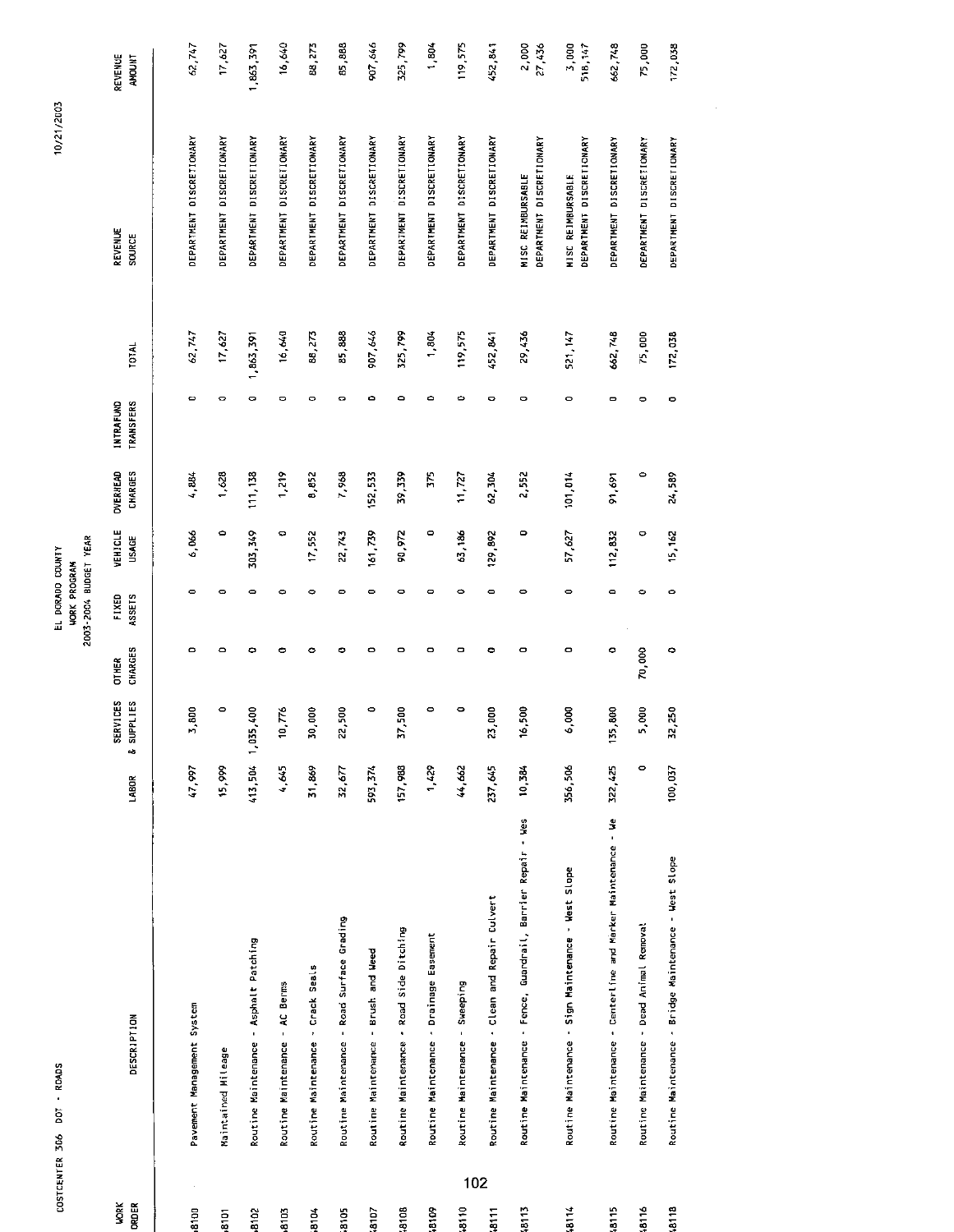| COSTCENTER 306        | savaa<br>Savaa<br>pat                                        |           |                        |                                | 2003-2004 BUDGET YEAR<br>EL DORADO COUNTY<br><b>WORK PROGRAM</b> |                         |                                   |                                      |              | 10/21/2003                                 |                          |
|-----------------------|--------------------------------------------------------------|-----------|------------------------|--------------------------------|------------------------------------------------------------------|-------------------------|-----------------------------------|--------------------------------------|--------------|--------------------------------------------|--------------------------|
| <b>MORK</b><br>ORDER  | DESCRIPTION                                                  | LABOR     | & SUPPLIES<br>SERVICES | <b>CHARGES</b><br><b>CTHER</b> | ASSETS<br>FIXED                                                  | VEHICLE<br><b>USAGE</b> | <b>CHARGES</b><br><b>OVERHEAD</b> | <b>TRANSFERS</b><br><b>INTRAFUND</b> | <b>TOTAL</b> | <b>REVENUE</b><br><b>SOURCE</b>            | REVENUE<br><b>ANCUNT</b> |
|                       |                                                              |           |                        |                                |                                                                  |                         |                                   |                                      |              |                                            |                          |
| 8119                  | Yard Maintenance                                             | 12,663    | 2,500                  | ۰                              | ۰                                                                | $\circ$                 | 3,113                             | $\bullet$                            | 18,276       | DEPARTMENT DISCRETIONARY                   | 18,276                   |
| 8123                  | Emergency Response                                           | 6,078     | $\blacksquare$         | ۰                              | $\circ$                                                          | $\circ$                 | 1,494                             | $\bullet$                            | 7,572        | DEPARTMENT DISCRETIONARY                   | 7,572                    |
| 8124                  | Routine Maintenance - Spraying                               | 33,177    | 26,000                 | ۰                              | $\circ$                                                          | 7,581                   | 8,155                             | $\circ$                              | 74,913       | DEPARTMENT DISCRETIONARY                   | 74,913                   |
| 8127                  | Routine Maintenance - Durapatching                           | 75,668    | 66,002                 | ۰                              | $\circ$                                                          | 75,810                  | 18,599                            | o                                    | 236,079      | <b>DEPARTMENT DISCRETIONARY</b>            | 236,079                  |
| 8128                  | Hazard - Tree Removal                                        | $\circ$   | 18,000                 | $\bullet$                      | $\circ$                                                          | ۰                       | ت                                 | ۰                                    | 18,000       | DEPARTMENT DISCRETIONARY                   | 18,000                   |
| 8129                  | $\cdot$<br>Sign Removal In Right Of Way                      | 3,999     | $\bullet$              | $\circ$                        | 0                                                                | $\mathbf{\bullet}$      | 1,143                             | ۰                                    | 8,142        | DEPARTMENT DISCRETIONARY                   | 8,142                    |
| 8131                  | Routine Maintenance - Sign Maintenance - Tahoe Basin         | 4,369     | 2,250                  | $\circ$                        | $\bullet$                                                        | 1,416                   | 1,357                             | ۰                                    | 9,392        | DEPARTMENT DISCRETIONARY                   | 9,392                    |
| 8132                  | Routine Maintenance - Centerline Maintenance - Tahoe Basin   | 48,162    | 30,200                 | $\circ$                        | $\circ$                                                          | 16,986                  | 14,689                            | ۰                                    | 110,037      | DEPARTMENT DISCRETIONARY                   | 110,037                  |
| -8134                 | Routine Maintenance - Fence, Guardrail, Barrier Repair - Tah | 507       | $\bullet$              | $\bullet$                      | $\bullet$                                                        | 0                       | 125                               | Φ                                    | 62           | DEPARTMENT DISCRETIONARY                   | 632                      |
| 103<br>8135           | Routine Maintenance - Bridge Maintenance - Tahoe Basin       | ξĻ        | 0                      | ۰                              | $\bullet$                                                        | 0                       | 38                                | ۰                                    | 903          | DEPARTMENT DISCRETIONARY                   | 903                      |
| <b>DOLG</b>           | Snow Removal/West Slope                                      | 137,485   | 34,250                 | $\bullet$                      | 0                                                                | 169,582                 | 46,912                            | ۰                                    | 388,229      | DEPARTMENT DISCRETIONARY                   | 388,229                  |
| <b>Paté</b> :         | Snow Removal/Tahoe Basin                                     | 722,091   | 87,250                 | 1,066                          | $\bullet$                                                        | 434,833                 | 192,645                           | 0                                    | 1,437,885    | DEPARTMENT DISCRETIONARY                   | 1 437,885                |
| 19269                 | Maintenance Erosion Control - Air Projects                   | 3,311     | $\circ$                | $\bullet$                      | $\blacksquare$                                                   | $\circ$                 | 83                                | $\circ$                              | 4.304        | DEPARTMENT DISCRETIONARY<br>TRPA - EROSION | 5,000<br>-696            |
| 19775                 | DOT - Forest Service Cul-De-Sacs (Snow Removal Turnarounds)  | 10,028    | 7,076                  | $\circ$                        | $\bullet$                                                        | $\frac{1}{2}$           | 10,208                            | $\circ$                              | 27,453       | DEPARTMENT DISCRETIONARY                   | 27,453                   |
| <b>IATEGORY TOTAL</b> |                                                              | 4,587,075 | 5<br>2,694,            | 171,066                        | $\bullet$                                                        | 1,988,012               | 1,230,458                         | $\circ$                              | 10,670,752   |                                            | 10,670,752               |
|                       |                                                              |           |                        |                                |                                                                  |                         |                                   |                                      |              |                                            |                          |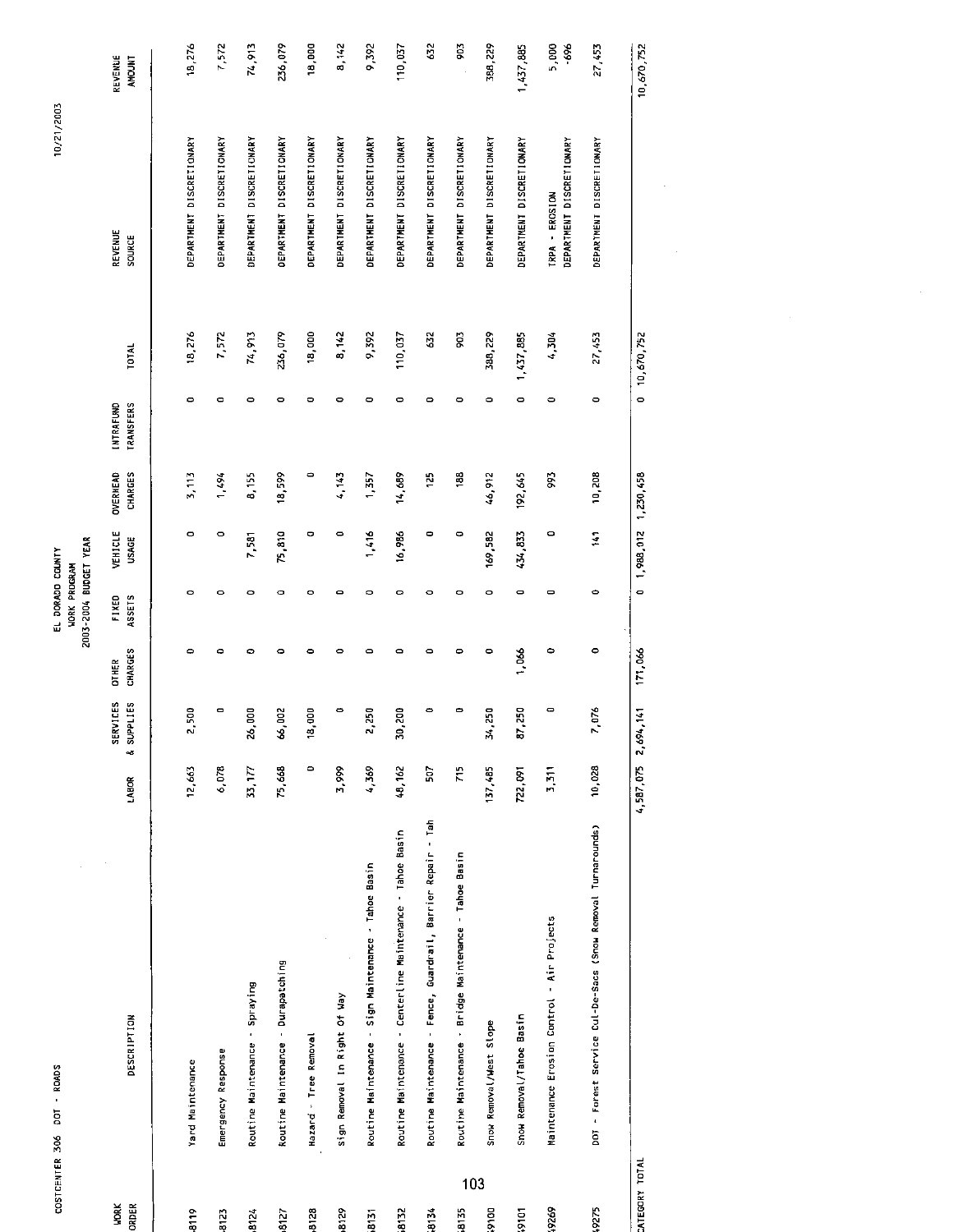| COSTCENTER 306 DOT - ROADS  |                                             |                         |                        |                         | 2003-2004 BUDGET YEAR<br>EL DORADO COUNTY<br><b>WORK PROGRAM</b> |                      |                            |                                                                                                       |         | 10/21/2003                                         |                          |
|-----------------------------|---------------------------------------------|-------------------------|------------------------|-------------------------|------------------------------------------------------------------|----------------------|----------------------------|-------------------------------------------------------------------------------------------------------|---------|----------------------------------------------------|--------------------------|
| <b>HORK</b><br>ORDER        | DESCRIPTION                                 | LABOR                   | SERVICES<br>& SUPPLIES | CHARGES<br><b>DTHER</b> | ASSETS<br>FIXED                                                  | VEHICLE<br>USAGE     | <b>OVERHEAD</b><br>CHARGES | TRANSFERS<br>INTRAFUND                                                                                | TOTAL   | REVENUE<br>SOURCE                                  | REVENUE<br><b>AMOUNT</b> |
| <b>EIMBURSEABLES</b>        |                                             |                         |                        |                         |                                                                  |                      |                            |                                                                                                       |         |                                                    |                          |
| <b>BOOD</b>                 | Development Services                        | 39, 147                 | 5,000                  | $\circ$                 | o                                                                | 4,032                | 24,365                     | $\circ$                                                                                               | 72.544  | DEPARTMENT DISCRETIONARY<br>REIMB PUBLIC UTILITIES | 80,402<br>-7,858         |
| 500                         | Misc Utility Reimburseables                 | $\overline{\mathbf{S}}$ | $\circ$                | $\bullet$               | $\circ$                                                          | $\circ$              | 917                        | $\qquad \qquad \Box$                                                                                  | 1,818   | DEPARTMENT DISCRETIONARY<br>REIMS PUBLIC UTILITIES | 2,000<br>$-182$          |
| $\frac{8}{2}$               | $\epsilon$<br>Private Utilities             | 23,887                  | $\circ$                | $\circ$                 | $\circ$                                                          | $\qquad \qquad \Box$ | 24,747                     | $\circ$                                                                                               | 48,634  | DEPARTMENT DISCRETIONARY<br>REIMB PUBLIC UTILITIES | 4,798<br>53,432          |
| ATEGORY TOTAL               |                                             | 63,935                  | 5,000                  | $\bullet$               | $\circ$                                                          | 4,032                | 50,029                     | $\hskip1.6pt\hskip1.3pt\hskip1.3pt\hskip1.3pt\hskip1.3pt\hskip1.3pt\hskip1.5pt\hskip1.5pt\hskip1.5pt$ | 122,996 |                                                    | 122,996                  |
| APITAL IMPROVEMENT PROJECTS |                                             |                         |                        |                         |                                                                  |                      |                            |                                                                                                       |         |                                                    |                          |
| COOO                        | Roll Up                                     | 1,360,880               | $\bullet$              | $\circ$                 | $\circ$                                                          | 39,784               | 1,077,615                  | $-2,478,279$                                                                                          | $\circ$ |                                                    |                          |
| ATEGORY ROTAL               |                                             | 1,360,880               | $\bullet$              | $\circ$                 | $\circ$                                                          | 39,784 1,077,615     |                            | $-2.478,279$                                                                                          | $\circ$ |                                                    | o                        |
| IXED ASSETS                 |                                             |                         |                        |                         |                                                                  |                      |                            |                                                                                                       |         |                                                    |                          |
| 1112                        | Fixed Asset - Tahoe Main Bldg/Roof Repair   | $\circ$                 | S.<br>17,5             | ۰                       | 130,000                                                          | $\mathbf{\circ}$     | $\mathbf{\bullet}$         | $\circ$                                                                                               | 147,560 | DEPARTMENT DISCRETIONARY                           | 147,560                  |
| 1113                        | Fixed Asset - Tahoma Generator Installation | $\circ$                 | $\circ$                | $\bullet$               | 5,000                                                            | $\mathbf{\Omega}$    | ۰                          | $\circ$                                                                                               | 5,000   | DEPARTMENT DISCRETIONARY                           | 5,000                    |
| $\frac{8}{111}$             | Fixed Asset - Headington Shop Roof Repair   | $\circ$                 | $\circ$                | $\blacksquare$          | 20,000<br>$\hat{\mathbf{r}}$                                     | $\circ$              | $\circ$                    | $\circ$                                                                                               | 20,000  | DEPARTMENT DISCRETIONARY                           | 20,000                   |
| 1122                        | Fixed Asset - Shed Roof Over Propane/Tahoe  | $\circ$                 | $\circ$                | $\hskip 1.6cm \circ$    | 2,500                                                            | $\bullet$            | $\qquad \qquad \circ$      | $\circ$                                                                                               | 2,500   | DEPARTMENT DISCRETIONARY                           | 2,500                    |
|                             |                                             |                         |                        |                         |                                                                  |                      |                            |                                                                                                       |         |                                                    |                          |
|                             |                                             |                         |                        |                         |                                                                  |                      |                            |                                                                                                       |         |                                                    |                          |
|                             |                                             |                         |                        |                         |                                                                  |                      |                            |                                                                                                       |         |                                                    |                          |
|                             |                                             |                         |                        |                         |                                                                  |                      |                            |                                                                                                       |         |                                                    |                          |
|                             |                                             |                         |                        |                         |                                                                  |                      |                            |                                                                                                       |         |                                                    |                          |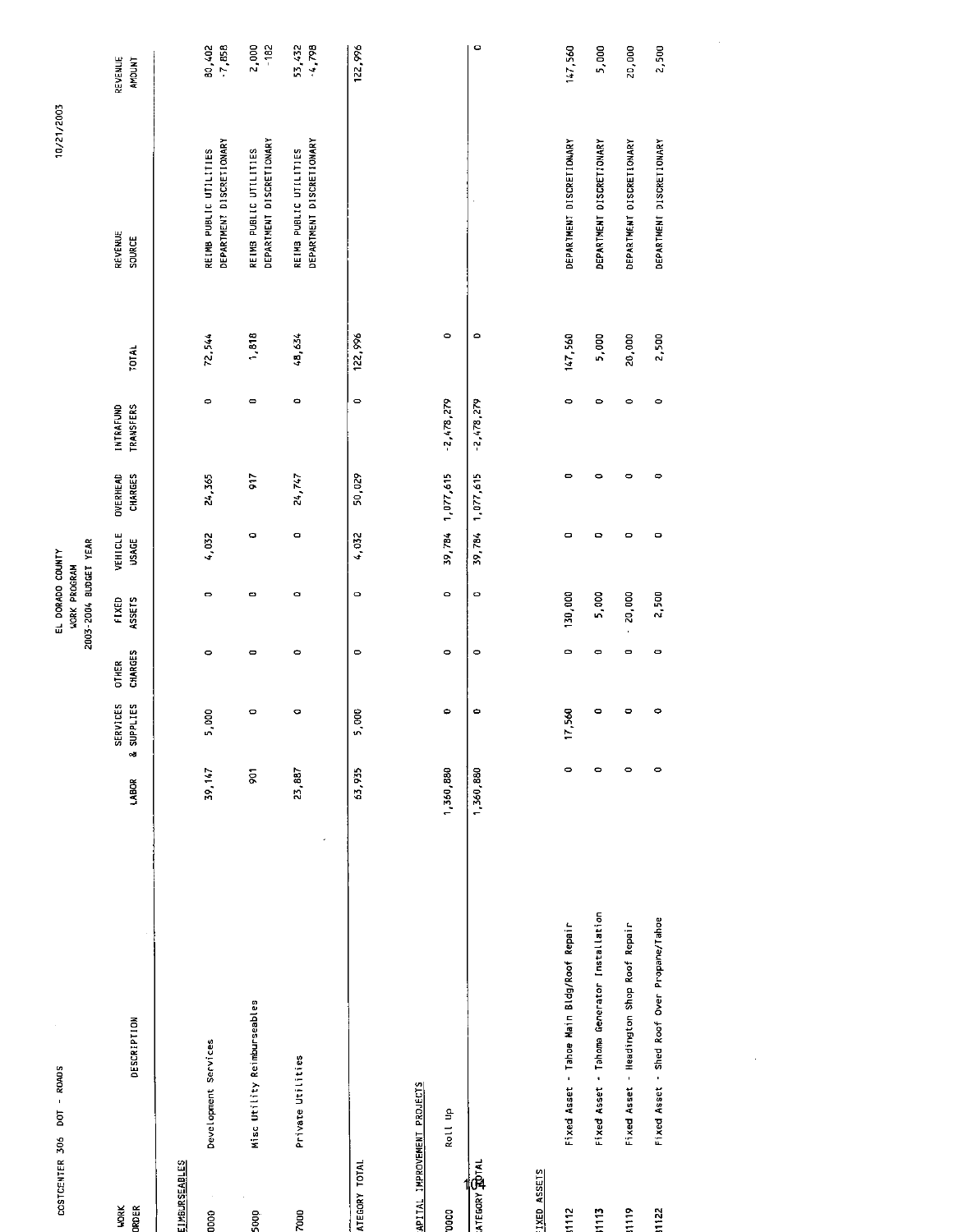|                      | COSTCENTER 306 DOT - ROADS                                   |           |                        |                                | 2003-2004 BUDGET YEAR<br>EL DORADO COUNTY<br><b>WORK PROGRAM</b> |                         |                            |                                      |              | 10/21/2003               |                   |
|----------------------|--------------------------------------------------------------|-----------|------------------------|--------------------------------|------------------------------------------------------------------|-------------------------|----------------------------|--------------------------------------|--------------|--------------------------|-------------------|
| <b>WORK</b><br>ORDER | <b>DESCRIPTION</b>                                           | LABOR     | SERVICES<br>& SUPPLIES | <b>CHARGES</b><br><b>DTHER</b> | ASSETS<br>FIXED                                                  | VEHICLE<br><b>USAGE</b> | CHARGES<br><b>OVERHEAD</b> | <b>TRANSFERS</b><br><b>INTRAFUND</b> | <b>TOTAL</b> | <b>REVENUE</b><br>SOURCE | REVENUE<br>AMOUNT |
| 1123                 | Fixed Asset - Steel Storage Shed Roof                        | $\circ$   | $\bullet$              | ۰                              | 5,000                                                            | $\circ$                 | O                          | O                                    | 5,000        | DEPARTMENT DISCRETIONARY | 5,000             |
| 1124                 | Fixed Asset - Tahoma Shop Roof Replacement                   | $\circ$   | ۰                      | ۰                              | 5,000                                                            | $\circ$                 | ۰                          | $\circ$                              | 5,000        | DEPARTMENT DISCRETIONARY | 5,000             |
| $\overline{151}$     | Fixed Asset - Upgrade Phone System - South Lake Tahoe/Admini | $\circ$   | ۰                      | ۰                              | 18,000                                                           | $\circ$                 | ۰                          | ۰                                    | 18,000       | DEPARTMENT DISCRETIONARY | 18,000            |
| 1132                 | Fixed Asset - Carpet Headington Construction Unit            | $\circ$   | $\bullet$              | ۰                              | 24,805                                                           | $\circ$                 | o                          | 0                                    | 24,805       | DEPARTMENT DISCRETIONARY | 24,805            |
| 1134                 | Study Related To Wash Rack & Sewer Connection                | $\bullet$ | $\bullet$              | $\bullet$                      | 50,000                                                           | $\circ$                 | 0                          | $\circ$                              | 50,000       | DEPARTMENT DISCRETIONARY | 50,000            |
| 1137                 | Fixed Asset - Replace Waste 0il Tank in Tahoma Shop          | $\bullet$ | ۰                      | $\bullet$                      | 40,000                                                           | ۰                       | ۰                          | ۰                                    | 40,000       | DEPARTMENT DISCRETIONARY | 40,000            |
| 1158                 | Fixed Asset - Replace Lighting in WS Welding Shop            | ۰         | ۰                      | ٥                              | 3,000                                                            | ۰                       | ۰                          | ۰                                    | 3,000        | DEPARTMENT DISCRETIONARY | 3,000             |
| 1923                 | Fixed Asset - Roof Replacement Somerset Yard                 | $\bullet$ | $\bullet$              | 0                              | 40,000                                                           | $\bullet$               | 0                          | ٥                                    | 40,000       | DEPARTMENT DISCRETIONARY | 40,000            |
| 1997                 | Fixed Asset - Property Acquistion - South Lake Tahoe         | $\bullet$ | ۰                      | ۰                              | 100,000                                                          | $\blacksquare$          | ۰                          | ٥                                    | 100,000      | DEPARTMENT DISCRETIONARY | 100,000           |
| 105<br>2047          | Capital Lease - 2 Graders                                    | $\circ$   | $\bullet$              | 60,612                         | ۰                                                                | ۰                       | o                          | $\circ$                              | 60,612       | DEPARTMENT DISCRETIONARY | 60,612            |
| 2107                 | Fixed Asset - (2) 600 Gallon Salt Brine Machines             | $\circ$   | o                      | ۰                              | 14,000                                                           | $\bullet$               | $\circ$                    | $\circ$                              | 14,000       | DEPARTMENT DISCRETIONARY | 14,000            |
| 32108                | Fixed Asset - (2) 400 Gallon Slip-In Applicators             | $\circ$   | $\circ$                | O                              | 14,000                                                           | $\bullet$               | ۰                          | $\bullet$                            | 14,000       | DEPARTMENT DISCRETIONARY | 14,000            |
| <b>80128</b>         | Fixed Asset - (2) 1800 Gallon Slip-In Applicators            | 0         | ۰                      | ۰                              | 32,000                                                           | ٠                       | ۰                          | $\circ$                              | 32,000       | DEPARTMENT DISCRETIONARY | 32,000            |
| 32116                | Fixed Asset - Telebasket Manlift - Used                      | $\circ$   | o                      | ۰                              | 60,000                                                           | O                       | ۰                          | O                                    | 60,000       | DEPARTMENT DISCRETIONARY | 60,000            |
| 2117                 | U<br>Systems Furniture For Building                          | $\bullet$ | o                      | $\bullet$                      | 26,498                                                           | $\bullet$               | ۰                          | 0                                    | 26,498       | DEPARTMENT DISCRETIONARY | 26,498            |
| 32118                | Fixed Asset - (2) Sand Spreaders 4-yd                        | $\circ$   | ۰                      | $\bullet$                      | 18,000                                                           | $\circ$                 | ۰                          | O                                    | 18,000       | DEPARTMENT DISCRETIONARY | 18,000            |
| 2119                 | Fixed Asset - (2) Band Saws for shop                         | ۰         | ۰                      | $\bullet$                      | 12,000                                                           | Ó                       | ۰                          | ۰                                    | 12,000       | DEPARTMENT DISCRETIONARY | 12,000            |
|                      |                                                              |           |                        |                                |                                                                  |                         |                            |                                      |              |                          |                   |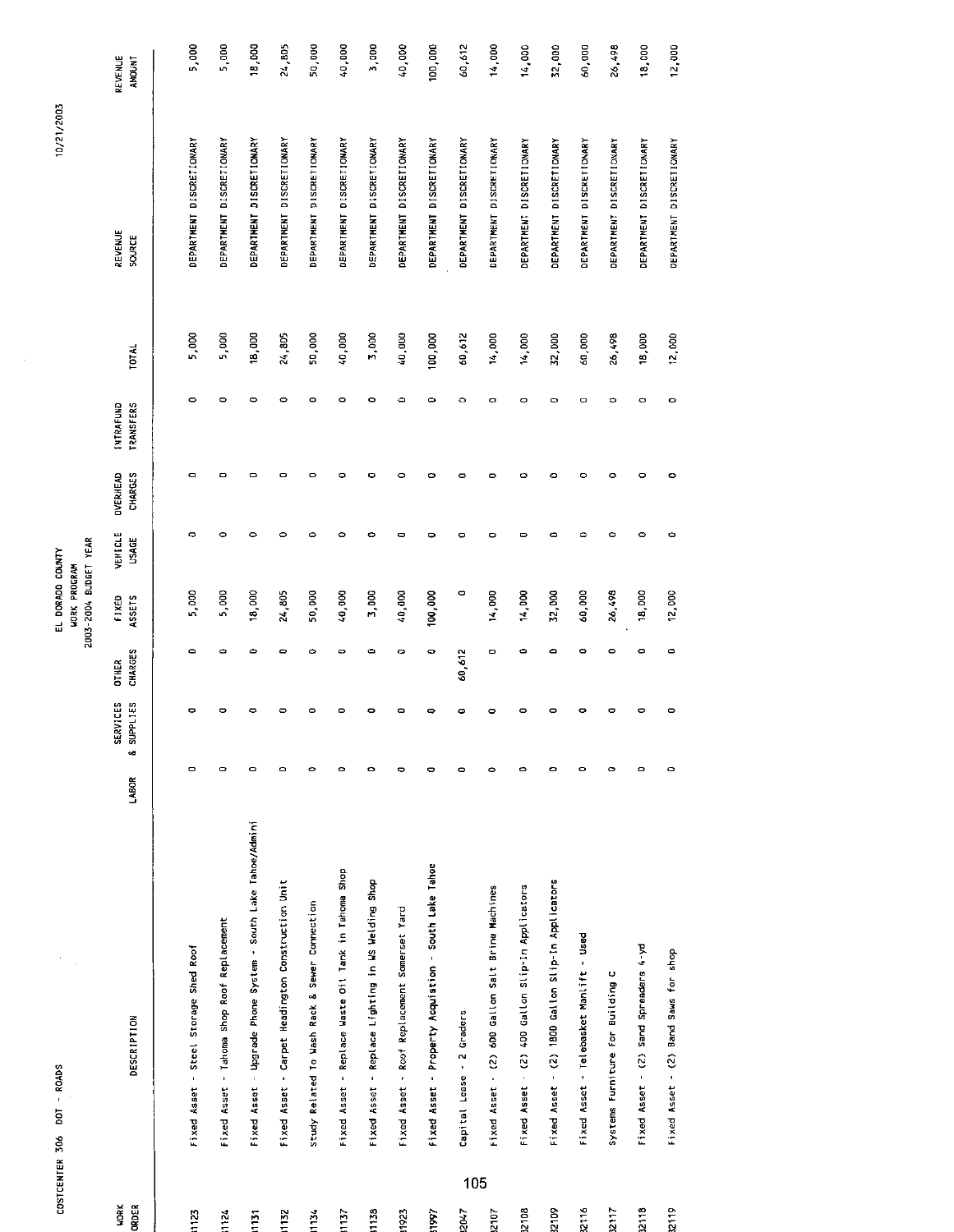|                      | COSTCENTER 306 DOT - ROADS |                                             |                      |                                   |                         | 2003-2004 BUDGET YEAR<br>EL DORADO COUNTY<br>WORK PROGRAM |                         |                     |                                      |         | 10/21/2003                                 |                          |
|----------------------|----------------------------|---------------------------------------------|----------------------|-----------------------------------|-------------------------|-----------------------------------------------------------|-------------------------|---------------------|--------------------------------------|---------|--------------------------------------------|--------------------------|
| <b>WORK</b><br>ORDER |                            | <b>DESCRIPTION</b>                          | LABOR                | SERVICES<br><b>&amp; SUPPLIES</b> | CHARGES<br><b>OTHER</b> | FIXED<br>ASSETS                                           | VEHICLE<br><b>USAGE</b> | OVERHEAD<br>CHARGES | <b>INTRAFUND</b><br><b>TRANSFERS</b> | TOTAL   | REVENUE<br>SOURCE                          | REVENUE<br><b>AMOUNT</b> |
| 2120                 |                            | Fixed Asset - (2) Storage Containers        | $\circ$              | $\mathbf{C}$                      | $\circ$                 | 8,000                                                     | $\circ$                 | ٥                   | $\mathbf{\Omega}$                    | 8,000   | DEPARTMENT DISCRETIONARY                   | 8,000                    |
| 2121                 |                            | Fixed Asset - Plasma Cutter                 | $\circ$              | ۰                                 | 0                       | 3,000                                                     | $\circ$                 | ٥                   | $\circ$                              | 3,000   | DEPARTMENT DISCRETIONARY                   | 3,000                    |
| 2122                 |                            | Fixed Asset - MIG Welder                    | $\circ$              | c                                 | ۰                       | 3,300                                                     | $\circ$                 | ٥                   | $\circ$                              | 3 300   | DEPARTMENT DISCRETIONARY                   | 3,300                    |
| 2123                 |                            | Fixed Asset - Radar Unit (hand-held)        | $\bullet$            | $\mathbf{C}$                      | ۰                       | 1,750                                                     | $\circ$                 | ۰                   | Ō                                    | 1,750   | DEPARTMENT DISCRETIONARY                   | 1,750                    |
| 2124                 | Fixed Asset                | - Distance Meter                            | $\bullet$            | ۰                                 | $\circ$                 | 1,500                                                     | $\bullet$               | c                   | $\circ$                              | 1,500   | DEPARTMENT DISCRETIONARY                   | 1,500                    |
| 2125                 |                            | Fixed Asset - Vactor Culvert Cleaner        | $\bullet$            | 0                                 | 20,888                  | 162,500                                                   | ۰                       | Φ                   | $\circ$                              | 183,388 | DEPARTMENT DISCRETIONARY<br>TRPA - EROSION | 162,500<br>20,888        |
| 2126                 |                            | Fixed Asset - (2) 10-Wheel Dump Trucks      | $\circ$              | o                                 | 25,709                  | $\circ$                                                   | $\bullet$               | 0                   | $\circ$                              | 25,709  | DEPARTMENT DISCRETIONARY                   | 25,709                   |
| 2127                 | Fixed Asset                | - Backhoe                                   | $\Rightarrow$        | $\bullet$                         | 12,854                  | $\bullet$                                                 | $\bullet$               | ۰                   | $\bullet$                            | 12,854  | DEPARTMENT DISCRETIONARY                   | 12,854                   |
| 2128                 |                            | Fixed Asset - PB Patcher                    | $\Rightarrow$        | $\bullet$                         | 12,854                  | $\bullet$                                                 | $\bullet$               | c                   | $\circ$                              | 12,854  | DEPARTMENT DISCRETIONARY                   | 12,854                   |
| 106<br>2129          |                            | Fixed Asset - Cab & Chassis - Bridge Truck  | $\mathbf{\Omega}$    | $\circ$                           | 5, 142                  | $\bullet$                                                 | $\bullet$               | o                   | $\circ$                              | 5.142   | DEPARTMENT DISCRETIONARY                   | 5,142                    |
| 2130                 |                            | Fixed Asset - Cab & Chassis - Stencil Truck | $\circ$              | 0                                 | 5,142                   | $\circ$                                                   | $\circ$                 | ۰                   | $\circ$                              | 5,142   | DEPARTMENT DISCRETIONARY                   | 5,142                    |
| 2131                 | Fixed Asset                | - Cab & Chassis - Service Truck             | $\bullet$            | 0                                 | 5,142                   | $\bullet$                                                 | $\bullet$               | ۰                   | $\circ$                              | 5.142   | DEPARTMENT DISCRETIONARY                   | 5,142                    |
| 2132                 |                            | Fixed Asset - Crack Filler Machine          | $\bullet$            | c                                 | 3,214                   | $\bullet$                                                 | $\bullet$               | ۰                   | $\circ$                              | 3,214   | DEPARTMENT DISCRETIONARY                   | 3,214                    |
| 213                  |                            | Fixed Asset - Boot Pot, 500 gal             | ۰                    | ۰                                 | 2,571                   | $\blacksquare$                                            | $\bullet$               | ۰                   | ۰                                    | 2,571   | DEPARTMENT DISCRETIONARY                   | 2,571                    |
| 2134                 |                            | Fixed Asset - Chip Spreader                 | $\ddot{\phantom{0}}$ | ۰                                 | 23,138                  | $\bullet$                                                 | $\circ$                 | $\bullet$           | $\Rightarrow$                        | 23,138  | DEPARTMENT DISCRETIONARY                   | 23,138                   |
| 2135                 |                            | Fixed Asset - Upgrade vehicle 15-392        | ۰                    | ۰                                 | 6,000                   | $\bullet$                                                 | $\circ$                 | o                   | ۰                                    | 6,000   | DEPARTMENT DISCRETIONARY                   | 6,000                    |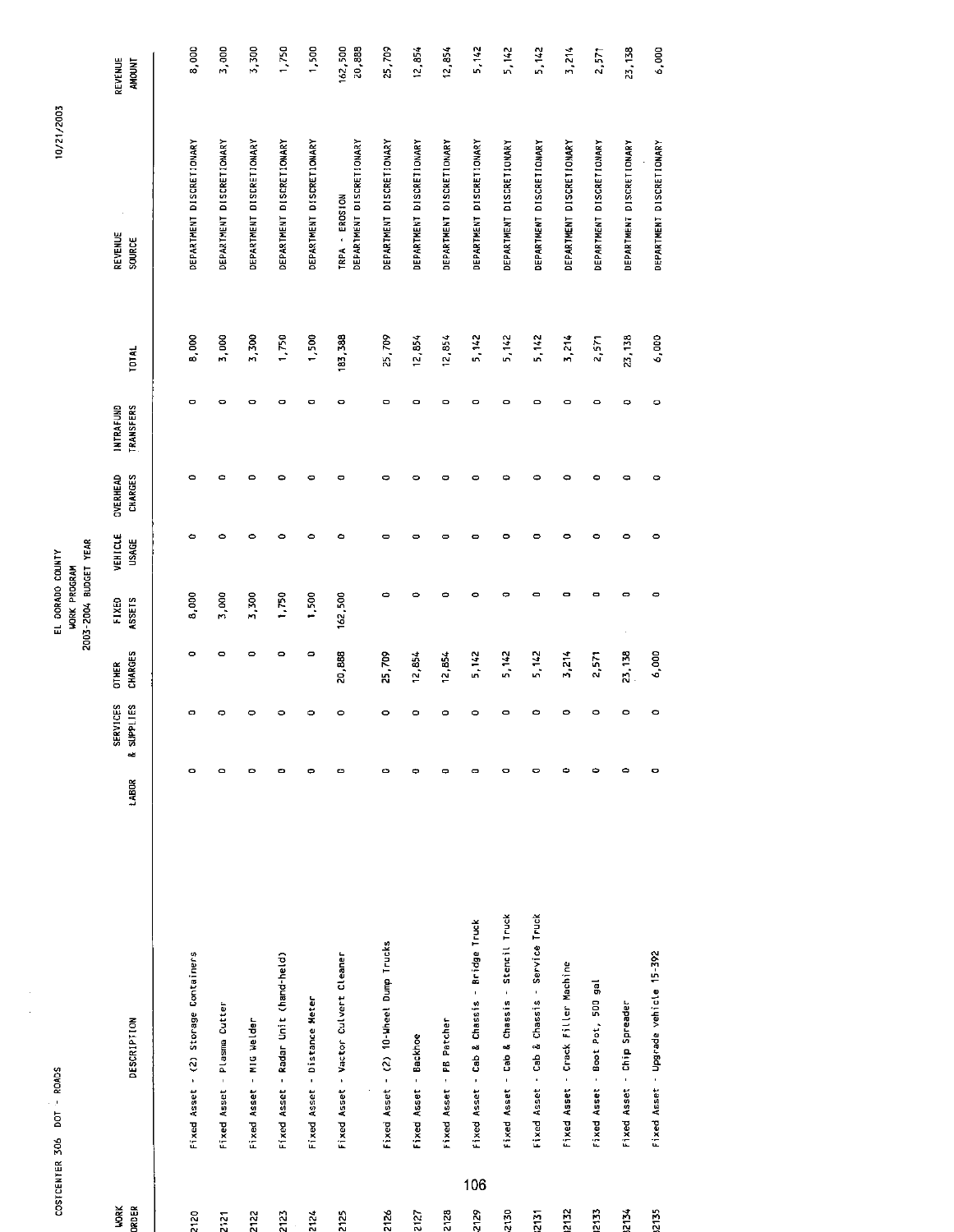| COSTCENTER 306 | <b>ROADS</b><br>boT |                                                              |                              |               |                | 2003-2004 BUDGET YEAR<br>EL DORADO COUNTY<br><b>WORK PROGRAM</b> |         |                 |                  |        | 10/21/2003                                               |                      |
|----------------|---------------------|--------------------------------------------------------------|------------------------------|---------------|----------------|------------------------------------------------------------------|---------|-----------------|------------------|--------|----------------------------------------------------------|----------------------|
| <b>MORK</b>    |                     |                                                              |                              | SERVICES      | <b>OT HER</b>  | FIXED                                                            | VEHICLE | <b>OVERHEAD</b> | INTRAFUND        |        | <b>REVENUE</b>                                           | REVENUE              |
| ORDER          |                     | DESCRIPTION                                                  | LABOR                        | & SUPPLIES    | <b>CHARGES</b> | ASSETS                                                           | USAGE   | <b>CHARGES</b>  | <b>TRANSFERS</b> | TOTAL  | SOURCE                                                   | <b>AHOUNT</b>        |
|                |                     |                                                              |                              |               |                |                                                                  |         |                 |                  |        |                                                          |                      |
| 82136          |                     | Fixed Asset - Upgrade vehicle 11-691                         | $\qquad \qquad \blacksquare$ | ۰             | 3,500          | ۰                                                                | ۰       | ۰               | ۰                | 3,500  | DEPARTMENT DISCRETIONARY                                 | 3,500                |
| 82139          |                     | Fixed Asset - Thermoplastic Grinder                          | $\circ$                      | $\Rightarrow$ | $\circ$        | 10,000                                                           | $\circ$ | $\circ$         | ۰                | 10,000 | DEPARTMENT DISCRETIONARY                                 | 10,000               |
| 8224           |                     | Fixed Asset - Office Furniture                               | $\circ$                      | ۰             | $\circ$        | 5,000                                                            | ۰       | Ó               | ۰                | 5,000  | DEPARTMENT DISCRETIONARY                                 | 5,000                |
| 83070          | Fixed Asset         | - Computers and Printers                                     | $\bullet$                    | ۰             | $\bullet$      | 43,600                                                           | ۰       | Ó               | ۰                | 43,600 | DEPARTMENT DISCRETIONARY                                 | 43,600               |
| 83086          | Fixed Asset         | - GMC Sierra Pick-Up 4wd                                     | 0                            | 0             | ¢              | 35,311                                                           | ۰       | $\bullet$       | o                | 35,311 | CHAQ (CONGESTION MITIGATION)<br>- EROSION<br>TRPA        | 27,779               |
| 85087          |                     | Fixed Asset - GMC Sierra Pick-Up 4Md                         | 0                            | O             | Ò              | 40,543                                                           | $\circ$ | $\bullet$       | $\circ$          | 40,543 | CHAG (CONGESTION MITIGATION)<br><b>EROSION</b><br>TRPA   | $\frac{32}{8}$ , 075 |
| 83089          |                     | Fixed Asset - (2) Workstations                               | $\bullet$                    | $\mathbf{D}$  | $\bullet$      | 6,000                                                            | ۰       | $\bullet$       | ۰                | 6,000  | <b>DEPARTMENT DISCRETIONARY</b>                          | 6,000                |
| 83090          |                     | Fixed Asset - Survey Truck Insert with lid                   | $\bullet$                    | 0             | $\circ$        | 3,000                                                            | ۰       | $\circ$         | $\circ$          | 5,000  | CMAG (CONGESTION MITIGATION)<br>DEPARTMENT DISCRETIONARY | 2,180<br>820         |
| 107<br>83091   |                     | Fixed Asset - Camper Shell                                   | $\circ$                      | $\circ$       | $\circ$        | 2,500                                                            | ۰       | $\circ$         | ٥                | 2,500  | DEPARTMENT DISCRETIONARY                                 | 2,500                |
| 83092          |                     | Fixed Asset - Digital Level and Rod                          | $\bullet$                    | 0             | 0              | 5,000                                                            | ۰       | $\bullet$       | 0                | 5,000  | DEPARTMENT DISCRETIONARY                                 | 5,000                |
| 83003          |                     | Fixed Asset - Concrete Drying Tank                           | $\bullet$                    | ۰             | $\bullet$      | 3,000                                                            | ۰       | $\circ$         | $\circ$          | 3,000  | DEPARTMENT DISCRETIONARY                                 | 3,000                |
| 83094          | Fixed Asset         | - Camper Shell                                               | $\blacksquare$               | c             | $\bullet$      | 2,500                                                            | ۰       | $\circ$         | $\circ$          | 2,500  | CHAQ (CONGESTION MITIGATION)<br>DEPARTMENT DISCRETIONARY | 1,966<br>54          |
| 83095          |                     | Fixed Asset - (4) Workstations                               | $\bullet$                    | O             | ۰              | 5,000                                                            | ۰       | $\bullet$       | 0                | 5,000  | DEPARTMENT DISCRETIONARY                                 | 5,000                |
| 83096          |                     | Fixed Asset - (4) Vehicles - Pickups 1/2 ton x-cab with limi | $\qquad \qquad \blacksquare$ | $\bullet$     | 4,885          | $\circ$                                                          | $\circ$ | $\circ$         | $\circ$          | 4,885  | DEPARTMENT DISCRETIONARY                                 | 4,885                |
| 83098          |                     | Fixed Asset - Automatic Ignition Oven                        | ۰                            | ۰             | $\circ$        | 12,500                                                           | $\circ$ | $\bullet$       | 0                | 12,500 | DEPARTMENT DISCRETIONARY                                 | 12,500               |

k,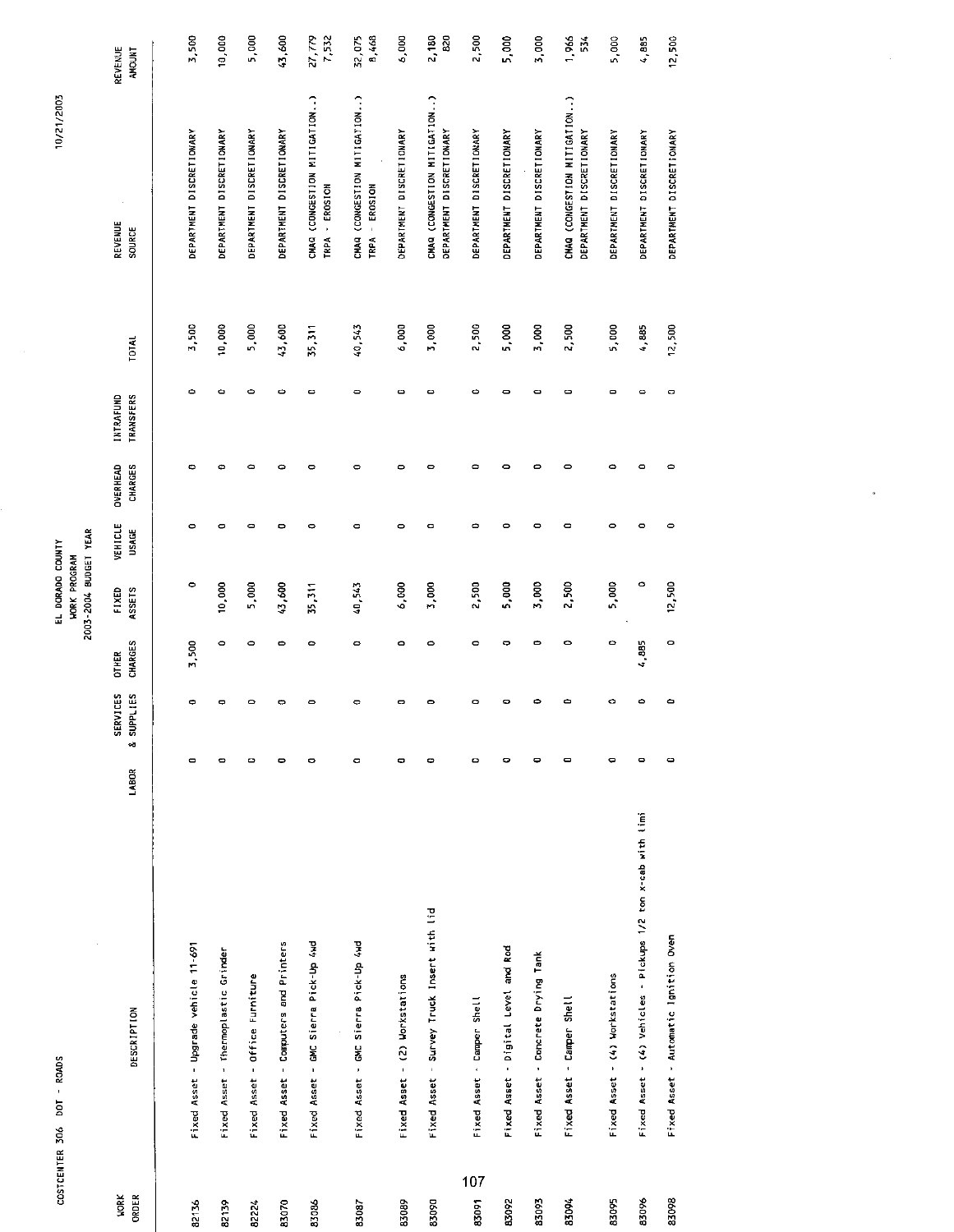|                             | COSTCENTER 3D6 DOT - ROADS                          |             |                               |                                | 2003-2004 BUDGET YEAR<br>EL DORADO COUNTY<br><b>WORK PROGRAM</b> |                         |                            |                                      |               | 10/21/2003               |
|-----------------------------|-----------------------------------------------------|-------------|-------------------------------|--------------------------------|------------------------------------------------------------------|-------------------------|----------------------------|--------------------------------------|---------------|--------------------------|
| <b>JRDER</b><br><b>VORK</b> | DESCRIPTION                                         | <b>ABOR</b> | <b>SERVICES</b><br>& SUPPLIES | <b>CHARGES</b><br><b>OTHER</b> | FIXED<br><b>ASSETS</b>                                           | VEHICLE<br><b>USAGE</b> | OVERHEAD<br><b>CHARGES</b> | <b>INTRAFUND</b><br><b>TRANSFERS</b> | <b>I DTAL</b> | REVENUE<br><b>SOURCE</b> |
| Š.                          | Fixed Asset - Leica Total Station Survey Instrument |             |                               | $\circ$                        | 30,000                                                           | $\circ$                 | 0                          |                                      | 30,000        | DEPARTMENT DISCRETIONARY |
| 5100                        | Fixed Asset - Materials Drying Oven                 |             | o                             | 0                              | 6,500                                                            | ٥                       | Ξ                          |                                      | 6,500         | DEPARTMENT DISCRETIONARY |
| ត្ត                         | Fixed Asset - Vehicle Upgrade to 3/4 Ton Survey     |             | 0                             | 8,000                          |                                                                  | ۰                       | 0                          |                                      | 8,000         | DEPARTMENT DISCRETIONARY |
| Soot                        | Fixed Asset - GPS (hand held unit)                  |             | o                             | ۰                              | 11,000                                                           | ٥                       |                            |                                      | 11,000        | DEPARTMENT DISCRETIONARY |
| koos                        | Fixed Asset - Workstation                           | 0           | o                             | 0                              | 1,500                                                            | ٥                       | 0                          |                                      | 1,500         | DEPARTMENT DISCRETIONARY |
| <b>B104</b>                 | Capital Leases                                      | 0           | 0                             | 0                              | 945,500                                                          | ۰                       | 0                          | 0                                    | 945,300       | CAPITAL LEASES           |

30,000 6,500 8,000 11,000

**REVENUE**<br>AMOUNT

945,500 1,500

2, 185, 518

 $0 - 2,185,518$ 

 $\overline{\phantom{0}}$ 

 $\ddot{\phantom{a}}$ 

 $\frac{17}{17,560}$  199,651 1,968,307

# IPPORT TO OTHER COUNTY DEPARTMENTS

ATEGORY TOTAL

| 91.594                    | COUNTY ENGINEER                                      | 191,590    |              | 82, 343 | ¢      |   |   | 109.247   | County Engineer - General Fund NPDES - WS                    |      | 889  |
|---------------------------|------------------------------------------------------|------------|--------------|---------|--------|---|---|-----------|--------------------------------------------------------------|------|------|
| 2, 165, 243<br>$-224,647$ | DEPARTMENT DISCRETIONARY<br>COUNTY ENGINEER          | 1,940,596  | o            | 807,215 | 67,760 |   |   | 1,065,621 | County Engineer - Misc                                       |      | 6000 |
| $-161,368$                | DEPARTMENT DISCRETIONARY                             | $-161,368$ | $-1,789,721$ | 811,471 | 11,925 | ¢ |   | 504,957   | Erosion Control Roll Up                                      |      | 5000 |
| 25,000<br>-2,467          | INTER-FUND REIMBUREMENTS<br>DEPARTMENT DISCRÉTIONARY | 22,533     |              | 10,247  |        |   |   | 12,286    | Fleet Management - Vehicle Maintenance Direct Charges        |      | 2000 |
| 45.874                    | DEPARTMENT DISCRETIONARY                             | 45,834     |              | 19 435  | ٥      |   |   | 26,399    | South Lake Tahoe Planning to Include South Lake Tahoe Transi | 1200 |      |
| 4,200<br>439              | INTER-FUND REIMBUREMENTS<br>DEPARTMENT DISCRETIONARY | 3,761      | 0            | 1,592   | ō      | ۰ | o | 2,169     | South Lake Tahoe Transit                                     | 108  | 1100 |
|                           |                                                      |            |              |         |        |   |   |           | UPPUR THER CUUNTI PEP ANTHERITS                              |      |      |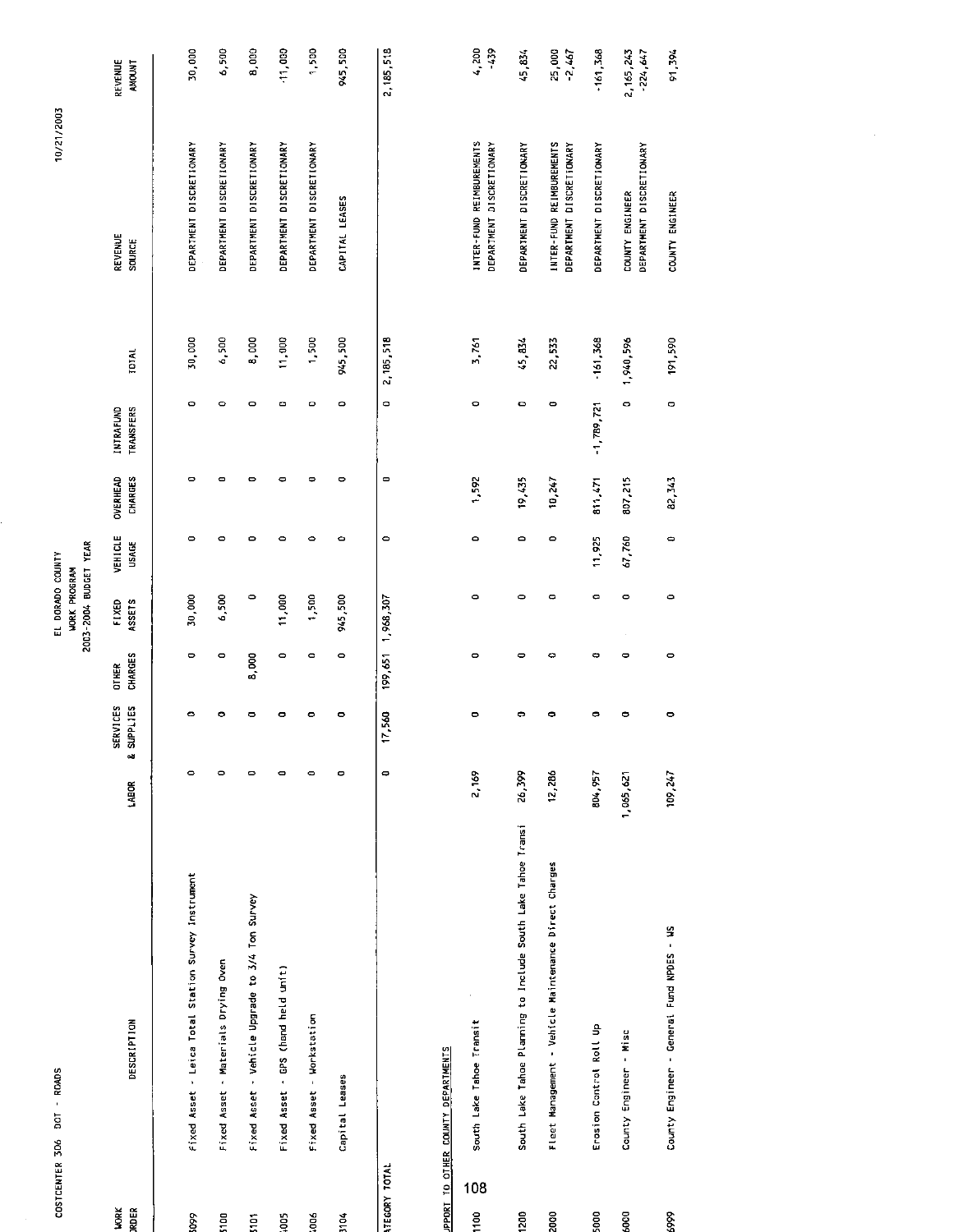|                                            | COSTCENTER 306 DOT - ROADS                                            |                                    |                                |                                                                                            | 2003-2004 BUDGET YEAR<br>EL DORADO COUNTY<br><b>HORK PROGRAM</b> |                          |                         |                                      |                                        | 10/21/2003                                           |                                               |
|--------------------------------------------|-----------------------------------------------------------------------|------------------------------------|--------------------------------|--------------------------------------------------------------------------------------------|------------------------------------------------------------------|--------------------------|-------------------------|--------------------------------------|----------------------------------------|------------------------------------------------------|-----------------------------------------------|
| <b>RDER</b><br><b>VORK</b>                 | DESCRIPTION                                                           | LABOR                              | SERVICES<br>& SUPPLIES         | CHARGES<br><b>OTHER</b>                                                                    | FIXED<br>ASSETS                                                  | VEHICLE<br><b>USAGE</b>  | OVERHEAD<br>CHARGES     | <b>TRANSFERS</b><br><b>INTRAFUND</b> | TOTAL                                  | REVENUE<br>SOURCE                                    | <b>REVENUE</b><br><b>ANOUNT</b>               |
|                                            |                                                                       |                                    |                                |                                                                                            |                                                                  |                          |                         |                                      |                                        | DEPARTMENT DISCRETIONARY                             | 100,196                                       |
| 501                                        | Survey - Rubicon Trail                                                | 5,901                              | $\circ$                        | ۰                                                                                          | ۰                                                                | $\mathbf{S}$             | 4.884                   | $\circ$                              | 10,815                                 | INTER-FUND REIMBUREMENTS<br>DEPARTMENT DISCRETIONARY | 12,000<br>$-1,185$                            |
| $\overline{0}$                             | Special Districts - Drainage Zones                                    | 41,007                             | $\mathbf{\bullet}$             | ۰                                                                                          | $\circ$                                                          | $\circ$                  | 10,496                  | $\circ$                              | 51,503                                 | DEPARTMENT DISCRETIONARY<br>SPECIAL DISTRICTS        | $-10,418$<br>61.921                           |
| 230                                        | SLT (National Pollutant Discharge Elimination System<br><b>NPDES-</b> | 16,389                             | 0                              | $\circ$                                                                                    | $\circ$                                                          | 230                      | 16,683                  | ¢                                    | 33,302                                 | DEPARTMENT DISCRETIONARY                             | 3302                                          |
| 235                                        | South Lake Tahoe Transit Operating Transfers Out                      | $\bullet$                          | $\qquad \qquad \blacksquare$   | 32,500                                                                                     | $\circ$                                                          | $\circ$                  | $\bullet$               | $\circ$                              | 32,500                                 | DEPARTMENT DISCRETIONARY                             | 32,500                                        |
| 236                                        | ZOB Utility Pole Relocation                                           | $\circ$                            | 4,200                          | 8,835                                                                                      | $\bullet$                                                        | $\circ$                  | $\Rightarrow$           | $\circ$                              | $\mathbb Q$<br>13,035                  | DEPARTMENT DISCRETIONARY                             | 13,035                                        |
| TEGORY TOTAL                               |                                                                       | 2,083,976                          | 4,200                          | 41,335                                                                                     | $\bullet$                                                        | 79,945                   | 1,764,366               | 1,789,721                            | 2,184,101                              |                                                      | 2, 184, 101                                   |
| <b>BTOTAL &amp;</b><br>TAL ALLOCATED COSTS |                                                                       | $-4.175.057 - 2.000$<br>14,361,417 | 342<br>$\frac{2}{3}$<br>5,435, | 1,346,513<br>$-691, 721$                                                                   | 1,968,307<br>$\circ$                                             | 2, 171, 437<br>$-39,133$ | 5,325,506<br>$-590.760$ | $-4,268,000$ 26,340,522<br>$\circ$   | $-7,496,943$                           |                                                      | 26,340,522<br>$-7,496,943$                    |
| <b>EAL</b>                                 |                                                                       | 10, 186, 360 3, 435                | $\tilde{\mathcal{E}}$          | 654,792 1,968,307                                                                          |                                                                  | 2, 132, 304 4, 734, 746  |                         | $-4,268,000$ 18.843,579              |                                        |                                                      | 18,843,579                                    |
|                                            |                                                                       |                                    |                                | INTRAFUND EROSION CONTROL (ACCOUNT 7253)<br>INTRAFUND CIP (ACCOUNT 7252)<br>ADJUSTED TOTAL |                                                                  |                          |                         |                                      | 2.478,279<br>23, 111, 579<br>1,789,721 |                                                      | 2,478,279<br>1,789,721<br><u>23, 111, 579</u> |
|                                            |                                                                       |                                    |                                |                                                                                            |                                                                  |                          |                         |                                      |                                        |                                                      |                                               |
|                                            |                                                                       |                                    |                                |                                                                                            |                                                                  |                          |                         |                                      |                                        |                                                      |                                               |
|                                            |                                                                       |                                    |                                |                                                                                            |                                                                  |                          |                         |                                      |                                        |                                                      |                                               |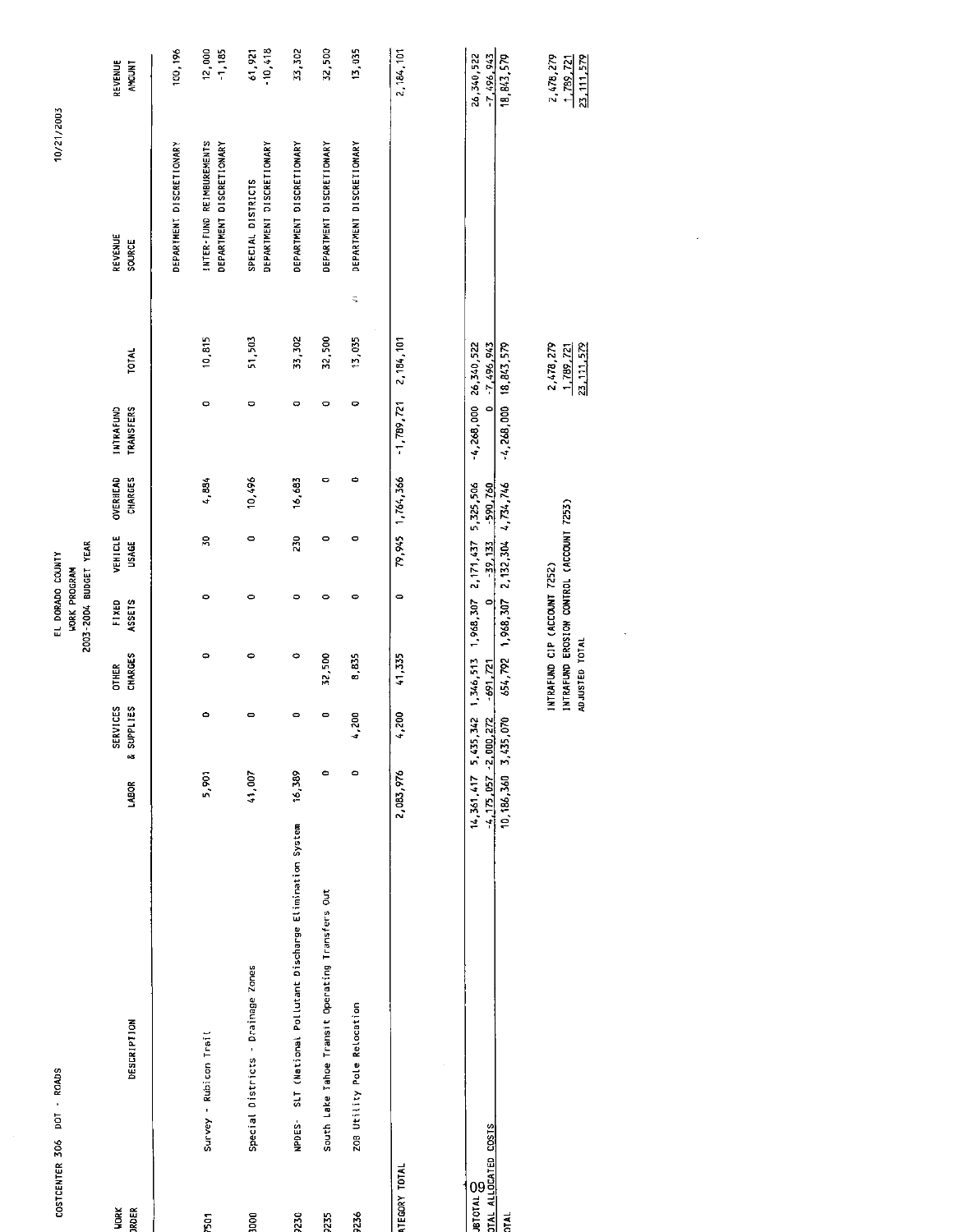|                     | COSTCENTER 305 DOT-CAPITAL PROJECTS                             |              |                               |                         | 2003-2004 BUDGET YEAR<br>EL DORADO COUNTY<br><b>WORK PROGRAM</b> |                         |                            |                               |              | 10/21/2003                                                                     |                                 |
|---------------------|-----------------------------------------------------------------|--------------|-------------------------------|-------------------------|------------------------------------------------------------------|-------------------------|----------------------------|-------------------------------|--------------|--------------------------------------------------------------------------------|---------------------------------|
| RDER<br><b>NORK</b> | <b>DESCRIPTION</b>                                              | LABOR        | <b>SERVICES</b><br>& SUPPLIES | CHARGES<br><b>OTHER</b> | FIXED<br>ASSE <sub>15</sub>                                      | VEHICLE<br><b>USAGE</b> | CHARGES<br><b>OVERHEAD</b> | <b>TRANSFERS</b><br>INTRAFUND | <b>TOTAL</b> | REVENUE<br>SOURCE                                                              | REVENUE<br><b>AMOUNT</b>        |
|                     | AD MAINTENACE PROJECTS                                          |              |                               |                         |                                                                  |                         |                            |                               |              |                                                                                |                                 |
| 100                 | Chip Seal - West Slope                                          | $\circ$      | 227,940                       | $\circ$                 | $\circ$                                                          | $\circ$                 | $\circ$                    | $\circ$                       | 227.940      | OPERATING TRANSFERS IN                                                         | 227,940                         |
| TEGORY TOTAL        |                                                                 | $\circ$      | 227,940                       | $\circ$                 | $\circ$                                                          | $\circ$                 | $\circ$                    | $\circ$                       | 227,940      |                                                                                | 227,940                         |
|                     | PPORT TO OTHER GOVERNMENT AGENCIES                              |              |                               |                         |                                                                  |                         |                            |                               |              |                                                                                |                                 |
| $\overline{p}$      | Advocacy Contribution                                           | $\bullet$    | $\circ$                       | 18,772                  | ۰                                                                | $\bullet$               | $\circ$                    | $\circ$                       | 18,772       | FUND BALANCE RSTP CARRYOVER                                                    | 18,772                          |
| 110                 | El Dorado Nills Boulevard to Cambridge Road - HOV (Hig<br>US 50 | $\circ$      | 66,000                        | $\circ$                 | $\blacksquare$                                                   | $\bullet$               | $\circ$                    | 109,000                       | 175,000      | INTERIM HWY 50 CORRIDOR                                                        | 175,000                         |
| $\frac{2}{1}$       | Forni Rd Imprvmnt-Contribution To City                          | $\bullet$    | $\circ$                       | 150,000                 | $\bullet$                                                        | $\bullet$               | $\overline{\phantom{0}}$   | $\circ$                       | 150,000      | RAZ 1 STATE SYSTEM TIM                                                         | 150,000                         |
| TEGORY TOTAL<br>110 |                                                                 | $\circ$      | 66,000                        | 168,772                 | $\circ$                                                          | $\bullet$               | $\overline{\phantom{0}}$   | 109,000                       | 343,772      |                                                                                | 343,772                         |
|                     | PITAL IMPROVEMENT PROJECTS                                      |              |                               |                         |                                                                  |                         |                            |                               |              |                                                                                |                                 |
| 317                 | Missouri flat Interchange - Phase I                             | 0            | 1, 110, 663 3, 437, 000       |                         | $\circ$                                                          | $\bullet$               | $\circ$                    | 437,337                       | 4,985,000    | EL DO HILLS - STATE TIM FEE<br>RAZ 1 STATE SYSTEM TIM<br>RAZ 2-5 STATE TIM FEE | 3,738,750<br>498,500<br>747,750 |
| $\frac{18}{2}$      | El Dorado Hills Boulevard Interchange Improvements              | $\mathbf{C}$ | 1,542,000 4,470,000           |                         | $\mathbf{\Xi}$                                                   | ¢                       | $\circ$                    | 331,000                       | 6,343,000    | EL DORADO HILLS RIF/SALMON FAL<br>LONGTERM ADVANCE                             | 1,878,000<br>4,465,000          |
| 519                 | US 50 through Camino - Interchange                              | $\circ$      | 0                             | $\Rightarrow$           | $\circ$                                                          | $\bullet$               | $\circ$                    | 10,000                        | 10,000       | RAZ 2-5 STATE TIM FEE                                                          | 10,000                          |
| $\frac{1}{2}$       | Serrano Rd Agreement                                            | ۰            | $\mathbf{\circ}$              | 188,000                 | $\circ$                                                          | $\circ$                 | o                          | $\circ$                       | 188,000      | EL DORADO HILLS RIF/SALMON FAL                                                 | 188,000                         |
|                     |                                                                 |              |                               |                         |                                                                  |                         |                            |                               |              |                                                                                |                                 |

 $\langle\sigma\rangle$ 

 $\Delta \sim 1$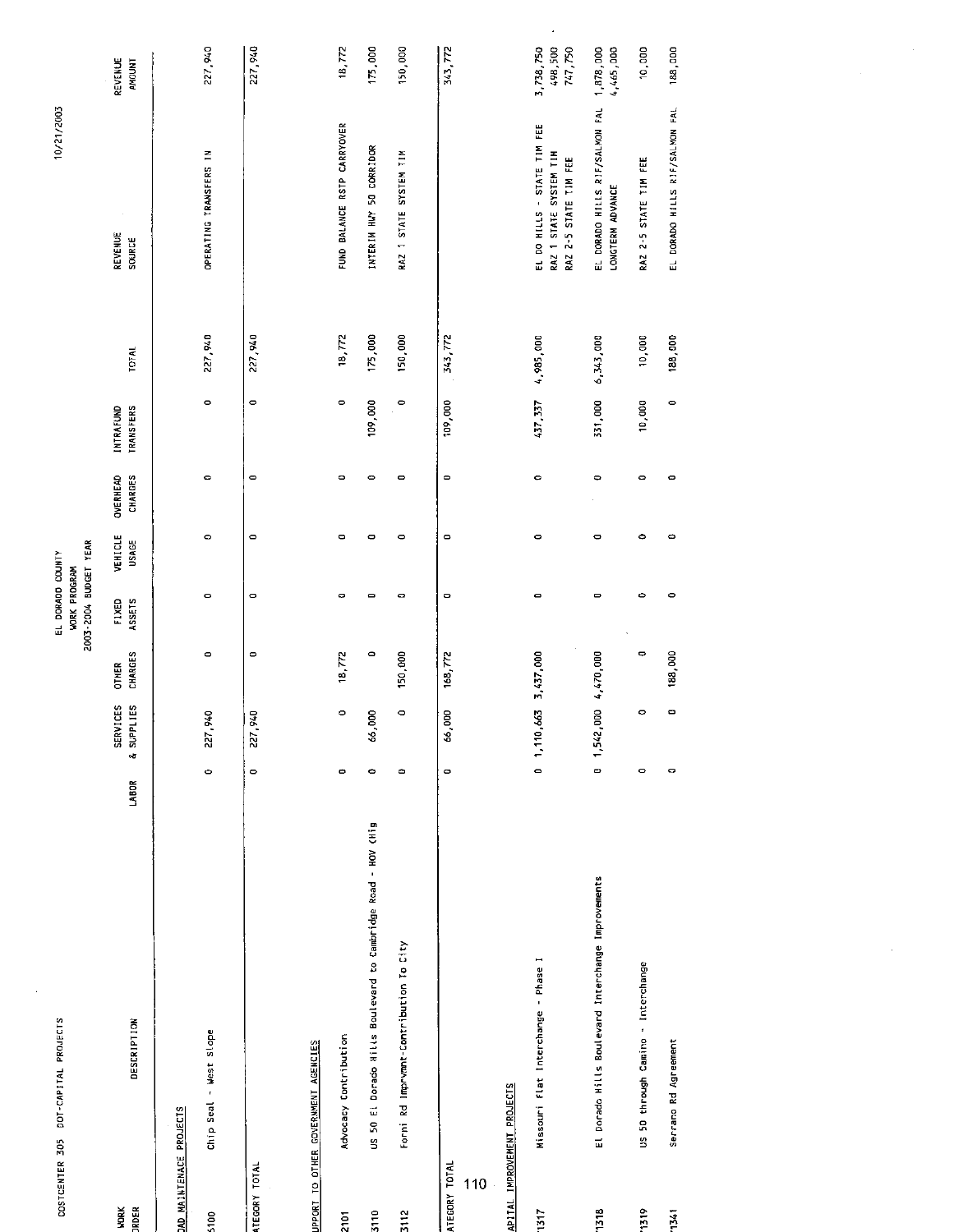| COSTCENTER 305       | DOT-CAPITAL PROJECTS                                         |              |                        |                          | 2003-2004 BUDGET YEAR<br>EL DORADO COUNTY<br><b>WORK PROGRAM</b> |                         |                     |                                      |              | 10/21/2003                                                                         |                                   |
|----------------------|--------------------------------------------------------------|--------------|------------------------|--------------------------|------------------------------------------------------------------|-------------------------|---------------------|--------------------------------------|--------------|------------------------------------------------------------------------------------|-----------------------------------|
| JRDER<br><b>HORK</b> | DESCRIPTION                                                  | <b>LABOR</b> | SERVICES<br>& SUPPLIES | CHARGES<br><b>OT HER</b> | FIXED<br>ASSETS                                                  | VEHICLE<br><b>USAGE</b> | OVERHEAD<br>CHARGES | <b>INTRAFUND</b><br><b>TRANSFERS</b> | <b>TOTAL</b> | REVENUE<br>source                                                                  | REVENUE<br><b>AMOUNT</b>          |
| 1350                 | El Dorado Hills Boulevard Ramp/Eastbound Diagonal            | O            | 000'<br>Ş              | Ò                        | $\circ$                                                          | ۰                       | $\circ$             | 10,000                               | 50,000       | EL DORADO HILLS RIF/SALMON FAL                                                     | 50,000                            |
| 1351                 | Harvard Way Bike Path - Et Dorado Hills Boulevard to East of | 0            | -195<br>$\frac{1}{4}$  | $\circ$                  | ۰                                                                | $\circ$                 | $\mathbf{C}$        | 16,139                               | 157, 334     | TRANSPORTATION ENHANCEMENT ACT<br>INTER-FUND REIMBUREMENTS<br>OTHER GOV'T AGENCIES | 25,000<br>39,780<br>92,554        |
| 2100                 | Road Reconstruction - Rehabilitation and Safety Project      | 0            | $\frac{18}{11}$<br>7   | o                        | $\bullet$                                                        | 0                       | $\circ$             | $\blacksquare$                       | 71.418       | FUND BALANCE - UNRESTRICTED<br>OPERATING TRANSFERS IN                              | 15,998<br>55,420                  |
| 2163                 | Contract Overlay - Forni Road (1.84 Miles)                   | 0            | 1,412<br>228           | $\circ$                  | $\bullet$                                                        | $\bullet$               | $\bullet$           | 0                                    | 228,412      | OPERATING TRANSFERS IN                                                             | 228,412                           |
| 2164                 | Contract Overlay - Pioneer Trail (2.02 Miles)                | $\circ$      | ,832<br>507            | ۰                        | $\mathbf{\Omega}$                                                | $\mathbf{\Omega}$       | $\circ$             | $\bullet$                            | 507,832      | OPERATING TRANSFERS IN                                                             | 507,832                           |
| 2165                 | Contract Overlay - Pleasant Valley Road (4.25 Miles)         | $\bullet$    | 500,240                | ۰                        | $\bullet$                                                        | $\circ$                 | $\circ$             | $\bullet$                            | 500,240      | OPERATING TRANSFERS IN                                                             | 500,240                           |
| 2166                 | Contract Overlay - Pony Express Trail (2.24 Miles)           | $\bullet$    | 2,619<br>299           | ۰                        | $\circ$                                                          | 0                       | $\circ$             | 0                                    | 299,619      | OPERATING TRANSFERS IN                                                             | 299,619                           |
| 2167                 | Contract Overlay - Wilson Boulevard (.51 Miles)              | 0            | 6/7.6<br>$\frac{3}{2}$ | ۰                        | o                                                                | Ó                       | $\mathbf{\Omega}$   | 0                                    | 158,479      | OPERATING TRANSFERS IN                                                             | 158,479                           |
| 111<br>2334          | Missouri Flat - Pleasant Valley Connector                    | 0            | 1,800<br>520           | 787,200                  | $\circ$                                                          | ۰                       | $\bullet$           | 34,000                               | 942,000      | E11                                                                                | 942,000                           |
| 2335                 | Latrobe Road Widening - White Rock Road to Suncast Lane      | $\circ$      | Boor<br>4.661          | 2,000                    | $\bullet$                                                        | $\bullet$               | $\bullet$           | 319,955                              | 4,982,955    | EL DORADO HILLS RIF/SALMON FAL<br>CIP INTRA DEPARTMENT<br>MISC REIMBURSABLE        | 2,657,955<br>1,750,000<br>575,000 |
| 23.3                 | Cameron Park Drive/Palmer Drive to Green Valley Road - Opera | ۰            | 40,000                 | $\circ$                  | $\mathbf{\Omega}$                                                | ۰                       | $\circ$             | 10,000                               | 50,000       | STATE-RSTP 182.6d1                                                                 | 50,000                            |
| $23 - 8$             | White Rock Road - East of Latrobe Road Improvements          | $\circ$      | 4,000                  | $\circ$                  | o                                                                | $\bullet$               | $\bullet$           | 337,848                              | 341,848      | EL DORADO HILLS RIF/SALMON FAL                                                     | 341,848                           |
| 2353                 | Green Valley Commerical Area 'A' Interim Roadway             | $\circ$      | $\circ$                | 87,461                   | $\bullet$                                                        | $\Rightarrow$           | $\bullet$           | $\circ$                              | 87,461       | EL DORADO HILLS RIF/SALMON FAL                                                     | 87,461                            |
| 2354                 | Green Valley Road Widening - Commercial Area 'B'             | 0            | 8,000                  | 1,000                    | ۰                                                                | 0                       | 0                   | 61,086                               | 70,086       | EL DORADO HILLS RIF/SALMON FAL                                                     | 42,752                            |

 $\frac{1}{2}$ 

 $\mathcal{L}_{\mathcal{A}}$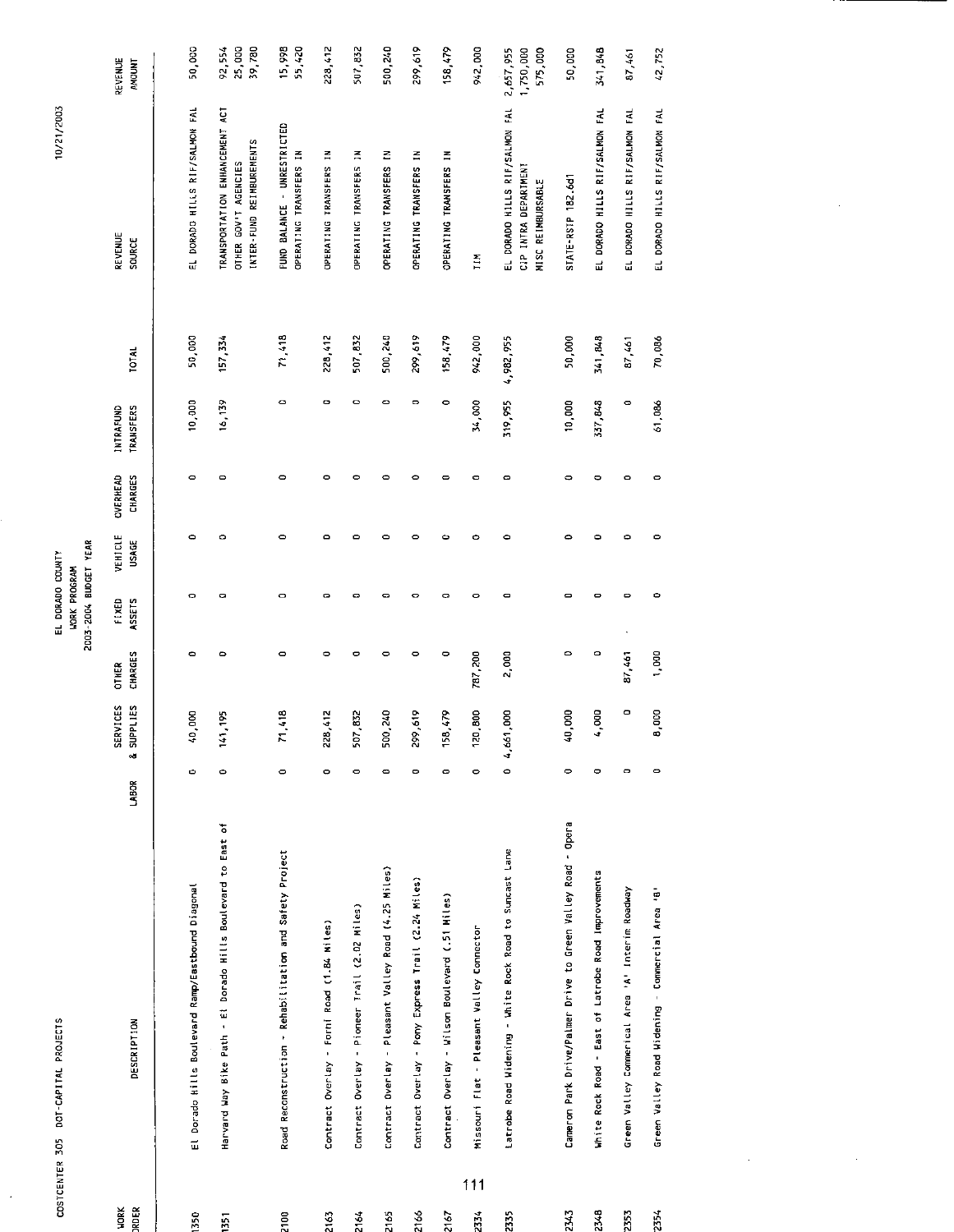| COSTCENTER 305 | DOT-CAPITAL PROJECTS                                         |         |                        |                         | 2003-2004 BUDGET YEAR<br>EL DORADO COUNTY<br><b>WORK PROGRAM</b> |                         |                            |                               |           | 10/21/2003                                                                                                    |                                                       |
|----------------|--------------------------------------------------------------|---------|------------------------|-------------------------|------------------------------------------------------------------|-------------------------|----------------------------|-------------------------------|-----------|---------------------------------------------------------------------------------------------------------------|-------------------------------------------------------|
| μοχ<br>ALER    | DESCRIPTION                                                  | LABOR   | SERVICES<br>& SUPPLIES | CHARGES<br><b>DTHER</b> | ASSETS<br>FIXED                                                  | VEHICLE<br><b>USAGE</b> | <b>OVERHEAD</b><br>CHARGES | <b>TRANSFERS</b><br>INTRAFUND | TOTAL     | REVENUE<br>SOURCE                                                                                             | REVENUE<br>AMOUNT                                     |
|                |                                                              |         |                        |                         |                                                                  |                         |                            |                               |           | Ξ                                                                                                             | 27,334                                                |
| 355            | Green Valley Road Widening - Mormon Island to Francisco Road | 0       | 0,000                  | 400,000                 | $\bullet$                                                        | ۰                       | 0                          | 90,000                        | 500,000   | EL DORADO HILLS RIF/SALMON FAL<br>ГIМ                                                                         | 195,000<br>305,000                                    |
| 356            | Green Valley '8' Retaining Walls                             | $\circ$ | 1,297,092              | $\circ$                 | $\circ$                                                          | $\circ$                 | $\circ$                    | 125,914                       | 1,423.006 | EL DORADO HILLS RIF/SALMON FAL<br>LONGTERM ADVANCE<br>ĒМ                                                      | 78,028<br>49,886<br>1.295.092                         |
| 124            | Cameron Park Dr/Mira Loma Drive Intersection Improvements    | $\circ$ | 5,000                  | 0                       | $\bullet$                                                        | o                       | $\mathbf{\circ}$           | 20,000                        | 25,000    | STATE-RSTP 182.6d1<br>FIN <sub>1</sub>                                                                        | 15,000<br>10,000                                      |
| 3125           | Missouri Flat Road - El Dorado Road Signalization and Inters | $\circ$ | 2,000                  | $\bullet$               | ۰                                                                | $\bullet$               | $\circ$                    | 53,000                        | 55,000    | Ξ                                                                                                             | 55,000                                                |
| 5126           | Battery Backup System for County Traffic Signals             | $\circ$ | 76,945                 | ۰                       | $\circ$                                                          | $\bullet$               | 0                          | 0                             | 76,945    | FUND BALANCE - UNRESTRICTED<br>OTHER GOV'T AGENCIES                                                           | 36,345<br>40,600                                      |
| 5127           | Cameron Park Dr/Meder Road Intersection Signalization        | $\circ$ | 4,000                  | $\circ$                 | $\bullet$                                                        | $\bullet$               | o                          | 22,000                        | 26,000    | STATE-RSTP 182.6d1<br>$\frac{1}{2}$                                                                           | 10,920<br>15,080                                      |
| 112<br>7103    | Green Valley Road at Dry Creek - Bridge Reconstruction (use  | c       | 1,219,000              | 260,000                 | o                                                                | $\bullet$               | $\bullet$                  | 151,000                       | 1,630,000 | FUND BALANCE - UNRESTRICTED<br>FUND BALANCE RSTP CARRYOVER<br>HBRR (HWY BRIDGE RE/REH)<br>RSTP STATE EXCHANGE | 415,559<br>311,909<br>25,973<br>876,559               |
| 7109           | Green Valley Road at Tennessee Creek - Bridge Reconstruction | Φ       | 40,000                 | $\circ$                 | $\circ$                                                          | $\bullet$               | $\circ$                    | 10,000                        | 50,000    | HBRR (HWY BRIDGE RE/REH)<br>RSTP STATE EXCHANGE                                                               | 10,000<br>40,000                                      |
| 566            | Roadway Projects                                             | 0       | 1,320,300              | $\circ$                 | ۰                                                                | $\bullet$               | $\circ$                    | 330,000                       | 1,650,300 | H E S (HAZARD ELIM SEC)<br>INTERIM HWY 50 CORRIDOR<br>RAZ 1 STATE SYSTEM TIM<br>STATE-RSTP 182.6d1<br>Ħ       | 145,000<br>110,000<br>204,570<br>165,530<br>1,025,200 |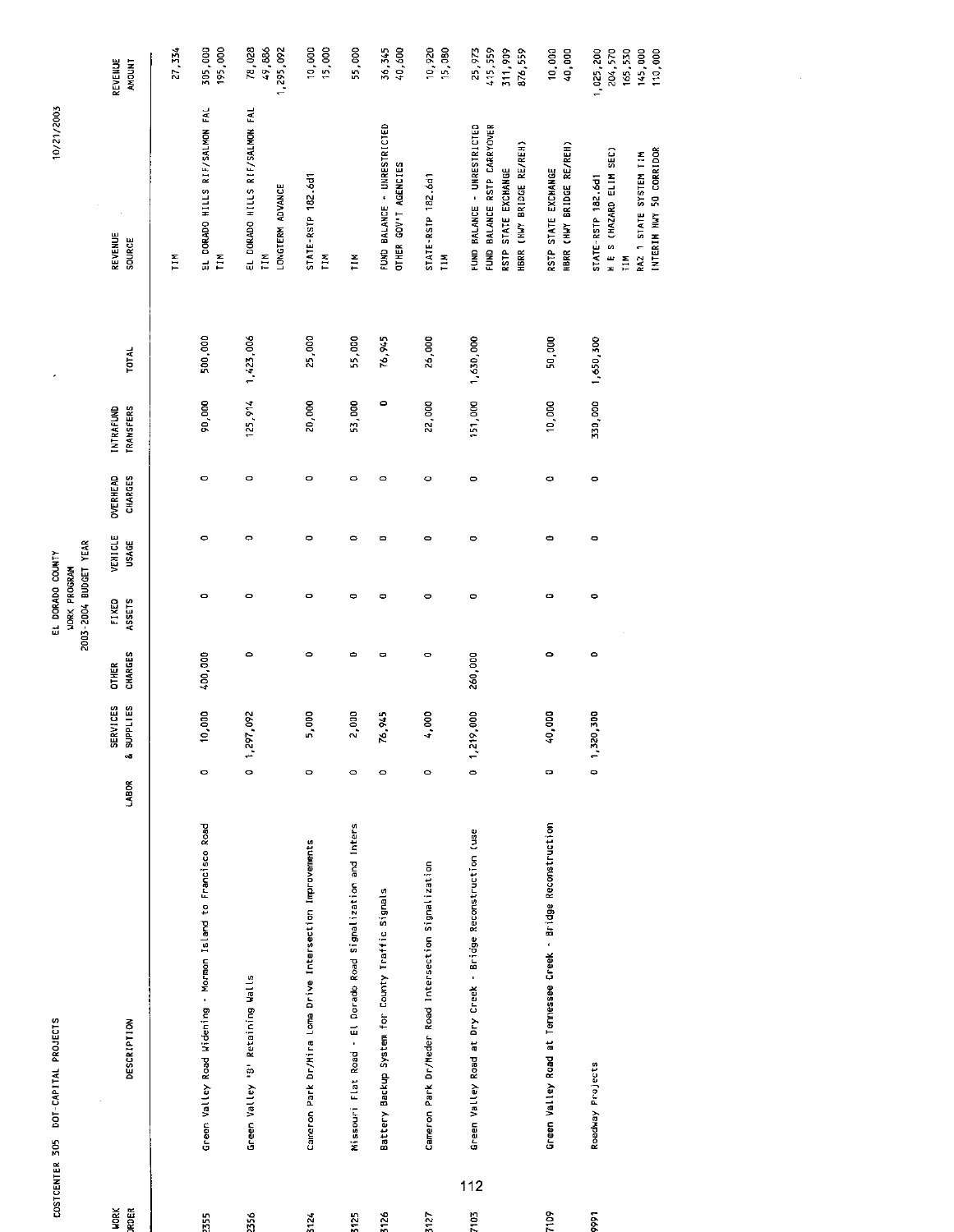| COSTCENTER 305 DOT-CAPITAL PROJECTS            |                                                                                   | 2003-2004 BUDGET YEAR<br>EL DORADO COUNTY<br><b>WORK PROGRAM</b> |                         |                     |                                                                          |                          |                          | 10/21/2003                    |
|------------------------------------------------|-----------------------------------------------------------------------------------|------------------------------------------------------------------|-------------------------|---------------------|--------------------------------------------------------------------------|--------------------------|--------------------------|-------------------------------|
| <b>DESCRIPTION</b><br><b>VORK</b><br>ORDER     | <b>CHARGES</b><br><b>DTHER</b><br>SERVICES<br>& SUPPLIES<br>LABOR                 | FIXED<br>ASSETS                                                  | VEHICLE<br><b>USAGE</b> | OVERHEAD<br>CHARGES | <b>INTRAFUND</b><br>TRANSFERS                                            | <b>TOTAL</b>             | REVENUE<br><b>SOURCE</b> | REVENUE<br><b>TNOONT</b>      |
| Contingency-Projects Not Completed<br>9999     | $0$ $2,047,252$                                                                   | O<br>۰                                                           | 0                       | 0                   | $\circ$                                                                  | 2,047.252                | OPERATING TRANSFERS IN   | 2 047,252                     |
| ATEGORY TOTAL                                  | $0$ 15, 455, 247 9, 632, 661                                                      | 0                                                                | ۰                       | 0                   | 2.369,279 27,457.187                                                     |                          |                          | 27, 457, 187                  |
| DTAL ALLOCATED COSTS<br><b>UBTOTAL</b><br>dTAL | 0 15,749,187 9,801,433<br>$\circ$<br>0 15,749,187 9,801,433<br>$\circ$<br>$\circ$ | 0                                                                |                         | ¢<br>c<br>۰         | 2,478,279 28,028,899<br>2,478,279 28,028,899<br>$\overline{\phantom{0}}$ | $\overline{\phantom{0}}$ |                          | 이<br>28,028,899<br>28,028,899 |

 $\sim 10$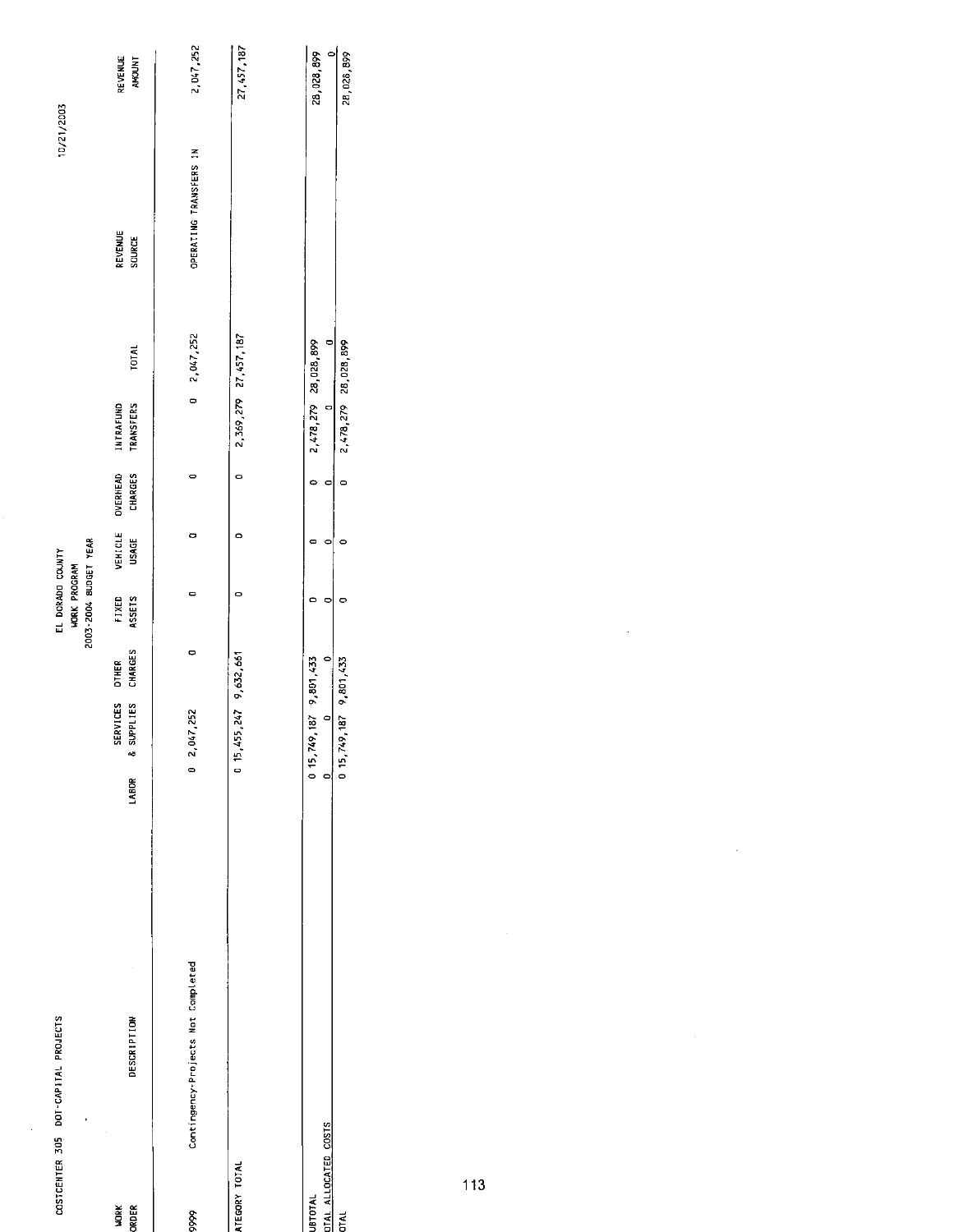| COSTCENTER 303       | DOT - EROSION CONTROL                                       |           |                        |                                | EL DORADO COUNTY<br><b>WORK PROGRAM</b> |                  |                                   |                        |           | 10/21/2003                                                                   |                               |
|----------------------|-------------------------------------------------------------|-----------|------------------------|--------------------------------|-----------------------------------------|------------------|-----------------------------------|------------------------|-----------|------------------------------------------------------------------------------|-------------------------------|
|                      |                                                             |           |                        |                                | 2003-2004 BUDGET YEAR                   |                  |                                   |                        |           |                                                                              |                               |
| <b>VORK</b><br>ORDER | <b>DESCRIPTION</b>                                          | LABOR     | SERVICES<br>& SUPPLIES | <b>CHARGES</b><br><b>OTHER</b> | <b>ASSETS</b><br>FIXED                  | VEHICLE<br>USAGE | <b>CHARGES</b><br><b>OVERHEAD</b> | TRANSFERS<br>INTRAFUND | TOTAL     | REVENUE<br>SOURCE                                                            | REVENUE<br><b>AMOUNT</b>      |
|                      | UPPORT TO OTHER COUNTY DEPARTMENTS                          |           |                        |                                |                                         |                  |                                   |                        |           |                                                                              |                               |
| 5139                 | Pioneer Trail III Erosion Control and Bike Lane Project     | $\circ$   | 82,000                 | $\circ$                        | $\bullet$                               | $\circ$          | $\circ$                           | 54,520                 | 136,520   | WATER RESC CONTRL BRD-LAHONTAN<br>CALIF. TAHOE CONSERVANCY<br>TRPA - EROSION | 22,669<br>13,880<br>99,971    |
| 5141                 | Silver Tip Erosion Control Project                          | ۰         | ,350<br>ෑ              | 103,100                        | $\circ$                                 | $\circ$          | 0                                 | 158,036                | 265,486   | CALIF. TAHOE CONSERVANCY<br>TRPA - EROSION                                   | 166,319<br>99,167             |
| 5145                 | Woodland, Tamarack and Lonely Guich Erosion Control Project | $\circ$   | 585, 185               | 500                            | $\Rightarrow$                           | $\circ$          | $\circ$                           | 211,306                | 796.991   | CALIF. TAHOE CONSERVANCY                                                     | 796,991                       |
| 5147                 | Angora Creek Stream Environment Zone Restoration Project    | $\circ$   | 970,927                | 113,600                        | $\circ$                                 | $\circ$          | ٥                                 | 168,054                | 1,252,581 | CALIF. TAHOE CONSERVANCY<br>FEDERAL - OTHER<br>TRPA - EROSION                | 733,514<br>364,090<br>154,977 |
| 5148                 | Sawmitt Bikepath                                            | 0         | eor<br>5,              | $\bullet$                      | $\bullet$                               | ۰                | o                                 | 125,429                | 140,429   | CALIF. TAHOE CONSERVANCY<br>TRPA - EROSION                                   | 98,018<br>42,411              |
| 114<br>5151          | Christmas Valley - Grass Lake Road Erosion Control Project  | $\circ$   | 59,999                 | 3,200                          | $\bullet$                               | $\circ$          | ۰                                 | 347,215                | 410,414   | CALIF. TAHOE CONSERVANCY<br>USFS BURTON-SANTINI<br>TRPA - EROSION            | 233,303<br>168,407<br>8,704   |
| 3154                 | Apalachee Drive Erosion Control Project                     | $\bullet$ | 29,806                 | 45,515                         | $\bullet$                               | ۰                | 0                                 | 599,586                | 674,907   | CALIF. TAHOE CONSERVANCY<br>TRPA - EROSION                                   | 668,395<br>6,512              |
| <b>155</b>           | Montgomery Estates Erosion Control Project                  | 0         | 0                      | $\circ$                        | $\circ$                                 | $\circ$          | $\circ$                           | 21,662                 | 21.662    | USFS BURTON-SANTINI<br><b>IRPA - EROSION</b>                                 | 4,627<br>17,035               |
| 95156                | Cascade Erosion Control Project                             | $\circ$   | SOC                    | 35,700                         | $\bullet$                               | $\bullet$        | $\circ$                           | 53,309                 | 89.509    | CALIF. TAHOE CONSERVANCY<br>TRPA - EROSION                                   | 36,200<br>53,309              |
| 35158                | Angora Monitoring                                           | $\bullet$ | 35,000                 | $\circ$                        | $\circ$                                 | 0                | $\circ$                           | B,621                  | 43,621    | CALIF. TAHOE CONSERVANCY                                                     | 43,621                        |
| <b>75160</b>         | Angora 3 Erosion Control Project                            | $\circ$   | 15,000                 | ۰                              | $\bullet$                               | $\circ$          | $\circ$                           | 107,071                | 122,071   | CALIF. TAHOE CONSERVANCY                                                     | 122,071                       |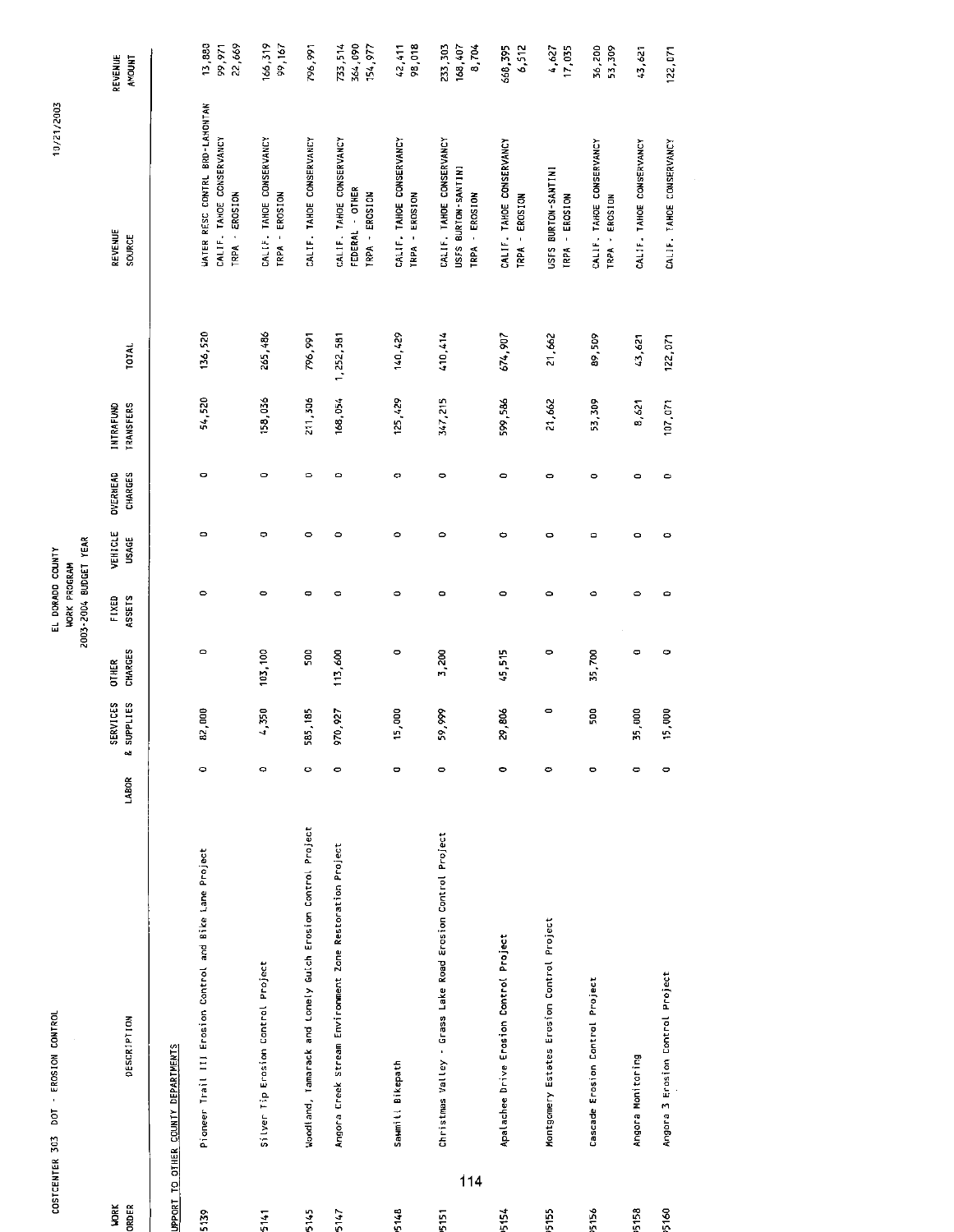|                                                       | COSTCENTER 303 DOT - EROSION CONTROL        |        |                                             |                                | 2003-2004 BUDGET YEAR<br>EL DORADO COUNTY<br><b>WORK PROGRAM</b> |                         |                           |                                            |                     | 10/21/2003                            |                                   |
|-------------------------------------------------------|---------------------------------------------|--------|---------------------------------------------|--------------------------------|------------------------------------------------------------------|-------------------------|---------------------------|--------------------------------------------|---------------------|---------------------------------------|-----------------------------------|
| <b>WORK</b><br>ORDER                                  | <b>DESCRIPTION</b>                          | LABOR  | SERVICES<br>SUPPLIES<br>٥ð                  | <b>CHARGES</b><br><b>OTHER</b> | FIXED<br>ASSETS                                                  | VEHICLE<br><b>USAGE</b> | OVERHEAD<br>CHARGES       | INTRAFUND<br><b>TRANSFERS</b>              | <b>TOTAL</b>        | REVENUE<br>SOURCE                     | REVENUE<br><b>AMOUNT</b>          |
| 5168                                                  | South Upper Truckee Erosion Control Project | 0      | ٥                                           | 0                              | 0                                                                | $\circ$                 | 0                         | 62,653                                     | 62,653              | USFS BURTON-SANTINI<br>TRPA - EROSION | 31,313<br>31,740                  |
| 5176                                                  | Golden Bear Erosion Control Project         | 0      | ۰                                           | 0                              | $\circ$                                                          | Ó                       | $\circ$                   | 22,325                                     | 22,325              | USFS BURTON-SANTINI<br>TRPA - EROSION | 0,639<br>12,686                   |
| 5999                                                  | Contingency - Projects Not Completed        | c      | Φ                                           | $\bullet$                      | $\circ$                                                          | $\circ$                 | $\circ$                   | 150,067                                    | $-150,067$          | CALIF. TAHOE CONSERVANCY              | $-150,067$                        |
| ATEGORY TOTAL                                         |                                             |        | 0 1,797,767                                 | 301,615                        | $\circ$                                                          | o                       | $\bullet$                 |                                            | 1,789,720 3,889,102 |                                       | 3,889,102                         |
| DTAL ALLOCATED COSTS<br><b>UBTOTAL</b><br><b>DIAL</b> |                                             | 0<br>٥ | $0$ 1,797,767<br>$\Rightarrow$<br>1,797,767 | 0<br>301,615<br>301,615        | 0<br>۰<br>۰                                                      | 0<br>c                  | 0<br>$\bullet$<br>$\circ$ | 1,789,720 3,889,102<br>1,789,720 3,889,102 |                     |                                       | 5,889,102<br>$\circ$<br>3,889,102 |

 $\mathcal{L}^{\mathcal{L}}$ 

 $115$ 

l,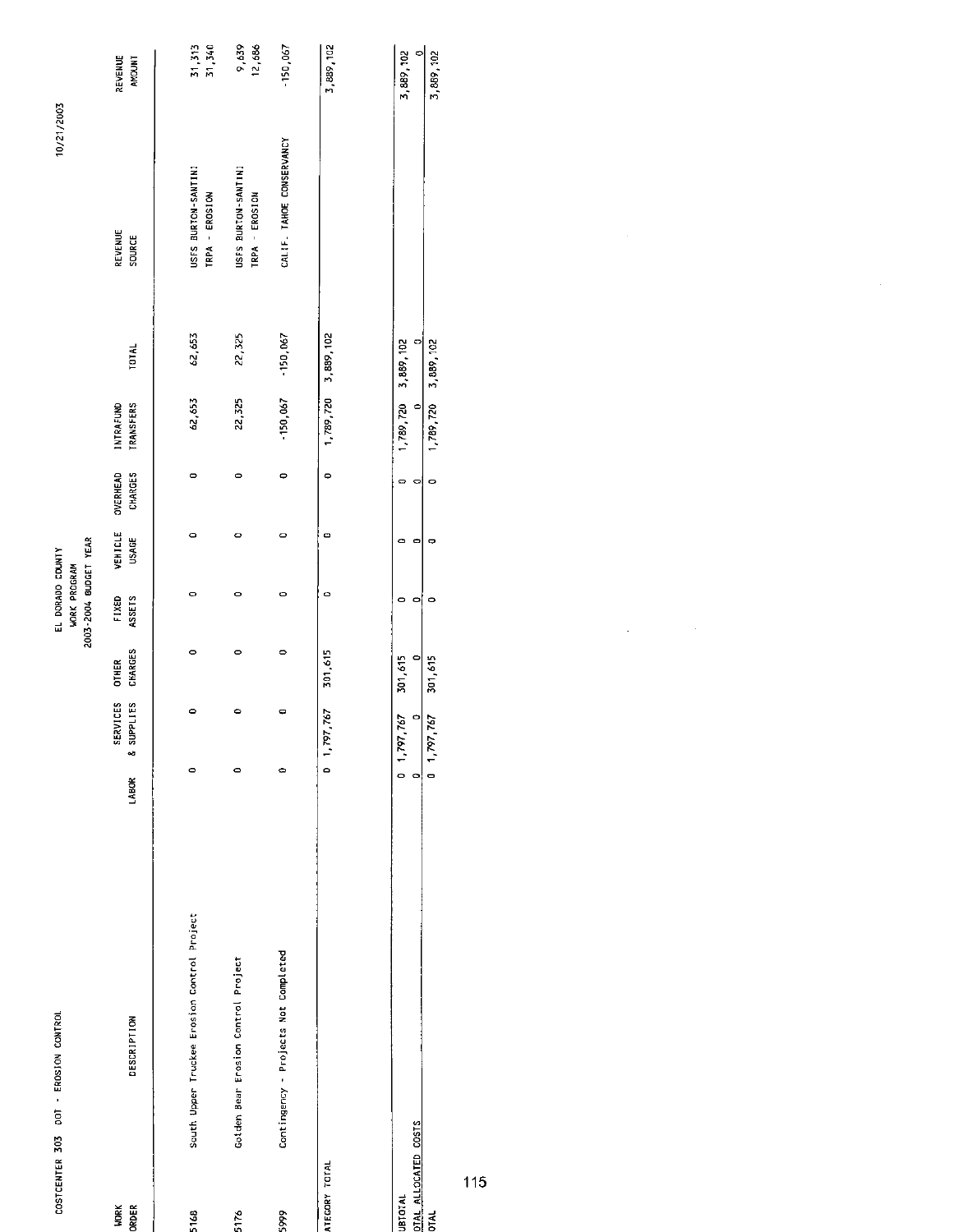| COSTCENTER 301 DOT - COUNTY ENGINEER        |                                                              |                      |                        |                                | 2003-2004 BUDGET YEAR<br>EL DORADO COUNTY<br>WORK PROGRAM |                      |                            |                                             |                      | 10/21/2003                                                                                                                                                                                                                   |                                                                               |
|---------------------------------------------|--------------------------------------------------------------|----------------------|------------------------|--------------------------------|-----------------------------------------------------------|----------------------|----------------------------|---------------------------------------------|----------------------|------------------------------------------------------------------------------------------------------------------------------------------------------------------------------------------------------------------------------|-------------------------------------------------------------------------------|
| <b>WORK</b><br>ORDER                        | <b>DESCRIPTION</b>                                           | LABOR                | SERVICES<br>& SUPPLIES | <b>CHARGES</b><br><b>DTHER</b> | FIXED<br>ASSETS                                           | VEHICLE<br>USAGE     | <b>OVERHEAD</b><br>CHARGES | <b>INTRAFUND</b><br><b><i>TRANSFERS</i></b> | <b>TOTAL</b>         | $\cdot$<br>REVENUE<br><b>SOURCE</b>                                                                                                                                                                                          | REVENUE<br><b>AMOUNT</b>                                                      |
| UPPORT TO OTHER COUNTY DEPARTMENTS          |                                                              |                      |                        |                                |                                                           |                      |                            |                                             |                      |                                                                                                                                                                                                                              |                                                                               |
| County Engineer - Misc<br>76000             |                                                              | $\bullet$            | 751,000 2,165,242      |                                | $\circ$                                                   | $\mathbf{\circ}$     | $\circ$                    | $\circ$                                     | 2,916,242            | GENERAL FUND - NET COUNTY COST<br>GENERAL GRADING PC/INSPECTION<br>TIME & MTLS DEVELOPMENT PROJ.<br>RESIDENTENTIAL PARCEL MAPS<br>ABANDONMENT OF EASEMENTS<br>GRADING APPLICATION FEES<br>DEVELOPMENT FLAT FEES<br>PENALTIES | 2,500<br>22,000<br>$6,300$<br>8,400<br>9,000<br>13,000<br>94,900<br>2,760,142 |
| <b>ATEGORY TOTAL</b>                        |                                                              | $\bullet$            | 751,000 2,165,242      |                                | $\circ$                                                   | $\circ$              | $\circ$                    | 0                                           | 2,916,242            |                                                                                                                                                                                                                              | 2,916,242                                                                     |
| <b>ENERAL FUND</b>                          |                                                              |                      |                        |                                |                                                           |                      |                            |                                             |                      |                                                                                                                                                                                                                              |                                                                               |
| 116<br><b>S30dh</b>                         | NPDES National Pollutant Discharge Elimination System for We | $\mathbf{\bullet}$   | 72,200                 | 93,394                         | $\circ$                                                   | $\circ$              | $\circ$                    | $\circ$                                     | 165,594              | GENERAL FUND - NET COUNTY COST                                                                                                                                                                                               | 165,594                                                                       |
| <b>INTEGORY TOTAL</b>                       |                                                              | 0                    | 72,200                 | 93, 394                        | $\circ$                                                   | $\circ$              | $\circ$                    | $\circ$                                     | 165,594              |                                                                                                                                                                                                                              | 165,594                                                                       |
| <b>JATOTAL</b>                              |                                                              | $\circ$              | 823,200                | 2,258,636                      | $\circ$                                                   | $\bullet$            | $\circ$                    | $\circ$                                     | 3,081,836            |                                                                                                                                                                                                                              | 3,081,836                                                                     |
| <b>DTAL ALLOCATED COSTS</b><br><b>TATO1</b> |                                                              | $\circ$<br>$\bullet$ | 823,200<br>$\circ$     | 2.258,636<br>$\circ$           | $\circ$<br>$\circ$                                        | $\bullet$<br>$\circ$ | $\circ$<br>$\circ$         | $\circ$<br>$\bullet$                        | 3,081,836<br>$\circ$ |                                                                                                                                                                                                                              | $\circ$<br>3,081,836                                                          |
|                                             |                                                              |                      |                        |                                |                                                           |                      |                            |                                             |                      |                                                                                                                                                                                                                              |                                                                               |
|                                             |                                                              |                      |                        |                                |                                                           |                      |                            |                                             |                      |                                                                                                                                                                                                                              |                                                                               |
|                                             |                                                              |                      |                        |                                |                                                           |                      |                            |                                             |                      |                                                                                                                                                                                                                              |                                                                               |

 $\frac{1}{2}$